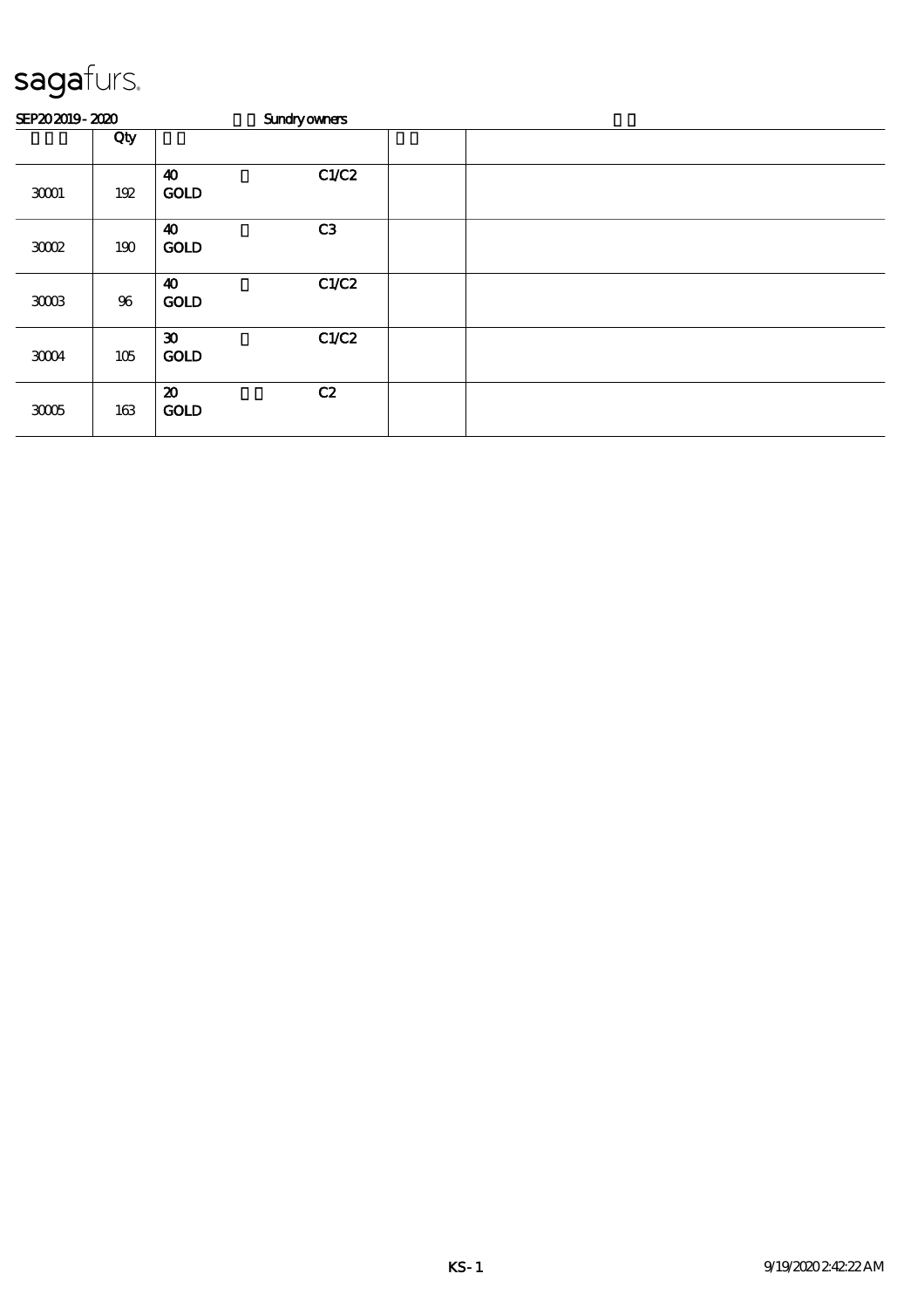| SEP202019-2020                                                       |        |                                                   | Century                                       |              |                                   |  |  |  |  |  |
|----------------------------------------------------------------------|--------|---------------------------------------------------|-----------------------------------------------|--------------|-----------------------------------|--|--|--|--|--|
|                                                                      | Qty    |                                                   |                                               |              |                                   |  |  |  |  |  |
| 3021                                                                 | $93\,$ | $\boldsymbol{\omega}$<br><b>GOLD</b>              | $\mathcal{L}$<br><b>INAP</b>                  | C2C3         |                                   |  |  |  |  |  |
| $3022$                                                               | 100    | $\boldsymbol{\omega}$<br><b>GOLD</b>              | $\boldsymbol{X}$<br><b>INAP</b>               | C2C3         |                                   |  |  |  |  |  |
| $3023$                                                               | 106    | $\boldsymbol{\mathfrak{D}}$<br>$\mathop{\rm GOD}$ | $\ensuremath{\mathbf{INAP}}$                  | C2C3         |                                   |  |  |  |  |  |
| 30024                                                                | 164    | $\boldsymbol{\mathfrak{D}}$<br>GOLD               | <b>INAP</b>                                   | C2C3         |                                   |  |  |  |  |  |
| * * * * * * * * * * * * * *<br>$^\ast$ 30025<br>$\ast$               | 205    | $\boldsymbol{\mathfrak{D}}$<br><b>GOLD</b>        | $\boldsymbol{X}$<br><b>INAP</b>               | <b>C2/C3</b> |                                   |  |  |  |  |  |
| $\overline{\phantom{0}}$<br>$*$ 30026<br>* * * * * * * * * * * * * * | 151    |                                                   | 356Skins                                      |              | $\ast$<br>$\ast$<br>* * * * * * * |  |  |  |  |  |
| $3027$                                                               | 175    | $\boldsymbol{\mathfrak{D}}$<br>GOLD               | $\mathcal{L}$<br>$\ensuremath{\text{INAP}}$   | C2C3         |                                   |  |  |  |  |  |
| $30\!\!\!\!/28$                                                      | 231    | $\boldsymbol{\mathfrak{D}}$<br><b>GOLD</b>        | $\boldsymbol{X}$<br>INAP                      | C2C3         |                                   |  |  |  |  |  |
| 3029                                                                 | 99     | $\mathbf{O}$<br><b>GOLD</b>                       | $\mathcal{L}$<br>$\ensuremath{\mathbf{INAP}}$ | C2C3         |                                   |  |  |  |  |  |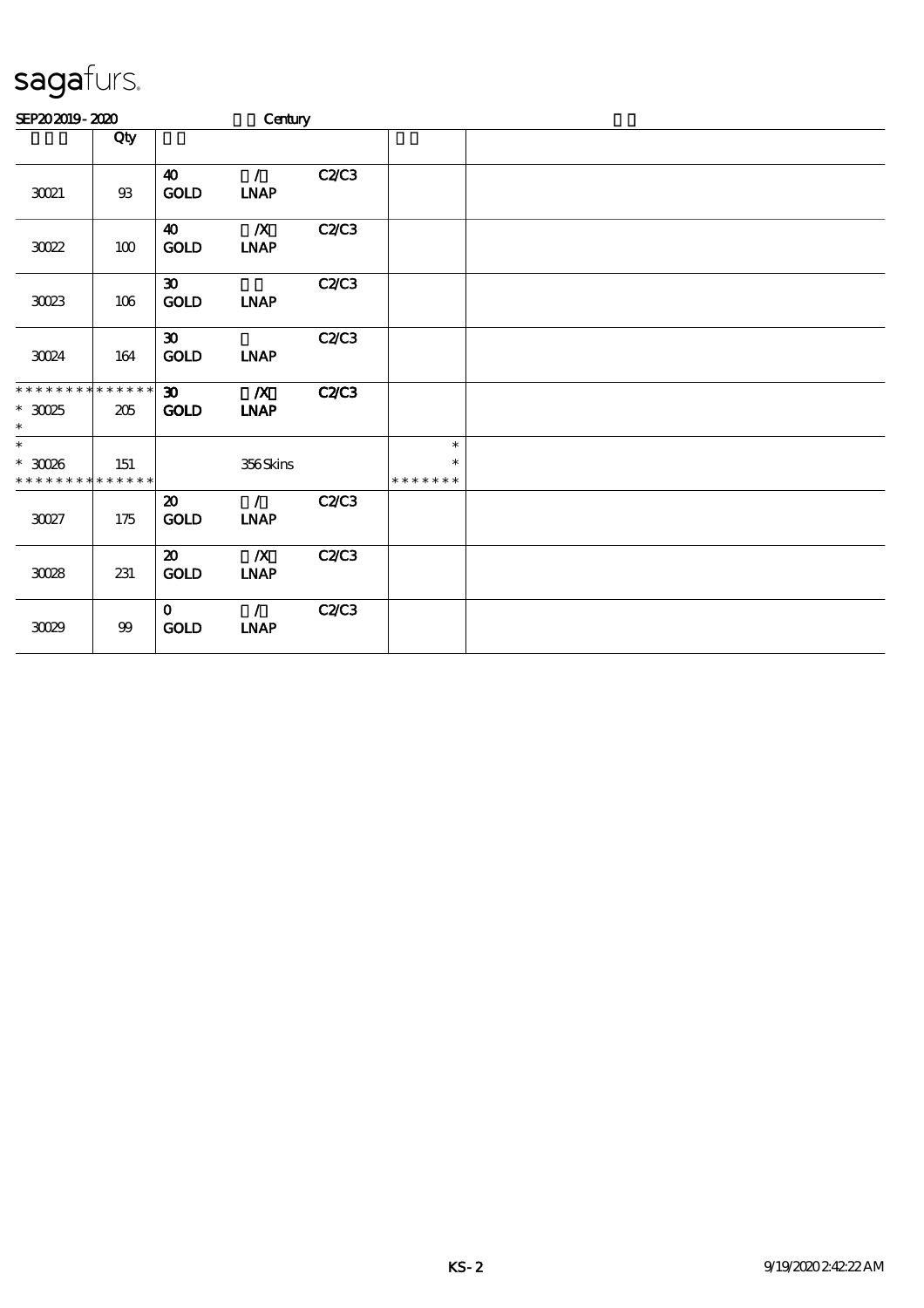| SEP202019-2020                                             |                       |                                            | DeepNorth                     |                |                                   |  |  |  |
|------------------------------------------------------------|-----------------------|--------------------------------------------|-------------------------------|----------------|-----------------------------------|--|--|--|
|                                                            | Qty                   |                                            |                               |                |                                   |  |  |  |
| 30041                                                      | 163                   | 50<br><b>GOLD</b>                          | $\mathcal{L}$                 | <b>C2/C3</b>   |                                   |  |  |  |
| 30042                                                      | 154                   | $\boldsymbol{\mathfrak{D}}$<br><b>GOLD</b> | $\boldsymbol{X}$              | <b>C2/C3</b>   |                                   |  |  |  |
| 30043                                                      | 25                    | $\boldsymbol{\omega}$<br><b>GOLD</b>       | $\boldsymbol{\mathsf{X}}$     | C2C3           |                                   |  |  |  |
| * * * * * * * * * * * * * *<br>$^*$ 30044 $\,$<br>$\ast$   | 205                   | $\boldsymbol{\omega}$<br><b>GOLD</b>       |                               | C1/C2          |                                   |  |  |  |
| $\ast$<br>$^*$ 30045 $\,$<br>* * * * * * * * * * * * * *   | 90                    |                                            | 295Skins                      |                | $\ast$<br>$\ast$<br>* * * * * * * |  |  |  |
| 30046                                                      | 193                   | $\boldsymbol{\omega}$<br><b>GOLD</b>       | $\mathcal{L}$<br>$\mathbf{1}$ | C <sub>3</sub> |                                   |  |  |  |
| $30047\,$                                                  | 175                   | $\boldsymbol{\mathfrak{D}}$<br><b>GOLD</b> | $\mathbf X$                   | <b>C2/C3</b>   |                                   |  |  |  |
| * * * * * * * * * * * * * *<br>$*$ 30048<br>$\ast$         | 205                   | $\boldsymbol{\mathfrak{D}}$<br><b>GOLD</b> | $\mathcal{L}$                 | C <sub>3</sub> |                                   |  |  |  |
| $\overline{\phantom{a}^*}$<br>$*$ 30049<br>* * * * * * * * | 117<br>* * * * * *    |                                            | 322Skins                      |                | $\ast$<br>$\ast$<br>* * * * * * * |  |  |  |
| * * * * * * * * * * * * * *<br>$*3050$<br>$\ast$           | 205                   | $\boldsymbol{\mathfrak{D}}$<br><b>GOLD</b> | $\pmb{X}$                     | C <sub>3</sub> |                                   |  |  |  |
| $\ast$<br>$*$ 30051<br>* * * * * * * * * * * * * *         | 43                    |                                            | 248Skins                      |                | $\ast$<br>$\ast$<br>* * * * * * * |  |  |  |
| 30052                                                      | $\boldsymbol{\omega}$ | $\boldsymbol{\mathfrak{D}}$<br><b>GOLD</b> | $\boldsymbol{\mathsf{z}}$     | C2C3           |                                   |  |  |  |
| $3003\,$                                                   | 119                   | $\boldsymbol{\mathsf{20}}$<br>GOD          | $\mathbf X$                   | C2C3           |                                   |  |  |  |
| $3004\,$                                                   | 261                   | $\mathbf{o}$<br>$\mathop{\rm GOD}$         | $\mathcal{L}$                 | C2C3           |                                   |  |  |  |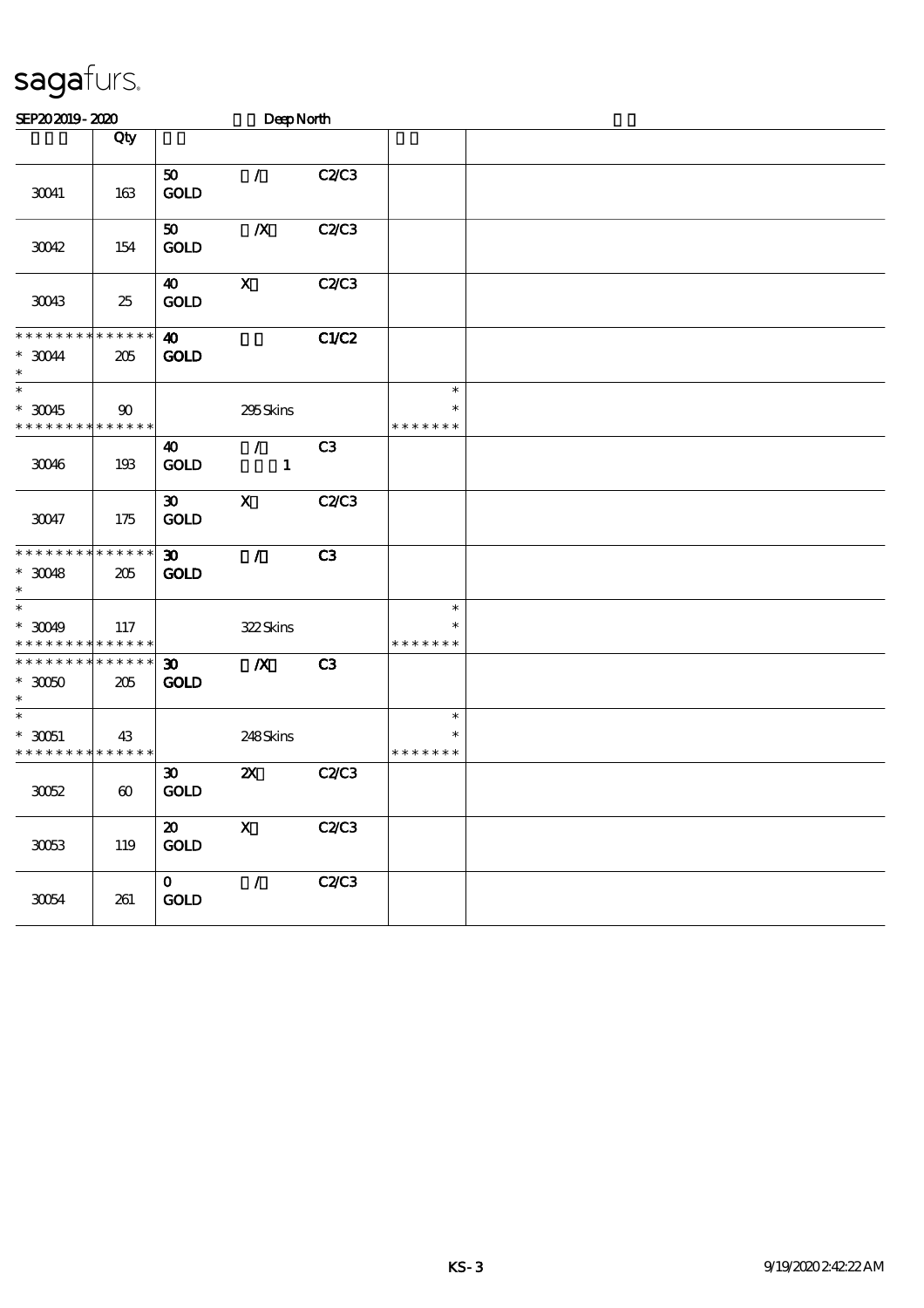| SEP202019-2020                                         |     |                                            |                                  | <b>WilliamsFurFam</b> |                                   |  |  |  |  |
|--------------------------------------------------------|-----|--------------------------------------------|----------------------------------|-----------------------|-----------------------------------|--|--|--|--|
|                                                        | Qty |                                            |                                  |                       |                                   |  |  |  |  |
| $30001$                                                | 146 | $\boldsymbol{\omega}$<br>GOLD              | $\mathbf{1}$                     | C2C3                  |                                   |  |  |  |  |
| $3002\,$                                               | 207 | $\boldsymbol{40}$<br><b>GOLD</b>           | $\mathbf{1}$                     | C2C3                  |                                   |  |  |  |  |
| $3003\,$                                               | 221 | $\boldsymbol{\omega}$<br><b>GOLD</b>       | $\boldsymbol{X}$<br>$\mathbf{1}$ | C2C3                  |                                   |  |  |  |  |
| * * * * * * * * * * * * * *<br>$^\ast$ 30064<br>$\ast$ | 205 | $\infty$<br><b>GOLD</b>                    | $\mathcal{L}$<br>$\mathbf{1}$    | C3                    |                                   |  |  |  |  |
| $\ast$<br>$^\ast$ 30065<br>* * * * * * * * * * * * * * | 47  |                                            | 252Skins                         |                       | $\ast$<br>$\ast$<br>* * * * * * * |  |  |  |  |
| $3006\,$                                               | 106 | $\boldsymbol{\mathfrak{D}}$<br><b>GOLD</b> | $\boldsymbol{X}$<br>$\mathbf{1}$ | C3                    |                                   |  |  |  |  |
| $300\%$                                                | 156 | $\boldsymbol{\mathfrak{D}}$<br><b>GOLD</b> | $\mathbf{1}$                     | C2C3                  |                                   |  |  |  |  |
| $3008\,$                                               | 161 | $\boldsymbol{\mathfrak{D}}$<br>GOLD        | $\mathbf{1}$                     | C2C3                  |                                   |  |  |  |  |
| 3009                                                   | 251 | $\boldsymbol{\omega}$<br><b>GOLD</b>       | $\boldsymbol{X}$<br>$\mathbf{1}$ | C2C3                  |                                   |  |  |  |  |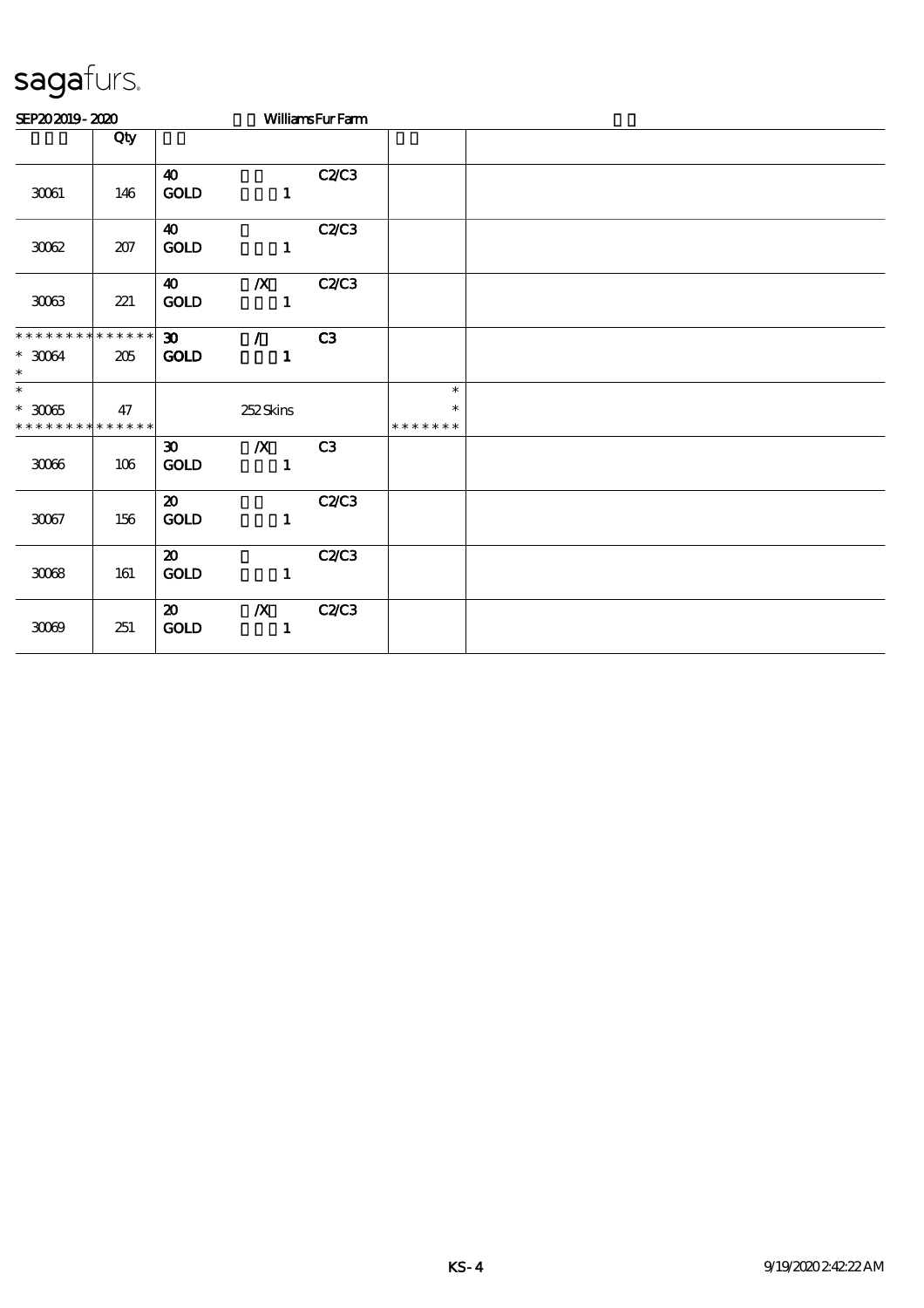| SEP202019-2020                                                                     |                        |                                            | Northwest                                 |                |                                   |  |
|------------------------------------------------------------------------------------|------------------------|--------------------------------------------|-------------------------------------------|----------------|-----------------------------------|--|
|                                                                                    | Qty                    |                                            |                                           |                |                                   |  |
| * * * * * * * *<br>$^\ast$ 30081<br>$\ast$                                         | ******<br>185          | 50 <sub>o</sub><br><b>GOLD</b>             | $\mathcal{L}$<br>$\mathbf{1}$             | <b>C2/C3</b>   |                                   |  |
| $\ast$<br>$^\ast$ 30082<br>* * * * * * * * * * * * * *                             | 34                     |                                            | 219Skins                                  |                | $\ast$<br>$\ast$<br>* * * * * * * |  |
| 30083                                                                              | 159                    | $50^{\circ}$<br><b>GOLD</b>                | $\boldsymbol{X}$<br>$\mathbf{1}$          | <b>C2/C3</b>   |                                   |  |
| * * * * * * * *<br>$^\ast$ 30084<br>$\ast$                                         | ******<br>205          | $\boldsymbol{\omega}$<br><b>GOLD</b>       | $\boldsymbol{\mathrm{X}}$<br>$\mathbf{1}$ | <b>C2/C3</b>   |                                   |  |
| $\overline{\ast}$<br>$^\ast$ 30085<br>* * * * * * * * * * * * * *                  | 37                     |                                            | 242Skins                                  |                | $\ast$<br>$\ast$<br>* * * * * * * |  |
| * * * * * * * * * * * * * *<br>$^\ast$ 30066<br>$\ast$                             | 185                    | 40<br><b>GOLD</b>                          | $\mathbf{1}$                              | <b>C1/C2</b>   |                                   |  |
| $\overline{\ast}$<br>$^\ast$ 30087<br>* * * * * * * * * * * * * *                  | 39                     |                                            | 224Skins                                  |                | $\ast$<br>$\ast$<br>* * * * * * * |  |
| * * * * * * * * * * * * * *<br>$^\ast$ 30088<br>$\ast$<br>$\overline{\phantom{0}}$ | 205                    | $\boldsymbol{\omega}$<br><b>GOLD</b>       | $\mathcal{L}$<br>$\mathbf{1}$             | C3             |                                   |  |
| $*3089$<br>* * * * * * * * * * * * * *<br>* * * * * * * * * * * * * *              | 39                     |                                            | 244Skins                                  |                | $\ast$<br>* * * * * * *           |  |
| $*$ 30000<br>$\ast$<br>$\ast$                                                      | 205                    | 40<br><b>GOLD</b>                          | $\boldsymbol{X}$<br>$\mathbf{1}$          | C <sub>3</sub> | $\ast$                            |  |
| $^\ast$ 30091<br>* * * * * * * * * * * * * *                                       | 83                     |                                            | 288Skins                                  |                | * * * * * * *                     |  |
| * * * * * * * * * * * * * *<br>$*$ 30092<br>$*$                                    | 205                    | $\boldsymbol{\mathfrak{D}}$<br><b>GOLD</b> | $\mathbf{x}$<br>$\mathbf{1}$              | <b>C2/C3</b>   |                                   |  |
| $\ast$<br>$^\ast$ 3008<br>* * * * * * * * * * * * * * *                            | 149                    |                                            | 354Skins                                  |                | $\ast$<br>$\ast$<br>* * * * * * * |  |
| * * * * * * * *<br>$^\ast$ 30094<br>$\ast$<br>$\overline{\ast}$                    | * * * * * *<br>205     | $\boldsymbol{\mathfrak{D}}$<br><b>GOLD</b> | $\mathcal{L}$<br>$\mathbf{1}$             | C3             |                                   |  |
| $*3005$<br>* * * * * * * * * * * * * *                                             | 65                     |                                            | 270Skins                                  |                | $\ast$<br>* * * * * * *           |  |
| * * * * * * * *<br>$*$ 30066<br>$\ast$                                             | $* * * * * * *$<br>205 | $\boldsymbol{\mathfrak{D}}$<br><b>GOLD</b> | $\mathbf{1}$                              | <b>C1/C2</b>   |                                   |  |
| $\ast$<br>$^\ast$ 30097<br>$\ast$<br>$\overline{\ast}$                             | 180                    |                                            | $\boldsymbol{2}$                          |                | $\ast$<br>$\ast$<br>$\ast$        |  |
| $\hspace{0.1cm}^*$ 3008<br>* * * * * * * * <mark>* * * * * *</mark>                | 189                    |                                            | 574Skins                                  |                | $\ast$<br>* * * * * * *           |  |
| 3009                                                                               | 148                    | $\boldsymbol{\mathfrak{D}}$<br><b>GOLD</b> | $\boldsymbol{X}$<br>$\mathbf{1}$          | C <sub>3</sub> |                                   |  |
| 30100                                                                              | 205                    | $\boldsymbol{\omega}$<br><b>GOLD</b>       | $\mathbf{X}$<br>$\mathbf{1}$              | <b>C2/C3</b>   |                                   |  |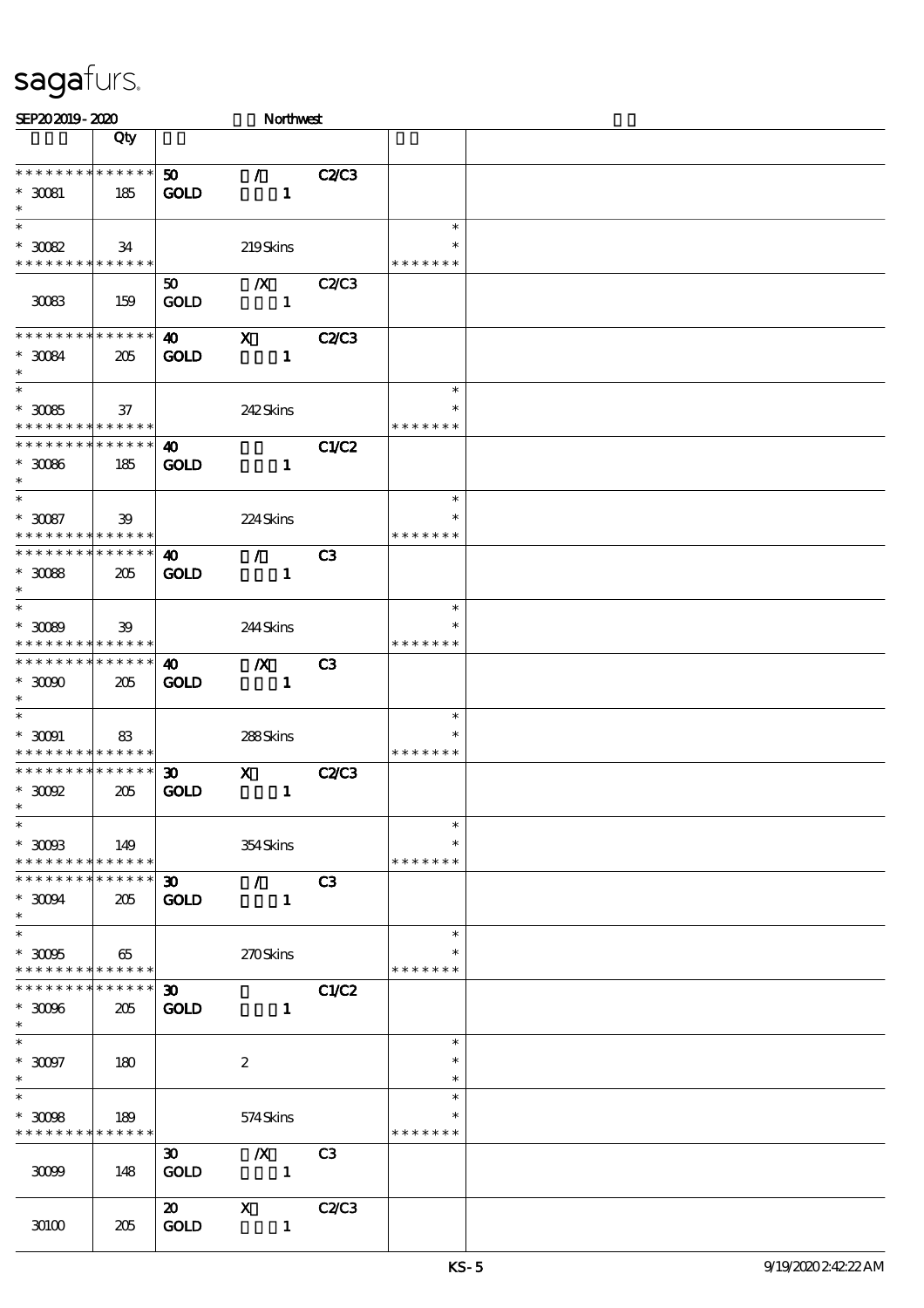| SEP202019-2020      |                    |                            | Northwest        |              |         |  |
|---------------------|--------------------|----------------------------|------------------|--------------|---------|--|
|                     | Qty                |                            |                  |              |         |  |
| *************** 0   |                    |                            |                  | <b>C2C3</b>  |         |  |
| $* 30101$<br>$\ast$ | 183                | <b>GOLD</b>                |                  |              |         |  |
| $\ast$              |                    |                            |                  |              | $\ast$  |  |
| $*$ 30102           | 109                |                            | 292Skins         |              | $\ast$  |  |
| **************      |                    |                            |                  |              | ******* |  |
| 30103               | 94                 | $\mathbf 0$<br><b>GOLD</b> | $\boldsymbol{X}$ | <b>C2/C3</b> |         |  |
| 30104               | $\boldsymbol{\pi}$ | <b>GOLD</b>                |                  | C2C3         |         |  |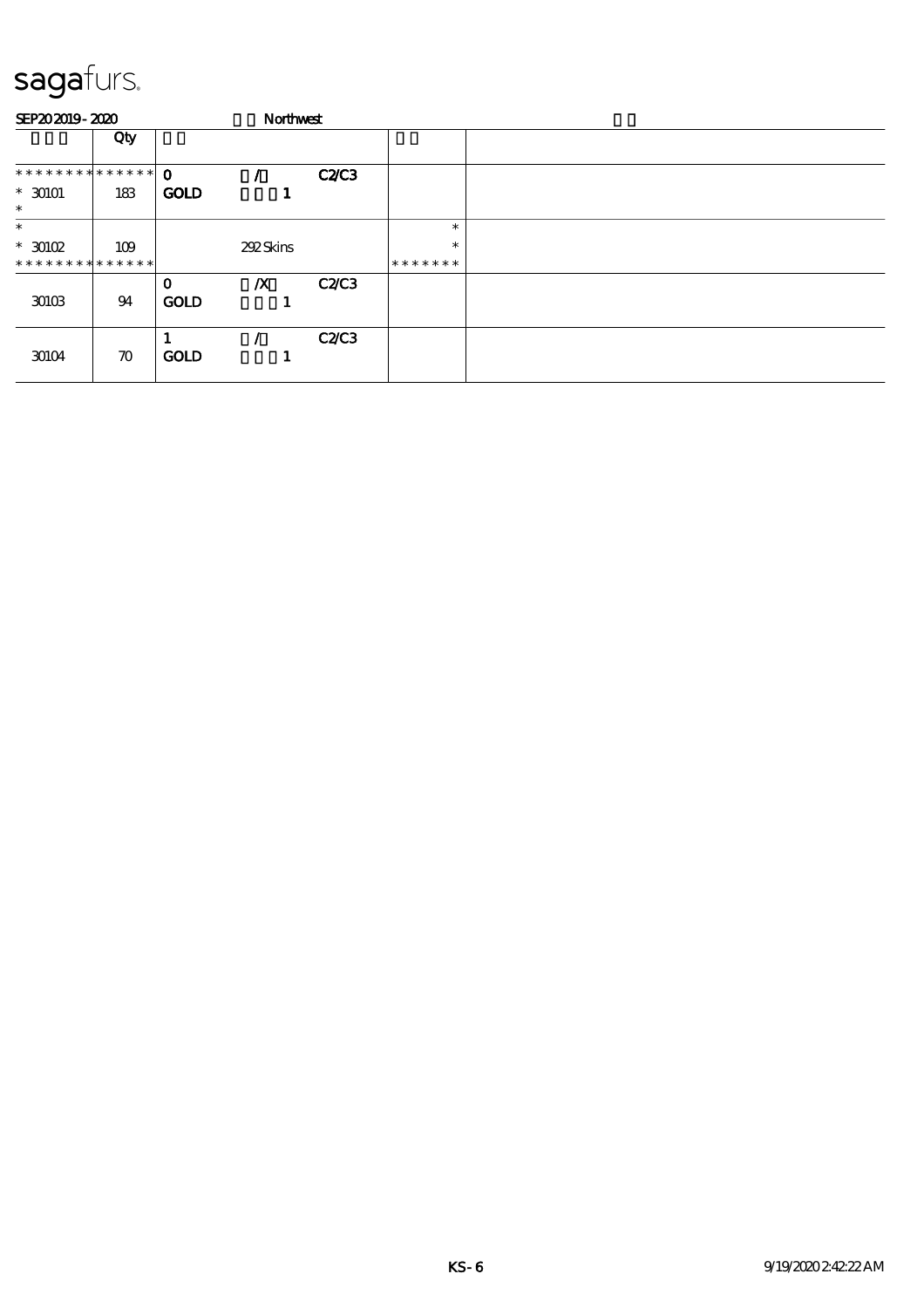| SEP202019-2020                                                    |              |                                             |                                             | Laborte Springbrook |                                   |  |
|-------------------------------------------------------------------|--------------|---------------------------------------------|---------------------------------------------|---------------------|-----------------------------------|--|
|                                                                   | Qty          |                                             |                                             |                     |                                   |  |
|                                                                   |              |                                             |                                             |                     |                                   |  |
| 30121                                                             | 118          | $\boldsymbol{\mathfrak{D}}$<br>GOLD         | $\mathcal{L}$<br>$\mathbf{1}$               | C2C3                |                                   |  |
| $30122$                                                           | 171          | 50<br>$\mathbf{GOLD}$                       | $\boldsymbol{X}$<br>$\mathbf{1}$            | <b>C2/C3</b>        |                                   |  |
| 30123                                                             | 102          | $\boldsymbol{\omega}$<br>$\mathop{\rm GOD}$ | $\mathbf{1}$                                | C1/C2               |                                   |  |
| * * * * * * * * * * * * * *<br>$* 30124$<br>$\ast$                | 205          | $\boldsymbol{\omega}$<br><b>GOLD</b>        | $\mathcal{T}$<br>$\mathbf{1}$               | C3                  |                                   |  |
| $\ast$<br>$*30125$<br>* * * * * * * * <mark>* * * * * * *</mark>  | 57           |                                             | 262Skins                                    |                     | $\ast$<br>$\ast$<br>* * * * * * * |  |
| * * * * * * * * * * * * * *<br>$*30126$<br>$\ast$                 | 205          | $\boldsymbol{\omega}$<br><b>GOLD</b>        | $\boldsymbol{X}$<br>$\mathbf{1}$            | C3                  |                                   |  |
| $\overline{\phantom{a}^*}$<br>$^*$ 30127<br>$\ast$                | 160          |                                             | $\boldsymbol{2}$                            |                     | $\ast$<br>$\ast$<br>$\ast$        |  |
| $\overline{\ast}$<br>$^*$ 30128 $\,$<br>* * * * * * * *           | 47<br>****** |                                             | 412Skins                                    |                     | $\ast$<br>$\ast$<br>* * * * * * * |  |
| * * * * * * * * * * * * * *<br>$*30129$<br>$\ast$                 | 205          | $\boldsymbol{\mathfrak{D}}$<br><b>GOLD</b>  | $\mathcal{T}^{\mathcal{A}}$<br>$\mathbf{1}$ | C3                  |                                   |  |
| $\overline{\ast}$<br>$^*$ 30130 $\,$<br>$\ast$                    | 180          |                                             | $\boldsymbol{2}$                            |                     | $\ast$<br>$\ast$<br>$\ast$        |  |
| $\ast$<br>$*$ 30131<br>* * * * * * * * <mark>* * * * * * *</mark> | $35\,$       |                                             | 420Skins                                    |                     | $\ast$<br>$\ast$<br>* * * * * * * |  |
| * * * * * * * * * * * * * * *<br>$*30132$                         | 205          | $\boldsymbol{\mathfrak{D}}$<br><b>GOLD</b>  | $\mathbf{1}$                                | C1/C2               |                                   |  |
| $\ast$<br>$^\ast$ 30133<br>$\ast$                                 | 180          |                                             | $\boldsymbol{2}$                            |                     | $\ast$<br>$\ast$<br>$\ast$        |  |
| $\overline{\phantom{0}}$<br>$^*$ 30134 $\,$<br>$\ast$             | $180\,$      |                                             | $\ensuremath{\mathsf{3}}$                   |                     | $\ast$<br>$\ast$<br>$\ast$        |  |
| $\overline{\ast}$<br>$^\ast$ 30135<br>$\ast$                      | 180          |                                             | $\overline{\mathbf{4}}$                     |                     | $\ast$<br>$\ast$<br>$\ast$        |  |
| $\frac{1}{\ast}$<br>$^\ast$ 30136<br>$\ast$                       | 180          |                                             | $\mathbf 5$                                 |                     | $\ast$<br>$\ast$<br>$\ast$        |  |
| $\overline{\phantom{0}}$<br>$* 30137$<br>$\ast$                   | 180          |                                             | $\boldsymbol{6}$                            |                     | $\ast$<br>$\ast$<br>$\ast$        |  |
| $\overline{\ast}$<br>$^*$ 30138 $\,$<br>$\ast$                    | 180          |                                             | $\boldsymbol{\tau}$                         |                     | $\ast$<br>$\ast$<br>$\ast$        |  |
| $\overline{\phantom{0}}$<br>$* 30139$<br>$\ast$                   | 180          |                                             | $\bf8$                                      |                     | $\ast$<br>$\ast$<br>$\ast$        |  |
| $\ast$<br>$* 30140$<br>$\ast$                                     | 160          |                                             | $\boldsymbol{9}$                            |                     | $\ast$<br>$\ast$<br>$\ast$        |  |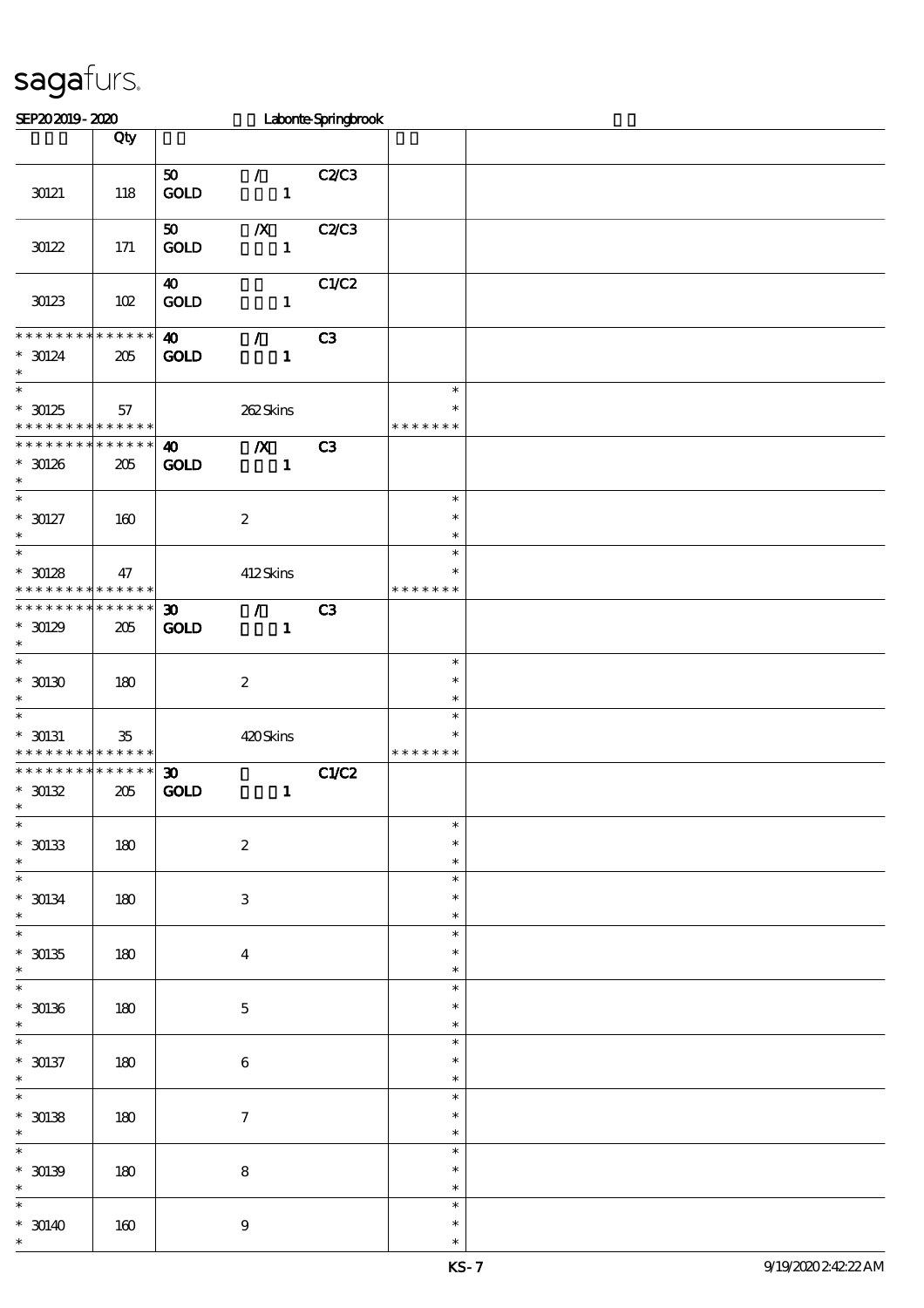| SEP202019-2020                                               |                                      |                                          |                                           | Laborte Springbrook |                                   |  |
|--------------------------------------------------------------|--------------------------------------|------------------------------------------|-------------------------------------------|---------------------|-----------------------------------|--|
|                                                              | Qty                                  |                                          |                                           |                     |                                   |  |
| $\ast$<br>$* 30141$<br>* * * * * * * *                       | 41<br>* * * * * *                    | $\boldsymbol{\infty}$<br>GOLD            | $\mathbf{1}$                              | C1/C2               | $\ast$<br>$\ast$<br>* * * * * * * |  |
| * * * * * * *<br>$* 30142$<br>$\ast$                         | * * * * * *<br>205                   | $\boldsymbol{\mathfrak{D}}$<br>GOLD      | $\boldsymbol{X}$<br>$\mathbf{1}$          | C3                  |                                   |  |
| $\ast$<br>$*$ 30143<br>$\ast$                                | 180                                  |                                          | $\boldsymbol{2}$                          |                     | $\ast$<br>$\ast$<br>$\ast$        |  |
| $\ast$<br>$* 30144$<br>$\ast$<br>$\ast$                      | 180                                  |                                          | $\,3\,$                                   |                     | $\ast$<br>$\ast$<br>$\ast$        |  |
| $* 30145$<br>* * * * * * * *                                 | 85<br>* * * * * *                    |                                          | 650Skins                                  |                     | $\ast$<br>$\ast$<br>* * * * * * * |  |
| * * * * * * * *<br>$* 30146$<br>$\ast$                       | * * * * * *<br>245                   | $\boldsymbol{\mathbf{z}}$<br><b>GOLD</b> | $\mathcal{L}$<br>$\mathbf{1}$             | C3                  |                                   |  |
| $\overline{\ast}$<br>$* 30147$<br>* * * * * * * *            | $37\,$<br>* * * * * *                |                                          | 282Skins                                  |                     | $\ast$<br>$\ast$<br>* * * * * * * |  |
| 30148                                                        | 58                                   | $\mathbf 0$<br>$\rm GOID$                | $\mathcal{T}$<br>$\mathbf{1}$             | C1/C2               |                                   |  |
| 30149                                                        | 269                                  | $\mathbf{o}$<br>GOLD                     | $\mathbf{1}$                              | C2C3                |                                   |  |
| * * * * * * * *<br>$^*$ 30150 $\,$<br>$\ast$                 | * * * * * *<br>265                   | $\mathbf{o}$<br>GOLD                     | $\mathbf{1}$                              | <b>C2/C3</b>        |                                   |  |
| $\ast$<br>$*$ 30151<br>* * * * * * * *                       | 167<br>* * * * * *                   |                                          | 432Skins                                  |                     | $\ast$<br>$\ast$<br>* * * * * * * |  |
| $30152$                                                      | 41                                   | $\mathbf 0$<br>$\mathop{\rm GOD}$        | $\boldsymbol{X}$<br>$\mathbf{1}$          | C1/C2               |                                   |  |
| * * * *<br>$*$ 30153<br>$\ast$                               | * * * * * *<br>245                   | $\mathbf 0$<br>GOLD                      | $\boldsymbol{\mathrm{X}}$<br>$\mathbf{1}$ | <b>C2/C3</b>        |                                   |  |
| $\overline{\phantom{0}}$<br>$^*$ 30154 $\,$<br>* * * * * * * | $\boldsymbol{\omega}$<br>* * * * * * |                                          | 314Skins                                  |                     | $\ast$<br>$\ast$<br>* * * * * * * |  |
| $30\!55$                                                     | 253                                  | $\mathbf{1}$<br>GOLD                     | $\mathbf{1}$                              | C1/C2               |                                   |  |
| $30156\,$                                                    | 71                                   | $1 -$<br><b>GOLD</b>                     | $\boldsymbol{X}$<br>$\mathbf{1}$          | C <sub>3</sub>      |                                   |  |
| $30\!\!157$                                                  | 131                                  | $1 -$<br>$\mathop{\rm GOD}$              | $\boldsymbol{\mathrm{X}}$<br>$\mathbf{1}$ | C1/C2               |                                   |  |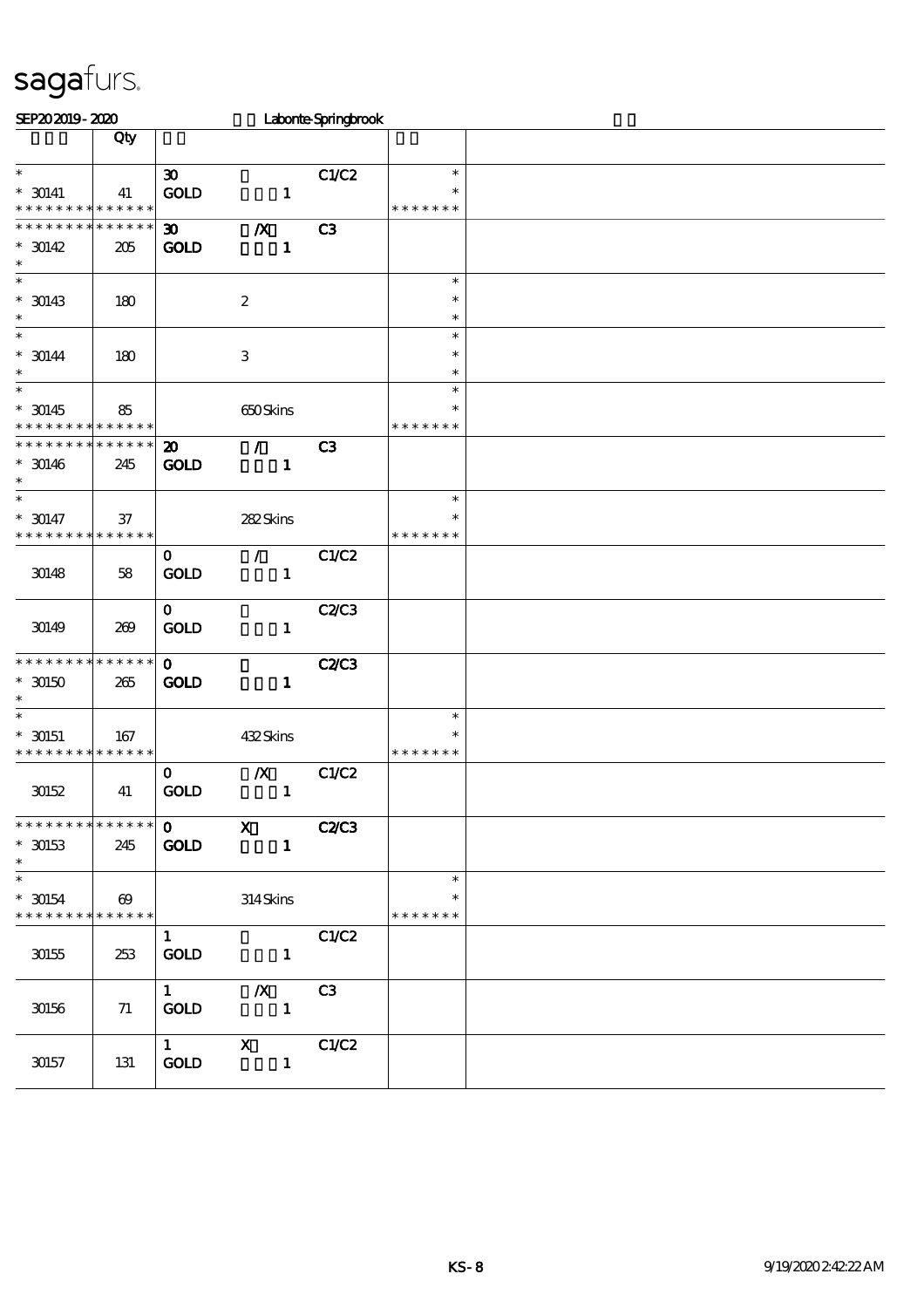| SEP202019-2020               |                    |                                            | <b>Maple Ridge</b>                            |              |                         |  |
|------------------------------|--------------------|--------------------------------------------|-----------------------------------------------|--------------|-------------------------|--|
|                              | Qty                |                                            |                                               |              |                         |  |
| 30161                        | $95\,$             | 50<br><b>GOLD</b>                          | $\prime$<br>$\boldsymbol{z}$                  | C2C3         |                         |  |
| 30162                        | $90\,$             | $\boldsymbol{\omega}$<br><b>GOLD</b>       | $\boldsymbol{\mathrm{X}}$<br>$\boldsymbol{z}$ | <b>C2/C3</b> |                         |  |
| $30\!\!\!\!\!\cdot\!\!63$    | 220                | $\boldsymbol{\mathfrak{D}}$<br><b>GOLD</b> | $\boldsymbol{z}$                              | C2C3         |                         |  |
| 30164                        | 178                | $\boldsymbol{\mathsf{20}}$<br><b>GOLD</b>  | $\boldsymbol{z}$                              | C2C3         |                         |  |
| * * * * * * * * * * * * * *  |                    | $\boldsymbol{\mathfrak{D}}$                | $\boldsymbol{X}$                              | <b>C2/C3</b> |                         |  |
| $^\ast$ 30165<br>$\ast$      | 245                | <b>GOLD</b>                                | $\boldsymbol{z}$                              |              |                         |  |
| $\ast$                       |                    |                                            |                                               |              | $\ast$                  |  |
| $*$ 30166<br>* * * * * * * * | 148<br>* * * * * * |                                            | 393Skins                                      |              | $\ast$<br>* * * * * * * |  |
| 30167                        | 104                | $\mathbf 0$<br><b>GOLD</b>                 | $\boldsymbol{X}$<br>$\boldsymbol{z}$          | C2C3         |                         |  |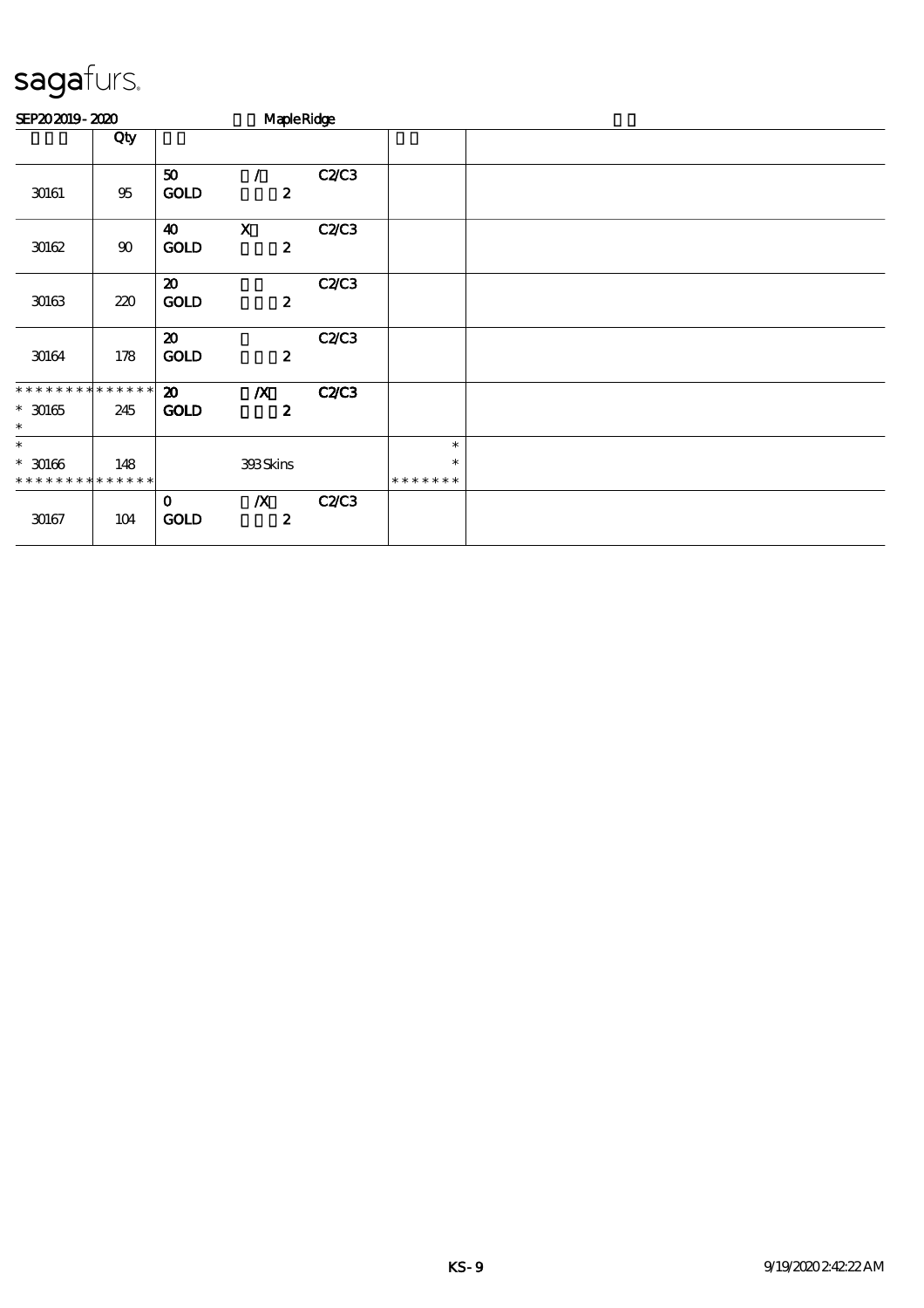| SEP202019-2020                                                        |                   |                                                        | Unicom                                    |                |                                   |  |
|-----------------------------------------------------------------------|-------------------|--------------------------------------------------------|-------------------------------------------|----------------|-----------------------------------|--|
|                                                                       | Qty               |                                                        |                                           |                |                                   |  |
| 30181                                                                 | 136               | 50 <sub>o</sub><br><b>GOLD</b>                         | $\mathbf{1}$                              | C1/C2          |                                   |  |
| 30182                                                                 | 117               | 50<br><b>GOLD</b>                                      | $\mathbf{1}$                              | C1/C2          |                                   |  |
| * * * * * * * * * * * * * *<br>$^*$ 30183 $\,$<br>$\ast$              | 205               | $\boldsymbol{\omega}$<br><b>GOLD</b>                   | $\mathbf{1}$                              | C3             |                                   |  |
| $\ast$<br>$^\ast$ 30184<br>$\ast$                                     | 180               |                                                        | $\boldsymbol{2}$                          |                | $\ast$<br>$\ast$<br>$\ast$        |  |
| $\ast$<br>$^*$ 30185 $\,$<br>* * * * * * * * <mark>* * * * * *</mark> | 139               |                                                        | 524Skins                                  |                | $\ast$<br>$\ast$<br>* * * * * * * |  |
| * * * * * * * * * * * * * *<br>$^*$ 30186 $\,$<br>$\ast$              | 205               | $\boldsymbol{\omega}$<br><b>GOLD</b>                   | $\mathbf{1}$                              | C1/C2          |                                   |  |
| $\overline{\ast}$<br>$^\ast$ 30187<br>* * * * * * * * * * * * * *     | 116               |                                                        | 321 Skins                                 |                | $\ast$<br>$\ast$<br>* * * * * * * |  |
| * * * * * * * * * * * * * *<br>$^\ast$ 30188<br>$\ast$                | 205               | $\boldsymbol{\mathfrak{D}}$<br><b>GOLD</b>             | $\mathbf{1}$                              | C1/C2          |                                   |  |
| $\ast$<br>$^*$ 30189 $\,$<br>* * * * * * * * * * * * * *              | 159               |                                                        | 364Skins                                  |                | $\ast$<br>$\ast$<br>* * * * * * * |  |
| 30190                                                                 | 243               | $\boldsymbol{\mathfrak{D}}$<br>GOLD                    | $\mathbf{1}$                              | C <sub>3</sub> |                                   |  |
| * * * * * * * * * * * * * *<br>$^*$ 30191 $\,$<br>$\ast$              | 205               | 30 <sub>o</sub><br><b>GOLD</b>                         | $\mathbf{1}$                              | C1/C2          |                                   |  |
| $\ast$<br>$*$ 30192<br>* * * * * * * *                                | 44<br>* * * * * * |                                                        | 249Skins                                  |                | $\ast$<br>$\ast$<br>* * * * * * * |  |
| $30\!\!.03$                                                           | 155               | $\boldsymbol{\mathfrak{D}}$<br>$\mathop{\mathrm{GOD}}$ | $\mathbf{I}$                              | C3             |                                   |  |
| 30194                                                                 | 77                | $\boldsymbol{\mathfrak{D}}$<br>$\mathop{\rm GOD}$      | $\boldsymbol{\mathsf{X}}$<br>$\mathbf{1}$ | C3             |                                   |  |
| $30\!\!.05$                                                           | 110               | $\boldsymbol{\mathfrak{D}}$<br>GOD                     | $\mathcal{L}$<br>$\mathbf{1}$             | C2             |                                   |  |
| $30\!\!\!\!\!\cdot\!\!30$                                             | 146               | $\boldsymbol{\mathfrak{D}}$<br>GOLD                    | $\boldsymbol{X}$<br>$\mathbf{1}$          | C2             |                                   |  |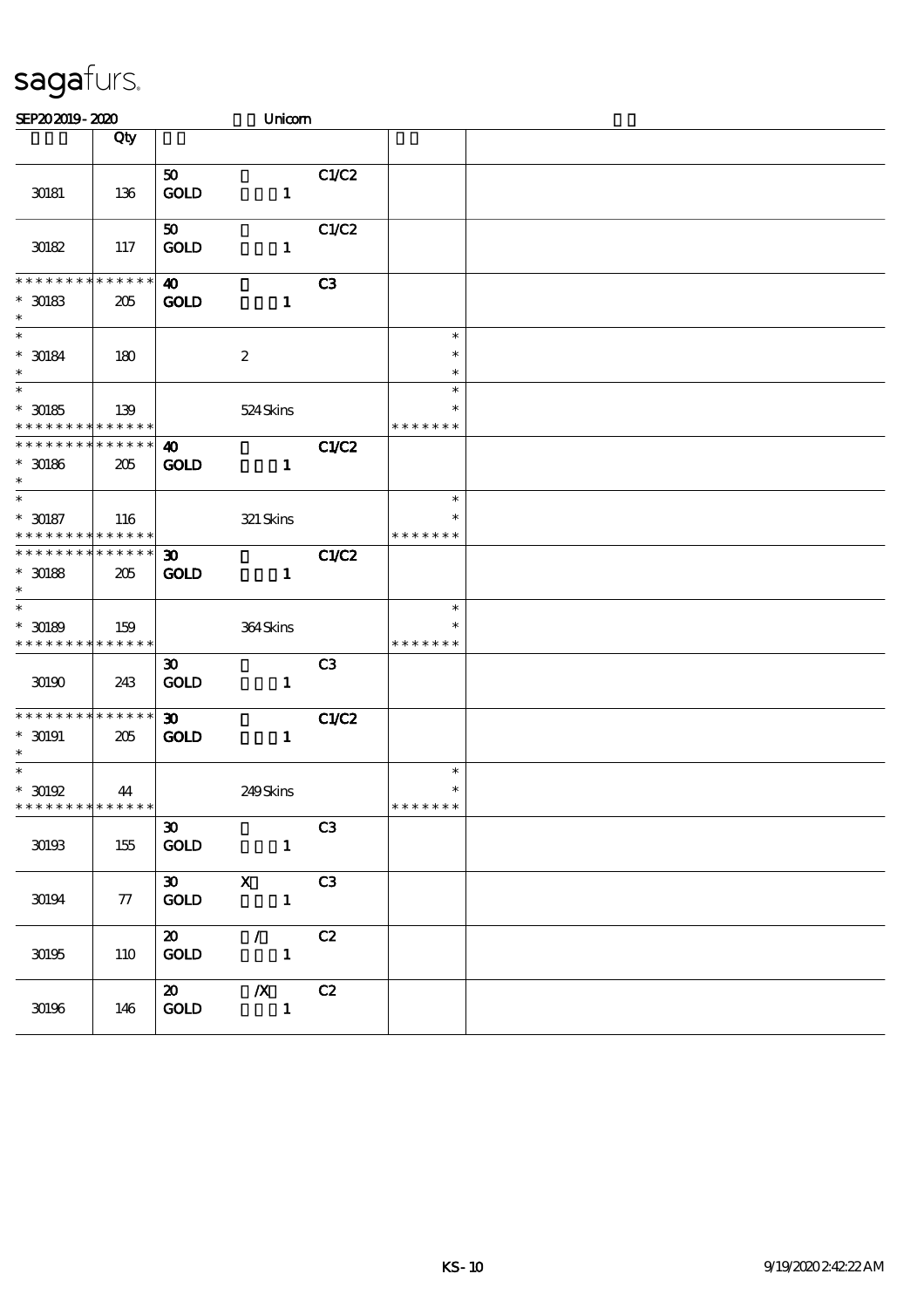| SEP202019-2020                                                              |                |                                      |                                       | Springbrook-Laborie |                                   |  |
|-----------------------------------------------------------------------------|----------------|--------------------------------------|---------------------------------------|---------------------|-----------------------------------|--|
|                                                                             | Qty            |                                      |                                       |                     |                                   |  |
| 30201                                                                       | 100            | 50<br>GOLD                           | $\overline{\mathbf{2}}$               | C2/C3               |                                   |  |
| * * * * * * * * * * * * * *<br>$*30002$<br>$\ast$                           | 185            | 50<br>GOLD                           | $\boldsymbol{X}$<br>$\boldsymbol{z}$  | <b>C2C3</b>         |                                   |  |
| $\overline{\phantom{0}}$<br>$*$ 30203<br>* * * * * * * * * * * * * *        | 49             |                                      | 234Skins                              |                     | $\ast$<br>$\ast$<br>* * * * * * * |  |
| 30204                                                                       | 88             | $\boldsymbol{\omega}$<br>GOD         | $\boldsymbol{z}$                      | C1/C2               |                                   |  |
| 30205                                                                       | 141            | $\boldsymbol{\omega}$<br><b>GOLD</b> | $\mathcal{L}$<br>$\boldsymbol{z}$     | C3                  |                                   |  |
| * * * * * * * *<br>$*30006$<br>$\ast$<br>$\overline{\phantom{a}^*}$         | ******<br>205  | $\boldsymbol{\omega}$<br><b>GOLD</b> | $\boldsymbol{z}$                      | C1/C2               |                                   |  |
| $*3007$<br>$\ast$                                                           | 180            |                                      | $\boldsymbol{2}$                      |                     | $\ast$<br>$\ast$<br>$\ast$        |  |
| $\overline{\phantom{a}}$<br>$*3008$<br>$\ast$<br>$\overline{\phantom{a}^*}$ | 180            |                                      | $\ensuremath{\mathbf{3}}$             |                     | $\ast$<br>$\ast$<br>$\ast$        |  |
| $^\ast$ 3009<br>$\ast$                                                      | 180            |                                      | $\bf{4}$                              |                     | $\ast$<br>$\ast$<br>$\ast$        |  |
| $\overline{\phantom{0}}$<br>$*30210$<br>$\ast$                              | 180            |                                      | $\mathbf 5$                           |                     | $\ast$<br>$\ast$<br>$\ast$        |  |
| $\ast$<br>$*$ 30211<br>$\ast$                                               | 180            |                                      | 6                                     |                     | $\ast$<br>$\ast$<br>$\ast$        |  |
| $\ast$<br>$*$ 30212<br>$\ast$                                               | 180            |                                      | $\boldsymbol{7}$                      |                     | $\ast$<br>$\ast$                  |  |
| $\overline{\phantom{a}}$<br>$*$ 30213<br>$\ast$                             | 180            |                                      | $\bf 8$                               |                     | $\ast$<br>$\ast$<br>$\ast$        |  |
| $\overline{\phantom{a}^*}$<br>$*$ 30214<br>* * * * * * * * * * * * * *      | 180            |                                      | 1645Skins                             |                     | $\ast$<br>$\ast$<br>* * * * * * * |  |
| * * * * * * * * * * * * * *<br>$*$ 30215<br>$\ast$                          | 205            | $\boldsymbol{\omega}$<br><b>GOLD</b> | $\overline{X}$ C3<br>$\boldsymbol{z}$ |                     |                                   |  |
| $\overline{\phantom{0}}$<br>$*$ 30216<br>$\ast$                             | 180            |                                      | $\boldsymbol{2}$                      |                     | $\ast$<br>$\ast$<br>$\ast$        |  |
| $\ast$<br>$*30217$<br>* * * * * * * * * * * * * * *                         | 137            |                                      | 522Skins                              |                     | $\ast$<br>$\ast$<br>* * * * * * * |  |
| 30218                                                                       | $\mathfrak{B}$ | $\boldsymbol{\omega}$<br>GOLD        | $\sqrt{2}$ C2/C3<br>$\mathbf{3}$      |                     |                                   |  |
| * * * * * * * * * * * * * *<br>$*$ 30219<br>$\ast$                          | 205            | 30 <sub>1</sub><br>GOLD              | $\boldsymbol{z}$                      | C1/C2               |                                   |  |
| $\ast$<br>$*3020$<br>$\ast$                                                 | 180            |                                      | $\boldsymbol{z}$                      |                     | $\ast$<br>$\ast$<br>$\ast$        |  |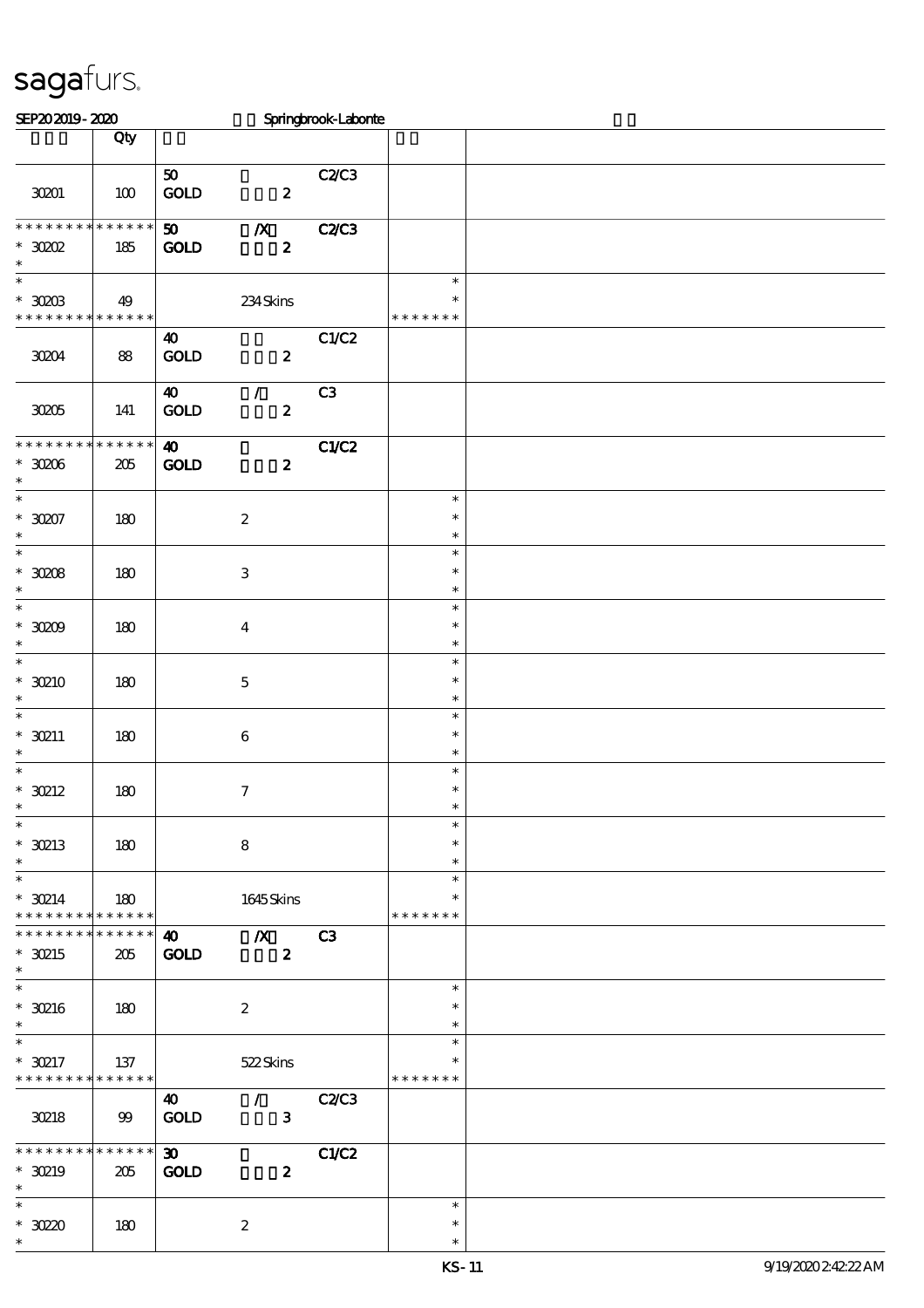| SEP202019-2020                                              |                    |                                                                                 | Springbrook-Laborie |                                   |  |
|-------------------------------------------------------------|--------------------|---------------------------------------------------------------------------------|---------------------|-----------------------------------|--|
|                                                             | Qty                |                                                                                 |                     |                                   |  |
| $\ast$<br>$*$ 30221<br>$\ast$                               | 180                | $\boldsymbol{\mathfrak{D}}$<br>$\mathop{\rm GOD}$<br>$\boldsymbol{z}$           | C1/C2               | $\ast$<br>$\ast$<br>$\ast$        |  |
| $\overline{\phantom{0}}$<br>$*30222$<br>$\ast$              | 180                | $\boldsymbol{4}$                                                                |                     | $\ast$<br>$\ast$<br>$\ast$        |  |
| $\overline{\ast}$<br>$*3023$<br>$\ast$                      | 180                | $\mathbf 5$                                                                     |                     | $\ast$<br>$\ast$<br>$\ast$        |  |
| $\ast$<br>$*$ 30224<br>* * *<br>* * * * *                   | 106<br>* * * * * * | 1031 Skins                                                                      |                     | $\ast$<br>$\ast$<br>* * * * * * * |  |
| * * * * * * * *<br>$*3025$<br>$\ast$                        | * * * * * *<br>180 | $\boldsymbol{\mathfrak{D}}$<br>GOLD<br>$\boldsymbol{z}$                         | C1/C2               |                                   |  |
| $\overline{\ast}$<br>$*30236$<br>$\ast$                     | 180                | $\boldsymbol{2}$                                                                |                     | $\ast$<br>$\ast$<br>$\ast$        |  |
| $\overline{\ast}$<br>$*3027$<br>$\ast$                      | 180                | $\ensuremath{\mathbf{3}}$                                                       |                     | $\ast$<br>$\ast$<br>$\ast$        |  |
| $_{*}^{-}$<br>$*3028$<br>$\ast$                             | 180                | $\boldsymbol{4}$                                                                |                     | $\ast$<br>$\ast$<br>$\ast$        |  |
| $\overline{\ast}$<br>$*3029$<br>$\ast$                      | 180                | $\mathbf 5$                                                                     |                     | $\ast$<br>$\ast$<br>$\ast$        |  |
| $\overline{\ast}$<br>$*30230$<br>$\ast$                     | 180                | $\boldsymbol{6}$                                                                |                     | $\ast$<br>$\ast$<br>$\ast$        |  |
| $_{*}$<br>$*$ 30231<br>$\ast$                               | 180                | $\tau$                                                                          |                     | $\ast$<br>$\ast$<br>$\ast$        |  |
| $\ast$<br>$*$ 30232<br>$\ast$<br>$\overline{\phantom{a}^*}$ | 180                | $\bf 8$                                                                         |                     | $\ast$<br>$\ast$<br>∗             |  |
| $*$ 30233<br>$\ast$                                         | 180                | $\boldsymbol{9}$                                                                |                     | $\ast$<br>$\ast$<br>$\ast$        |  |
| $\overline{\phantom{a}^*}$<br>$^*$ 30234 $\,$<br>$\ast$     | 180                | 10                                                                              |                     | $\ast$<br>$\ast$<br>$\ast$        |  |
| $\overline{\phantom{0}}$<br>$^\ast$ 30235<br>$\ast$         | 180                | $11\,$                                                                          |                     | $\ast$<br>$\ast$<br>$\ast$        |  |
| $\overline{\phantom{a}^*}$<br>$*$ 30236<br>$\ast$           | 180                | $12\,$                                                                          |                     | $\ast$<br>$\ast$<br>$\ast$        |  |
| $\overline{\phantom{0}}$<br>$* 30237$<br>* * * * * * * *    | 180<br>******      | 2340Skins                                                                       |                     | $\ast$<br>$\ast$<br>* * * * * * * |  |
| * * * * * * *<br>$*$ 30238<br>$\ast$                        | $******$<br>205    | $\boldsymbol{\mathfrak{D}}$<br>$\chi$ C3<br>$\mathbf{GOLD}$<br>$\boldsymbol{z}$ |                     |                                   |  |
| $\overline{\ast}$<br>$^*$ 30239<br>$\ast$                   | 180                | $\boldsymbol{z}$                                                                |                     | $\ast$<br>$\ast$<br>$\ast$        |  |
| $\overline{\phantom{0}}$<br>$*30240$<br>* * * * * * * *     | 78<br>* * * * * *  | 463Skins                                                                        |                     | $\ast$<br>$\ast$<br>* * * * * * * |  |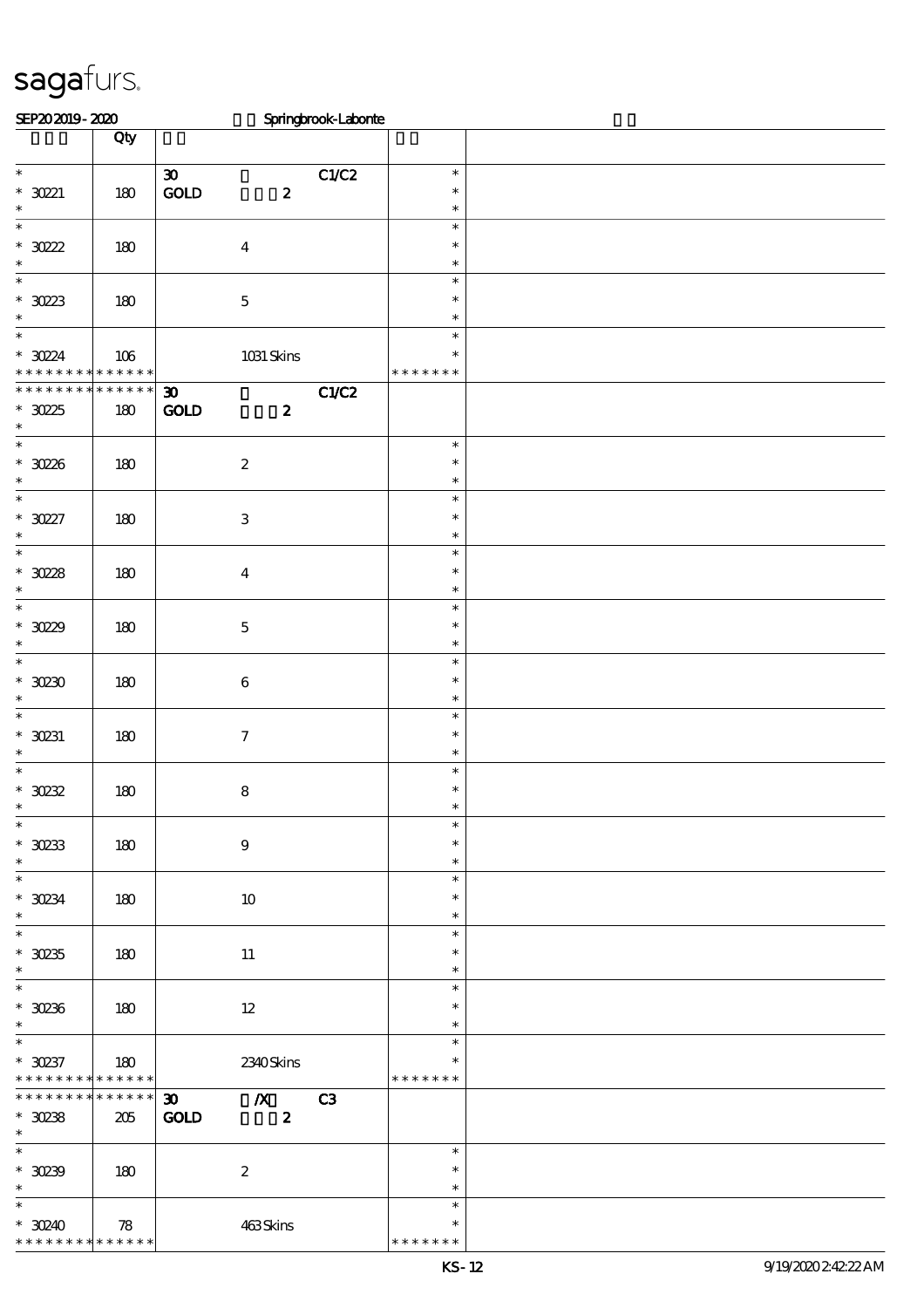| SEP202019-2020                                                |                    |                                                      |                                                 | Springbrook-Laborite |                                   |  |
|---------------------------------------------------------------|--------------------|------------------------------------------------------|-------------------------------------------------|----------------------|-----------------------------------|--|
|                                                               | Qty                |                                                      |                                                 |                      |                                   |  |
| 30241                                                         | 130                | $\boldsymbol{\mathfrak{D}}$<br>GOLD                  | $\boldsymbol{\mathsf{Z}}$<br>$\boldsymbol{z}$   | <b>C2/C3</b>         |                                   |  |
| 30242                                                         | 95                 | $\boldsymbol{\mathfrak{D}}$<br><b>GOLD</b>           | $\mathcal{L}$<br>$\mathbf{3}$                   | <b>C2/C3</b>         |                                   |  |
| * * * * * * * *<br>$*$ 30243<br>$\ast$                        | * * * * * *<br>205 | $\boldsymbol{\mathfrak{D}}$<br><b>GOLD</b>           | $\mathbf{3}$                                    | <b>C2/C3</b>         |                                   |  |
| $\overline{\ast}$<br>$*$ 30244<br>* * * * * * * * * * * * * * | 59                 |                                                      | 264Skins                                        |                      | $\ast$<br>$\ast$<br>* * * * * * * |  |
| * * * * * * * *<br>$*$ 30245<br>$\ast$                        | * * * * * *<br>148 | $\boldsymbol{\mathfrak{D}}$<br><b>GOLD</b>           | $\boldsymbol{z}$                                | C1/C2                |                                   |  |
| $\ast$<br>$* 30246$<br>* * * * * * * * * * * * * *            | 72                 |                                                      | 220Skins                                        |                      | $\ast$<br>$\ast$<br>* * * * * * * |  |
| * * * * * * * *<br>$*$ 30247<br>$\ast$                        | * * * * * *<br>220 | $\boldsymbol{\mathfrak{D}}$<br><b>GOLD</b>           | $\boldsymbol{z}$                                | C1/C2                |                                   |  |
| $\ast$<br>$*30248$<br>$\ast$                                  | 220                |                                                      | $\boldsymbol{2}$                                |                      | $\ast$<br>$\ast$<br>$\ast$        |  |
| $\overline{\ast}$<br>$*30249$<br>$\ast$                       | 220                |                                                      | $\,3\,$                                         |                      | $\ast$<br>$\ast$<br>$\ast$        |  |
| $\overline{\ast}$<br>$*30250$<br>$\ast$                       | 220                |                                                      | $\boldsymbol{4}$                                |                      | $\ast$<br>$\ast$<br>$\ast$        |  |
| $\ast$<br>$*30251$<br>$\ast$                                  | 220                |                                                      | $\mathbf 5$                                     |                      | $\ast$<br>$\ast$<br>$\ast$        |  |
| $\ast$<br>$*30252$<br>* * * * * * * * * * * * * *             | 217                |                                                      | 1317Skins                                       |                      | $\ast$<br>$\ast$<br>* * * * * * * |  |
| * * * * * * * *<br>$*30253$<br>$\ast$                         | * * * * * *<br>245 | $\boldsymbol{\mathfrak{D}}$<br>GOLD                  | $\boldsymbol{X}$<br>$\boldsymbol{z}$            | C3                   |                                   |  |
| $\overline{\phantom{0}}$<br>$*30254$<br>$\ast$                | 143                |                                                      | $\boldsymbol{2}$                                |                      | $\ast$<br>$\ast$<br>$\ast$        |  |
| $\overline{\ast}$<br>$^\ast$ 30255<br>* * * * * * * *         | 48<br>* * * * * *  |                                                      | 436Skins                                        |                      | $\ast$<br>$\ast$<br>* * * * * * * |  |
| * * * * * * * *<br>$*30256$<br>$\ast$                         | * * * * * *<br>245 | $\boldsymbol{\mathfrak{D}}$<br>GOLD                  | $\mathbf{x}$<br>$\boldsymbol{z}$                | C1/C2                |                                   |  |
| $\overline{\phantom{a}^*}$<br>$*30257$<br>$\ast$              | 220                |                                                      | $\boldsymbol{z}$                                |                      | $\ast$<br>$\ast$<br>$\ast$        |  |
| $\ast$<br>$*30258$<br>* * * * * * * *                         | 55<br>* * * * * *  |                                                      | 520Skins                                        |                      | $\ast$<br>$\ast$<br>* * * * * * * |  |
| 30259                                                         | 186                | $\boldsymbol{\mathfrak{D}}$<br>$\operatorname{GOLD}$ | $\mathcal{F}$ and $\mathcal{F}$<br>$\mathbf{3}$ | <b>C2/C3</b>         |                                   |  |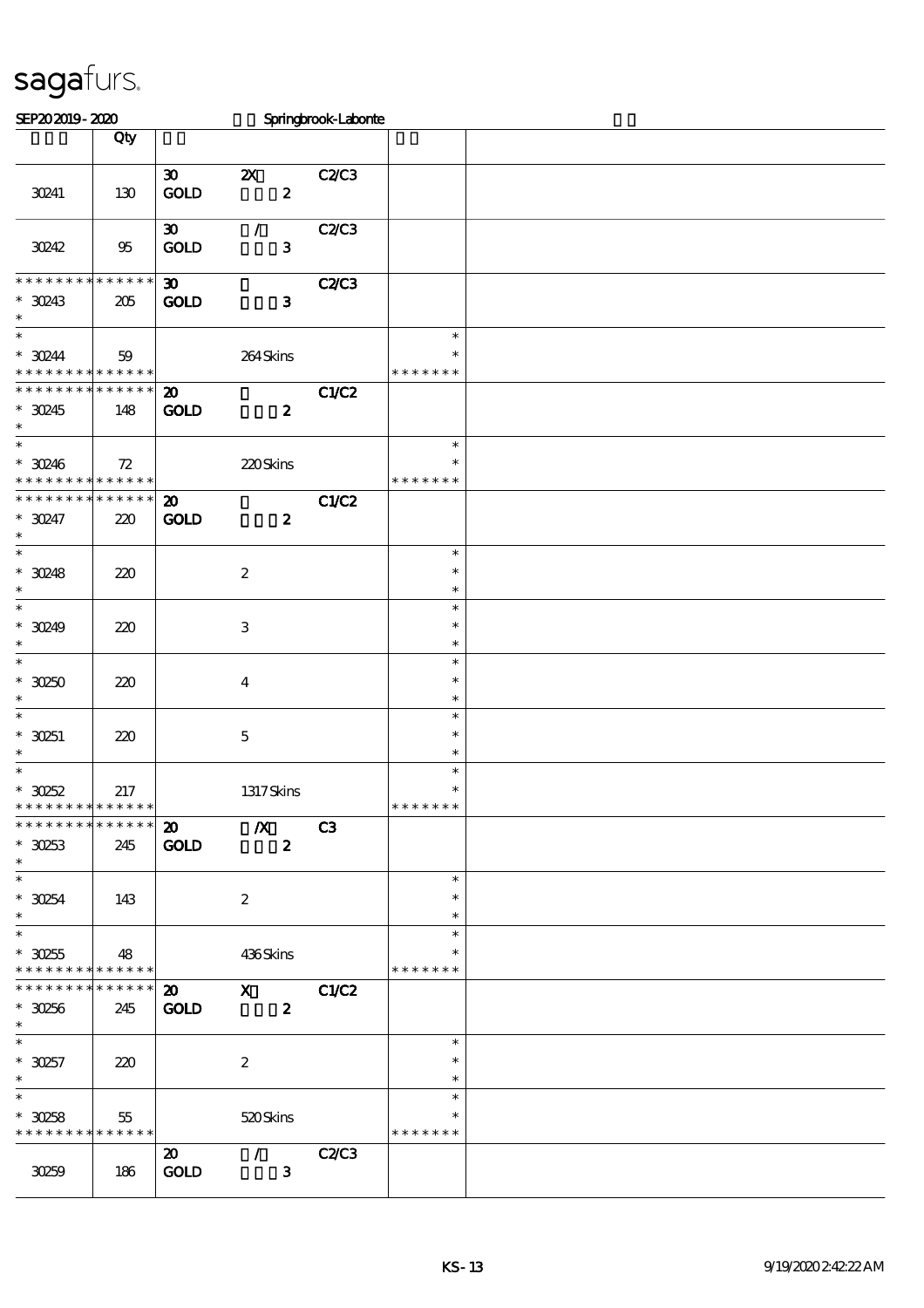| SEP202019-2020                                                   |                       |                                                         | <b>Sundryowners</b>              |                        |                                   |  |
|------------------------------------------------------------------|-----------------------|---------------------------------------------------------|----------------------------------|------------------------|-----------------------------------|--|
|                                                                  | Qty                   |                                                         |                                  |                        |                                   |  |
| * * * * * * * * * * * * * *<br>$*$ 30261<br>$\ast$               | 185                   | 50<br><b>SLVR</b>                                       |                                  | C2                     |                                   |  |
| $\overline{\ast}$<br>$*3002$<br>* * * * * * * * * * * * * *      | 84                    |                                                         | 200Skins                         |                        | $\ast$<br>$\ast$<br>* * * * * * * |  |
| 30263                                                            | 126                   | 5040<br>${\bf S\!L}\!{\bf V\!R}$                        |                                  | C1/C2                  |                                   |  |
| 30264                                                            | 146                   | 5040<br><b>SLVR</b>                                     |                                  | C <sub>3</sub>         |                                   |  |
| 30265                                                            | 97                    | 40<br>$S\!L\!V\!R$                                      |                                  | C2                     |                                   |  |
| * * * * * * * *<br>$*30266$<br>$\ast$                            | ******<br>205         | $\boldsymbol{\omega}$<br><b>SLVR</b>                    | $\boldsymbol{X}$                 | C2                     |                                   |  |
| $\overline{\ast}$<br>$^*$ 30267 $\,$<br>$\ast$                   | 180                   |                                                         | $\boldsymbol{z}$                 |                        | $\ast$<br>$\ast$<br>$\ast$        |  |
| $\ast$<br>$^\ast$ 30268<br>$\ast$                                | 180                   |                                                         | $\ensuremath{\mathbf{3}}$        |                        | $\ast$<br>$\ast$<br>$\ast$        |  |
| $\ast$<br>$^*$ 30269<br>* * * * * * * *                          | 67<br>$* * * * * * *$ |                                                         | 632Skins                         |                        | $\ast$<br>$\ast$<br>* * * * * * * |  |
| 30270                                                            | 109                   | $\boldsymbol{\omega}$<br>$S\!L\!V\!R$                   |                                  | C2                     |                                   |  |
| 30271                                                            | 244                   | $\boldsymbol{\mathfrak{D}}$<br>$S\!L\!V\!R$             | $\boldsymbol{X}$                 | C2                     |                                   |  |
| 30272                                                            | 173                   | $\boldsymbol{\mathfrak{D}}$<br>${\bf S\!L}\!{\bf V\!R}$ |                                  | C2                     |                                   |  |
| 30273                                                            | 104                   | $\boldsymbol{\mathfrak{D}}$<br><b>SLVR</b>              | $\boldsymbol{X}$                 | C2                     |                                   |  |
|                                                                  |                       |                                                         |                                  | <b>WilliamsFurFarm</b> |                                   |  |
| <b>30275</b>                                                     | 71                    | 50 <sub>1</sub><br>$S\!L\!V\!R$                         | $\mathcal{L}$<br>$\mathbf{1}$    | <b>C2/C3</b>           |                                   |  |
| **************<br>$*30276$<br>$\ast$                             | 185                   | $\boldsymbol{\omega}$<br><b>SLVR</b>                    | $\mathcal{L}$<br>$\mathbf{1}$    | <b>C2/C3</b>           |                                   |  |
| $\ast$<br>$*30277$<br>* * * * * * * * <mark>* * * * * * *</mark> | 37                    |                                                         | 222Skins                         |                        | $\ast$<br>$\ast$<br>* * * * * * * |  |
| * * * * * * * *<br>$* 30278$<br>$\ast$                           | * * * * * *<br>205    | $\boldsymbol{\omega}$<br><b>SLVR</b>                    | $\boldsymbol{X}$<br>$\mathbf{1}$ | <b>C2/C3</b>           |                                   |  |
| $\ast$<br>$*$ 30279<br>* * * * * * * * * * * * * *               | 61                    |                                                         | 266Skins                         |                        | $\ast$<br>$\ast$<br>* * * * * * * |  |
| 30280                                                            | 142                   | $\boldsymbol{\mathfrak{D}}$<br>$S\!L\!V\!R$             | $\mathbf{1}$                     | <b>C2/C3</b>           |                                   |  |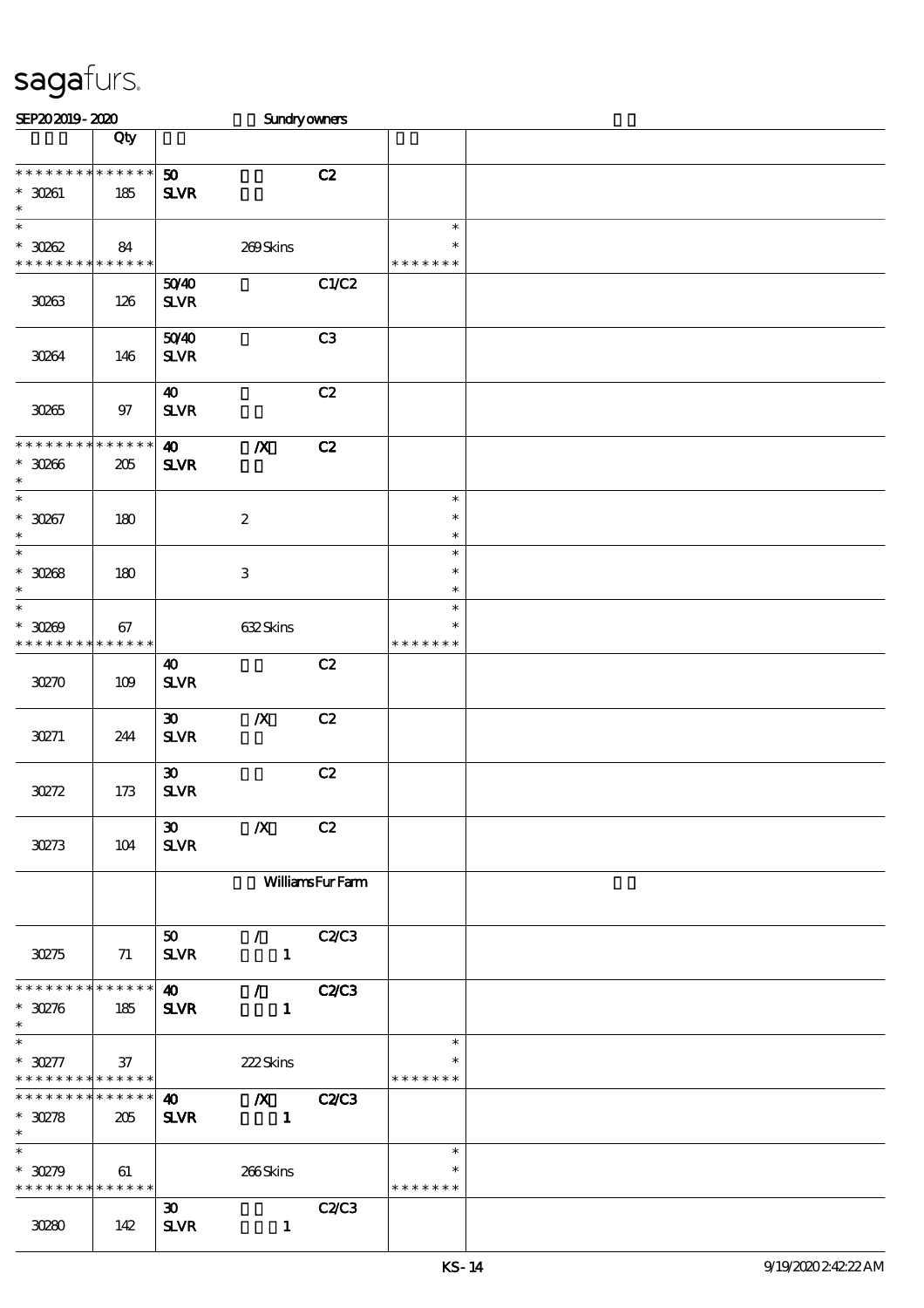| SEP202019-2020                                                                     |                    |                                            |                                  | <b>WilliamsFurFarm</b> |                                   |  |
|------------------------------------------------------------------------------------|--------------------|--------------------------------------------|----------------------------------|------------------------|-----------------------------------|--|
|                                                                                    | Qty                |                                            |                                  |                        |                                   |  |
| * * * * * * * * * * * * * *<br>$*30281$<br>$\ast$                                  | 225                | $\boldsymbol{\mathfrak{D}}$<br><b>SLVR</b> | $\mathbf{1}$                     | <b>C2/C3</b>           |                                   |  |
| $\overline{\phantom{1}}$<br>$*30282$<br>* * * * * * * * <mark>* * * * * *</mark> * | 68                 |                                            | 293Skins                         |                        | $\ast$<br>$\ast$<br>* * * * * * * |  |
| * * * * * * * * * * * * * *<br>$*$ 30283<br>$\ast$                                 | 265                | $\boldsymbol{\mathfrak{D}}$<br><b>SLVR</b> | $\boldsymbol{X}$<br>$\mathbf{1}$ | <b>C2/C3</b>           |                                   |  |
| $\ast$<br>$*30284$<br>* * * * * * * * * * * * * *                                  | 151                |                                            | 416Skins                         |                        | $\ast$<br>$\ast$<br>* * * * * * * |  |
|                                                                                    |                    |                                            | Northwest                        |                        |                                   |  |
| 30286                                                                              | 75                 | 50<br><b>SLVR</b>                          | X<br>$\mathbf{1}$                | <b>C2/C3</b>           |                                   |  |
| 30287                                                                              | 133                | 50<br><b>SLVR</b>                          | $\mathcal{L}$<br>$\mathbf{1}$    | <b>C2/C3</b>           |                                   |  |
| 30288                                                                              | 97                 | $\boldsymbol{\mathfrak{D}}$<br><b>SLVR</b> | $\boldsymbol{X}$<br>$\mathbf{1}$ | <b>C2/C3</b>           |                                   |  |
| 30289                                                                              | 57                 | $\boldsymbol{\mathfrak{D}}$<br><b>SLVR</b> | $\mathbf{1}$                     | C2                     |                                   |  |
| 30290                                                                              | 170                | 40<br>$S\!L\!V\!R$                         | $\mathbf x$<br>$\mathbf{1}$      | <b>C2/C3</b>           |                                   |  |
| * * * * * * * * * * * * * *<br>$^*$ 30291 $\,$<br>$\ast$                           | 205                | 40<br><b>SLVR</b>                          | $\mathbf{1}$                     | <b>C2/C3</b>           |                                   |  |
| $\ast$<br>$*$ 30292<br>* * * * * * * * * * * * * *                                 | 131                |                                            | 336Skins                         |                        | $\ast$<br>$\ast$<br>* * * * * * * |  |
| 30293                                                                              | 63                 | 40<br>$S\!L\!V\!R$                         | $\mathcal{L}$<br>$\mathbf{1}$    | C <sub>4</sub>         |                                   |  |
| * * * * * * * * * * * * * *<br>$*$ 30294<br>$\ast$                                 | 205                | $\boldsymbol{\omega}$<br><b>SLVR</b>       | $\mathbf{1}$                     | <b>C2/C3</b>           |                                   |  |
| $\ast$<br>$^\ast$ 30295<br>******** <mark>******</mark>                            | 119                |                                            | 324 Skins                        |                        | $\ast$<br>$\ast$<br>* * * * * * * |  |
| 30296                                                                              | 171                | $\boldsymbol{40}$<br>$S\!L\!V\!R$          | X C2/C3<br>$\mathbf{1}$          |                        |                                   |  |
| 30297                                                                              | 61                 | <b>40</b><br><b>SLVR</b>                   | $\mathbf{X}$<br>$\mathbf{1}$     | C2C3                   |                                   |  |
| * * * * * * * *<br>$*30298$<br>$\ast$                                              | * * * * * *<br>225 | $\boldsymbol{\mathfrak{D}}$<br><b>SLVR</b> | $\mathbf{1}$                     | <b>C2/C3</b>           |                                   |  |
| $\ast$<br>$*30299$<br>* * * * * * * * * * * * * *                                  | 64                 |                                            | 289Skins                         |                        | $\ast$<br>*<br>* * * * * * *      |  |
| * * * * * * * *<br>$^\ast$ 30000<br>$\ast$                                         | * * * * * *<br>225 | $\infty$<br><b>SLVR</b>                    | $\mathbf{X}$<br>$\sim$ 1         | <b>C2/C3</b>           |                                   |  |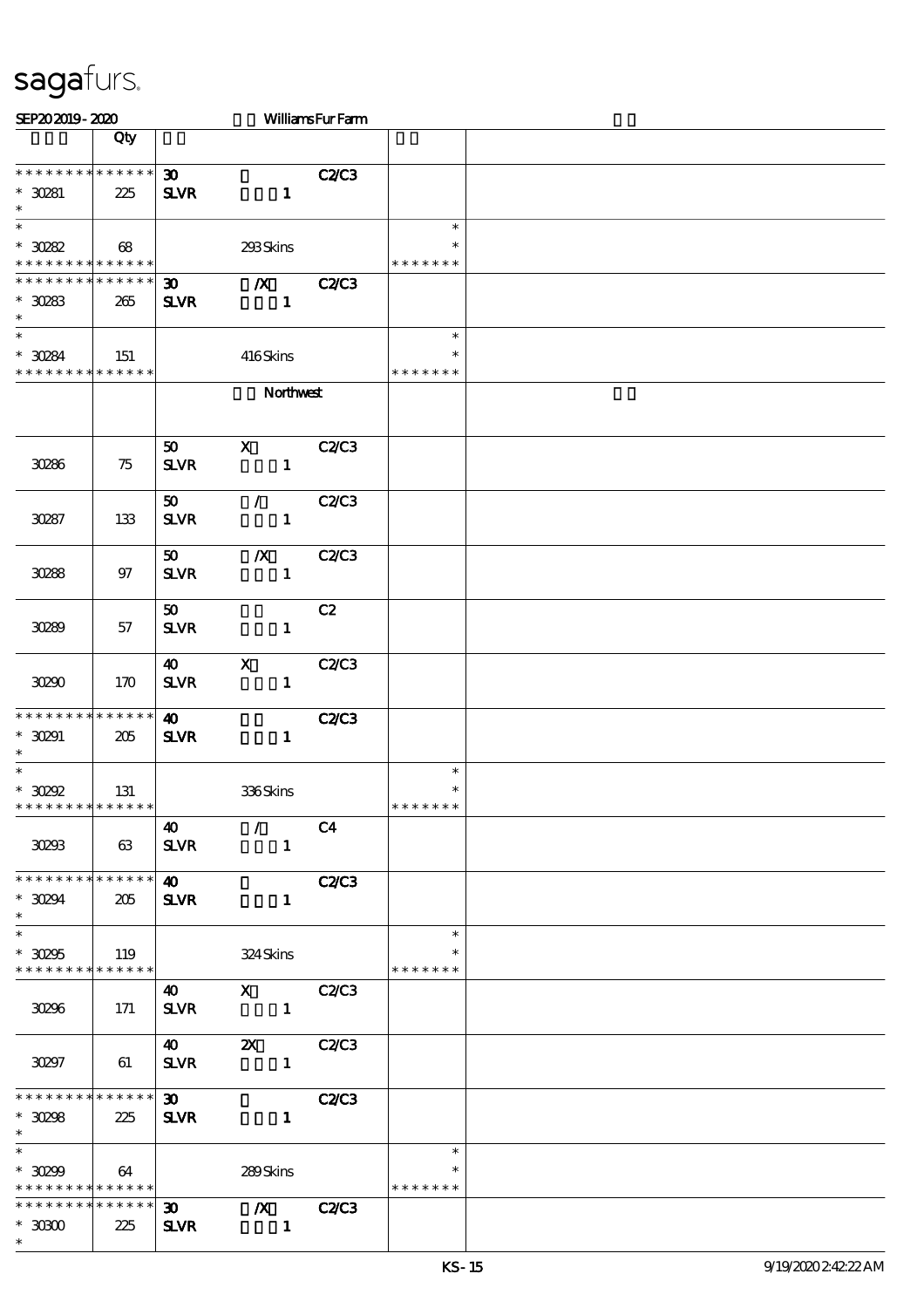| SEP202019-2020                                                                            |         |                                                         | Northwest                                       |                     |                                   |  |
|-------------------------------------------------------------------------------------------|---------|---------------------------------------------------------|-------------------------------------------------|---------------------|-----------------------------------|--|
|                                                                                           | Qty     |                                                         |                                                 |                     |                                   |  |
| $\overline{\phantom{0}}$<br>$^*$ 30001 $\,$<br>* * * * * * * * <mark>* * * * * * *</mark> | $117\,$ | $\boldsymbol{\mathfrak{D}}$<br><b>SLVR</b>              | $\boldsymbol{X}$<br>$\mathbf{1}$                | C2C3                | $\ast$<br>$\ast$<br>* * * * * * * |  |
| $3002$                                                                                    | 84      | $\boldsymbol{\mathfrak{D}}$<br>${\bf S\!L}\!{\bf V\!R}$ | $\boldsymbol{\mathsf{z}}$<br>$\mathbf{1}$       | <b>C2/C3</b>        |                                   |  |
|                                                                                           |         |                                                         |                                                 | Laborte Springbrook |                                   |  |
| 30304                                                                                     | 149     | 50<br><b>SLVR</b>                                       | $\mathcal{F}$ and $\mathcal{F}$<br>$\mathbf{1}$ | <b>C2/C3</b>        |                                   |  |
|                                                                                           |         |                                                         |                                                 | <b>Maple Ridge</b>  |                                   |  |
| $3006\,$                                                                                  | 87      | 50<br><b>SLVR</b>                                       | $\mathcal{F}$<br>$\boldsymbol{z}$               | C2C3                |                                   |  |
| $3007\,$                                                                                  | $104$   | 50<br><b>SLVR</b>                                       | $\boldsymbol{X}$<br>$\boldsymbol{2}$            | <b>C2/C3</b>        |                                   |  |
| 3008                                                                                      | 173     | $\boldsymbol{\omega}$<br><b>SLVR</b>                    | $\boldsymbol{z}$                                | <b>C2/C3</b>        |                                   |  |
| 30809                                                                                     | 95      | $\boldsymbol{\omega}$<br><b>SLVR</b>                    | $\mathcal{L}$<br>$\boldsymbol{z}$               | C <sub>4</sub>      |                                   |  |
| 30810                                                                                     | 186     | $\boldsymbol{\omega}$<br><b>SLVR</b>                    | $\boldsymbol{z}$                                | C2C3                |                                   |  |
| 30311                                                                                     | 160     | 40<br><b>SLVR</b>                                       | $\boldsymbol{X}$<br>$\boldsymbol{z}$            | C <sub>4</sub>      |                                   |  |
| 30312                                                                                     | 233     | $\boldsymbol{\mathfrak{D}}$<br>${\bf S\!L}\!{\bf V\!R}$ | $\boldsymbol{z}$                                | C2C3                |                                   |  |
| 30813                                                                                     | 205     | 30 <sub>o</sub><br><b>SLVR</b>                          | $\boldsymbol{X}$<br>$\overline{\mathbf{z}}$     | C <sub>4</sub>      |                                   |  |
| 30314                                                                                     | 179     | $\boldsymbol{\omega}$<br><b>SLVR</b>                    | $\mathcal{T}$<br>$\overline{\mathbf{2}}$        | C <sub>4</sub>      |                                   |  |
| 30815                                                                                     | 94      | $\boldsymbol{\mathsf{20}}$<br><b>SLVR</b>               | $\boldsymbol{z}$                                | $X$ $C2C3$          |                                   |  |
|                                                                                           |         |                                                         | Unicom                                          |                     |                                   |  |
| 30317                                                                                     | 140     | 50<br><b>SLVR</b>                                       | $\mathbf{1}$                                    | C3                  |                                   |  |
| $30\!\!\!\!\!\beta 18$                                                                    | 114     | 50<br><b>SLVR</b>                                       | $\mathbf{1}$                                    | C1/C2               |                                   |  |
| 30819                                                                                     | 107     | 50<br><b>SLVR</b>                                       | $\mathbf{1}$                                    | C3                  |                                   |  |
| 3030                                                                                      | 72      | 50<br><b>SLVR</b>                                       | $\mathbf{X}$<br>$\mathbf{1}$                    | C1/C2               |                                   |  |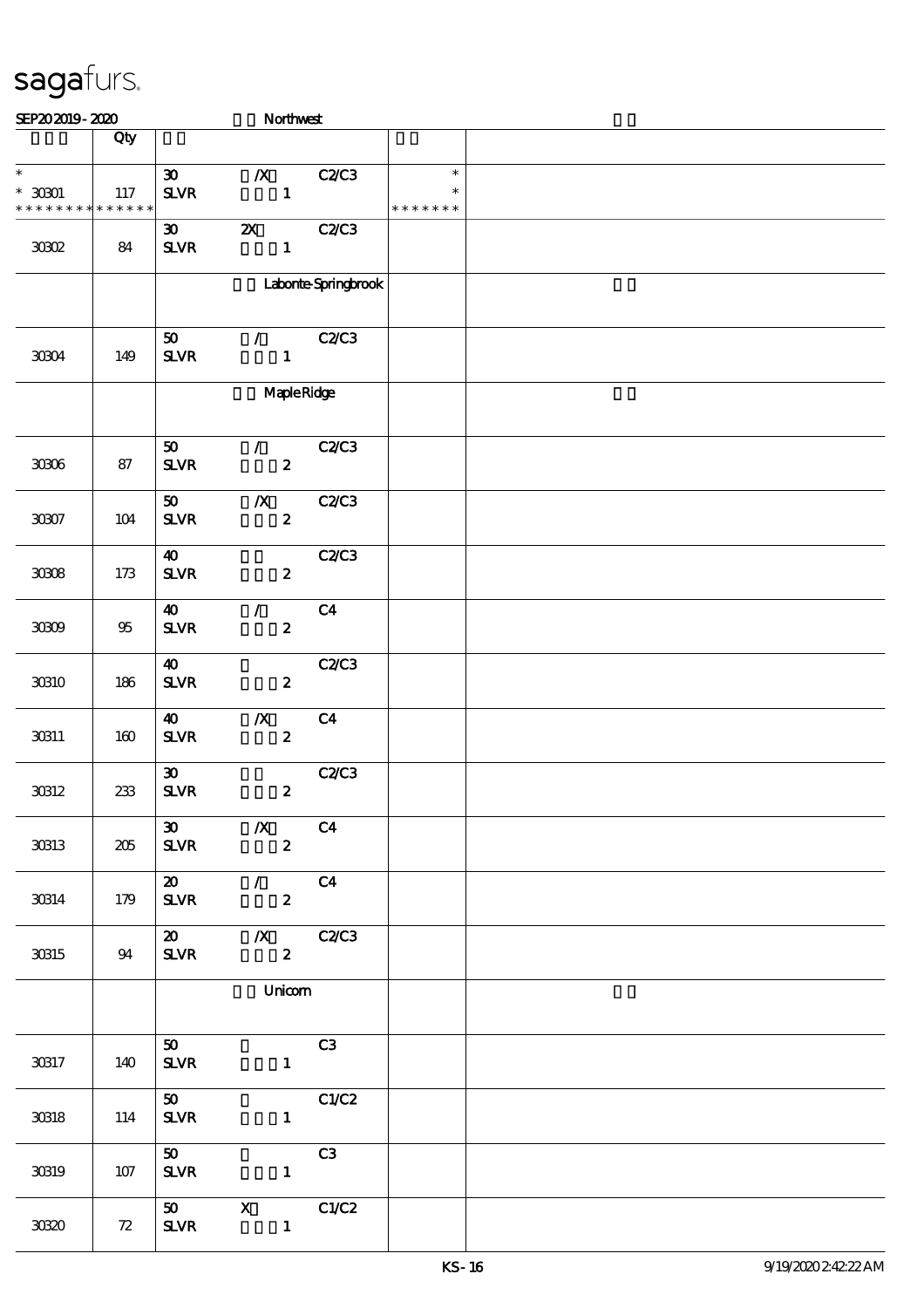| SEP202019-2020                                                  |                       |                                                         | Unicom                               |                   |                                   |  |
|-----------------------------------------------------------------|-----------------------|---------------------------------------------------------|--------------------------------------|-------------------|-----------------------------------|--|
|                                                                 | Qty                   |                                                         |                                      |                   |                                   |  |
|                                                                 |                       |                                                         |                                      |                   |                                   |  |
| 30321                                                           | 150                   | 50<br>${\bf S\!L}\!{\bf V\!R}$                          | $\boldsymbol{X}$<br>$\boldsymbol{z}$ | C2<br><b>OPEN</b> |                                   |  |
| 30322                                                           | 56                    | 5040<br>$S\!L\!V\!R$                                    | $\boldsymbol{z}$                     | C2<br><b>OPEN</b> |                                   |  |
| 30323                                                           | 108                   | 40<br>$S\!L\!V\!R$                                      | $\mathbf{1}$                         | C2                |                                   |  |
| * * * * * * * * * * * * * *<br>$*$ 30324<br>$\ast$              | 205                   | $\boldsymbol{\omega}$<br>$S\!L\!V\!R$                   | $\mathbf{1}$                         | C1/C2             |                                   |  |
| $\overline{\phantom{a}}$                                        |                       |                                                         |                                      |                   | $\ast$                            |  |
| $^\ast$ 30325<br>* * * * * * * * <mark>* * * * * *</mark>       | 79                    |                                                         | 284Skins                             |                   | $\ast$<br>* * * * * * *           |  |
| * * * * * * * * * * * * * *                                     |                       | $\boldsymbol{\omega}$                                   |                                      | C1/C2             |                                   |  |
| $*$ 30326<br>$\ast$<br>$\ast$                                   | 205                   | $S\!L\!V\!R$                                            | $\mathbf{1}$                         |                   |                                   |  |
| $^*$ 30327 $\,$<br>* * * * * * * * <mark>* * * * * * *</mark>   | $55\,$                |                                                         | 200Skins                             |                   | $\ast$<br>$\ast$<br>* * * * * * * |  |
|                                                                 |                       | $\boldsymbol{\omega}$                                   | $\mathbf{X}$                         | C1/C2             |                                   |  |
| 3038                                                            | 114                   | $S\!L\!V\!R$                                            | $\mathbf{1}$                         |                   |                                   |  |
| 3039                                                            | 87                    | 40<br><b>SLVR</b>                                       | $\mathbf{x}$<br>$\mathbf{1}$         | C <sub>3</sub>    |                                   |  |
| 3030                                                            | 236                   | $\boldsymbol{\mathfrak{D}}$<br>$S\!L\!V\!R$             | $\mathbf{1}$                         | C1/C2             |                                   |  |
| 30331                                                           | 128                   | $\boldsymbol{\mathfrak{D}}$<br>$S\!L\!V\!R$             | $\mathbf{1}$                         | C3                |                                   |  |
| 3032                                                            | 229                   | $\boldsymbol{\mathfrak{D}}$<br>${\bf S\!L}\!{\bf V\!R}$ | $\boldsymbol{X}$<br>$\mathbf{1}$     | C <sub>3</sub>    |                                   |  |
| $30\!\!\!\!\!\!33$                                              | 67                    | $\boldsymbol{\mathfrak{D}}$<br>$S\!L\!V\!R$             | $\boldsymbol{X}$<br>$\boldsymbol{z}$ | C <sub>3</sub>    |                                   |  |
| 30334                                                           | 203                   | 3020<br>$S\!L\!V\!R$                                    | $\mathbf{1}$                         | C2<br>SPT1        |                                   |  |
|                                                                 |                       |                                                         | Springbrook-Laborite                 |                   |                                   |  |
| 3036                                                            | 72                    | 50<br>$S\!L\!VR$                                        | $\boldsymbol{z}$                     | <b>C2/C3</b>      |                                   |  |
| 30337                                                           | 96                    | 50<br>$S\!L\!V\!R$                                      | $\boldsymbol{X}$<br>$\boldsymbol{z}$ | C2C3              |                                   |  |
| * * * * * * * * * * * * * *<br>$^\ast$ 3038<br>$\ast$           | 205                   | $\boldsymbol{\omega}$<br><b>SLVR</b>                    | $\boldsymbol{z}$                     | <b>C2/C3</b>      |                                   |  |
| $\ast$<br>$^*$ 3039<br>* * * * * * * * <mark>* * * * * *</mark> | $\boldsymbol{\omega}$ |                                                         | $274$ Skins                          |                   | $\ast$<br>∗<br>* * * * * * *      |  |
| * * * * * * * * * * * * * *<br>$*30340$<br>$\ast$               | 205                   | 40<br><b>SLVR</b>                                       | $\boldsymbol{z}$                     | <b>C2/C3</b>      |                                   |  |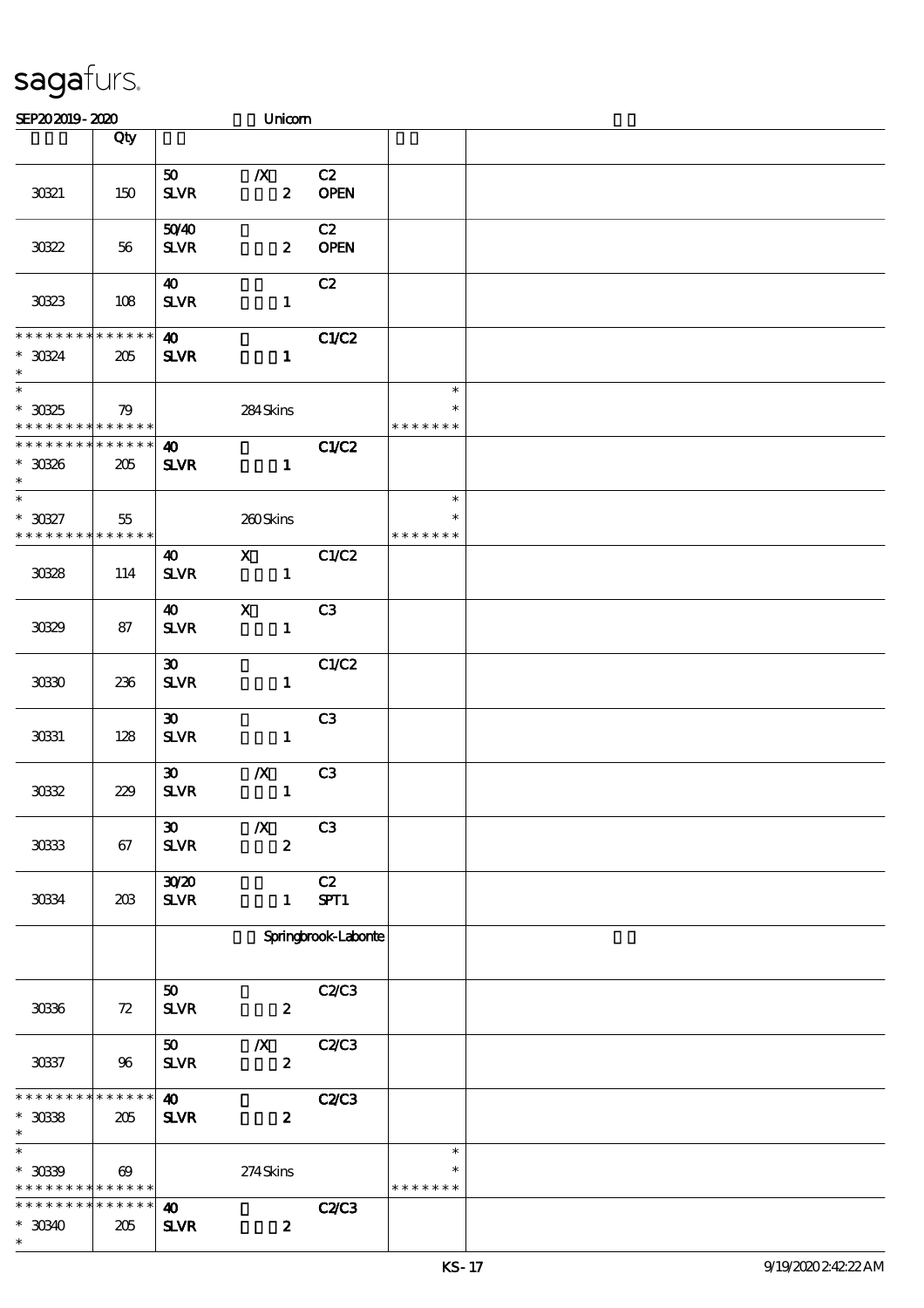| SEP202019-2020              |                                     |                             |                                              | Springbrook-Laborte |                  |  |
|-----------------------------|-------------------------------------|-----------------------------|----------------------------------------------|---------------------|------------------|--|
|                             | Qty                                 |                             |                                              |                     |                  |  |
|                             |                                     |                             |                                              |                     |                  |  |
| $\ast$                      |                                     | $\boldsymbol{\omega}$       |                                              | <b>C2/C3</b>        | $\ast$           |  |
| $*$ 30341<br>$\ast$         | 180                                 | ${\bf S\!L}\!{\bf V\!R}$    | $\boldsymbol{z}$                             |                     | $\ast$<br>$\ast$ |  |
| $\ast$                      |                                     |                             |                                              |                     | $\ast$           |  |
| $*30342$                    | 123                                 |                             | $\,3\,$                                      |                     | $\ast$           |  |
| $\ast$                      |                                     |                             |                                              |                     | $\ast$           |  |
| $\ast$                      |                                     |                             |                                              |                     | $\ast$           |  |
| $*$ 30343                   | $\boldsymbol{\boldsymbol{\lambda}}$ |                             | 528Skins                                     |                     | $\ast$           |  |
| * * * * * * * *             | * * * * * *                         |                             |                                              |                     | * * * * * * *    |  |
|                             |                                     | $\boldsymbol{\omega}$       | $\boldsymbol{\mathsf{z}}$                    | C2C3                |                  |  |
| 30344                       | 73                                  | $S\!L\!V\!R$                | $\boldsymbol{2}$                             |                     |                  |  |
|                             |                                     |                             |                                              |                     |                  |  |
|                             |                                     | $\boldsymbol{\mathfrak{D}}$ |                                              | <b>C2/C3</b>        |                  |  |
| 30345                       | 225                                 | <b>SLVR</b>                 | $\boldsymbol{2}$                             |                     |                  |  |
| * * * * * * * *             | <b>******</b>                       | $\boldsymbol{\mathfrak{D}}$ |                                              | <b>C2/C3</b>        |                  |  |
| $* 30346$                   | 200                                 | <b>SLVR</b>                 | $\pmb{2}$                                    |                     |                  |  |
| $\ast$                      |                                     |                             |                                              |                     |                  |  |
| $\ast$                      |                                     |                             |                                              |                     | $\ast$           |  |
| $*30347$                    | 180                                 |                             | $\boldsymbol{2}$                             |                     | $\ast$           |  |
| $\ast$                      |                                     |                             |                                              |                     | $\ast$           |  |
| $\overline{\ast}$           |                                     |                             |                                              |                     | $\ast$           |  |
| $*$ 30348                   | 39                                  |                             | 419Skins                                     |                     | $\ast$           |  |
| * * * * * * * *             | * * * * * *                         |                             |                                              |                     | * * * * * * *    |  |
|                             |                                     | $\boldsymbol{\mathfrak{D}}$ |                                              | C2C3                |                  |  |
| 30349                       | 246                                 | <b>SLVR</b>                 | $\boldsymbol{z}$                             |                     |                  |  |
| * * * * * * * * * * * * * * |                                     | $\boldsymbol{\mathbf{z}}$   |                                              | <b>C2/C3</b>        |                  |  |
| $^*$ 30350 $\,$             | 245                                 | <b>SLVR</b>                 | $\boldsymbol{z}$                             |                     |                  |  |
| $\ast$                      |                                     |                             |                                              |                     |                  |  |
| $\ast$                      |                                     |                             |                                              |                     | $\ast$           |  |
| $^*$ 30351                  | 146                                 |                             | 391 Skins                                    |                     | $\ast$           |  |
| * * * * * * * *             | * * * * * *                         |                             |                                              |                     | * * * * * * *    |  |
|                             |                                     | $\boldsymbol{\mathfrak{D}}$ | $\mathbf x$                                  | <b>C2/C3</b>        |                  |  |
| 3062                        | 168                                 | ${\bf S\!L}\!{\bf V\!R}$    | $\pmb{2}$                                    |                     |                  |  |
|                             |                                     |                             |                                              |                     |                  |  |
|                             |                                     | $\boldsymbol{\mathfrak{D}}$ | $\boldsymbol{\mathsf{z}}$                    | <b>C2/C3</b>        |                  |  |
| 3063                        | 75                                  | $S\!L\!V\!R$                | $\boldsymbol{z}$                             |                     |                  |  |
|                             |                                     |                             |                                              | C2C3                |                  |  |
| 30354                       | 78                                  | $\mathbf{o}$<br><b>SLVR</b> | $\mathcal{F}_\mathbb{R}$<br>$\boldsymbol{z}$ |                     |                  |  |
|                             |                                     |                             |                                              |                     |                  |  |
|                             |                                     | $\mathbf{o}$                | $\boldsymbol{X}$                             | <b>C2/C3</b>        |                  |  |
| 30355                       | 185                                 | <b>SLVR</b>                 | $\boldsymbol{z}$                             |                     |                  |  |
|                             |                                     |                             |                                              |                     |                  |  |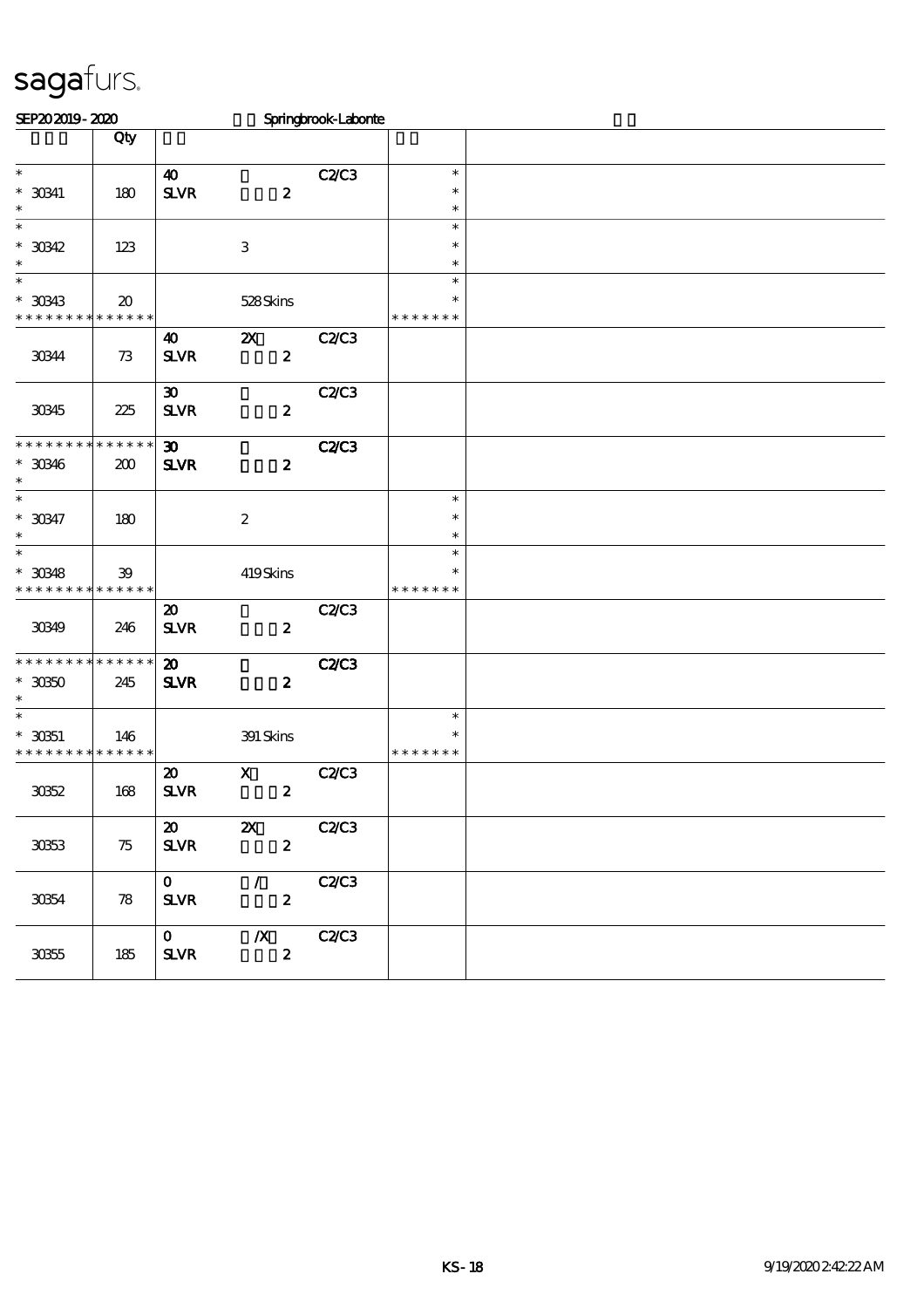| SEP202019-2020 |     |                                            | <b>Sundryowners</b> |  |
|----------------|-----|--------------------------------------------|---------------------|--|
|                | Qty |                                            |                     |  |
| 3061           | 71  | 5040<br><b>BRNZ</b>                        | C2                  |  |
| 3062           | 89  | 40<br><b>BRNZ</b>                          | C2                  |  |
| 3063           | 121 | $\boldsymbol{\mathfrak{D}}$<br><b>BRNZ</b> | C2                  |  |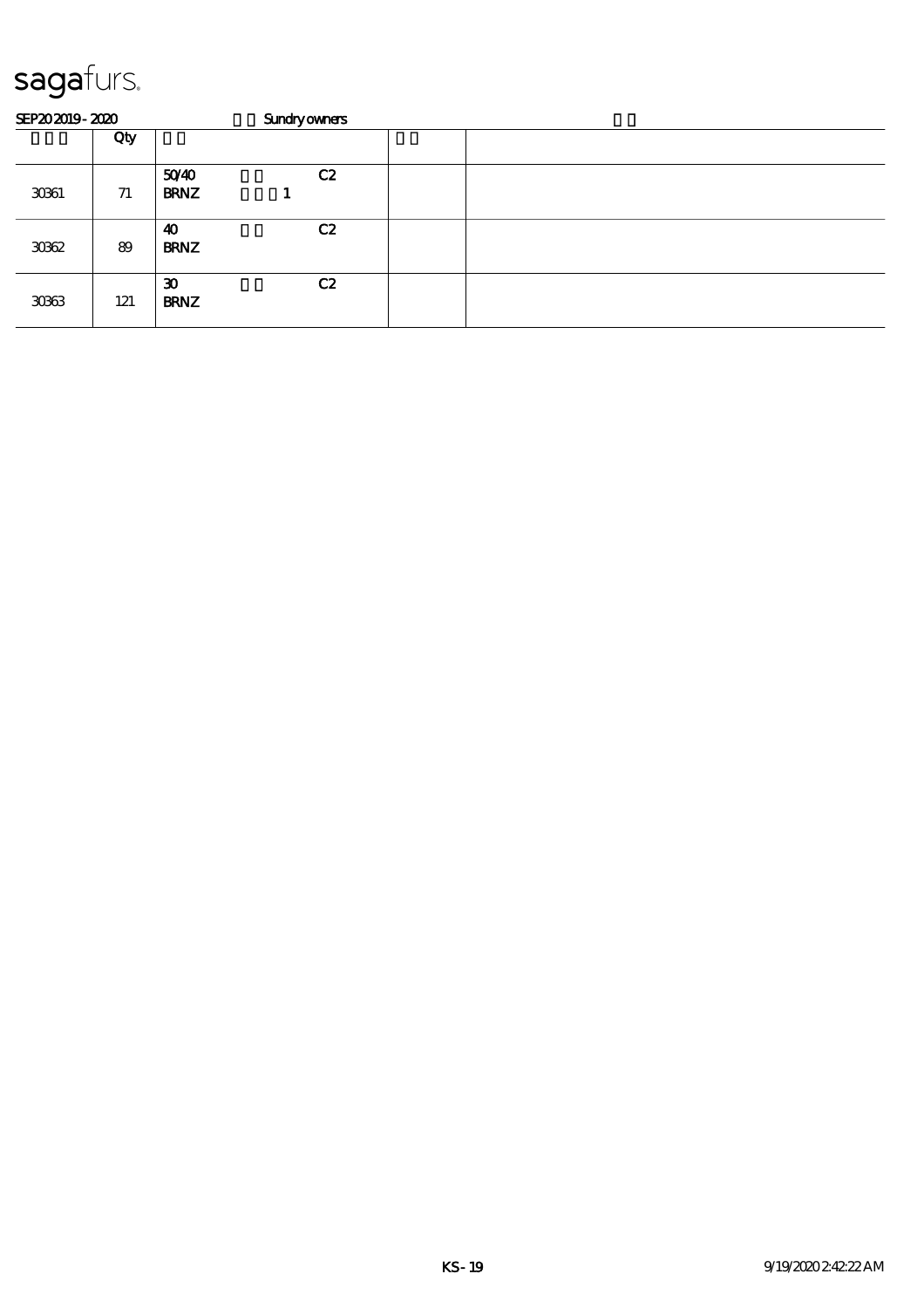| SEP202019-2020                                                         |                       |                                            |                                                                                                                                                                                                                                                                                  | Sundryowners           |                                   |  |
|------------------------------------------------------------------------|-----------------------|--------------------------------------------|----------------------------------------------------------------------------------------------------------------------------------------------------------------------------------------------------------------------------------------------------------------------------------|------------------------|-----------------------------------|--|
|                                                                        | Qty                   |                                            |                                                                                                                                                                                                                                                                                  |                        |                                   |  |
| * * * * * * * * * * * * * *<br>$* 3081$<br>$\ast$                      | 205                   | $\boldsymbol{\omega}$<br><b>VSLA</b>       |                                                                                                                                                                                                                                                                                  | C2                     |                                   |  |
| $\ast$<br>$^\ast$ 3082<br>$\ast$                                       | 180                   |                                            | $\boldsymbol{2}$                                                                                                                                                                                                                                                                 |                        | $\ast$<br>$\ast$<br>$\ast$        |  |
| $\ast$<br>$^*$ 3083<br>* * * * * * * * * * * * * *                     | 40                    |                                            | 425Skins                                                                                                                                                                                                                                                                         |                        | $\ast$<br>$\ast$<br>* * * * * * * |  |
|                                                                        |                       |                                            | DeepNorth                                                                                                                                                                                                                                                                        |                        |                                   |  |
| 3085                                                                   | 10B                   | $\mathbf 0$<br><b>VSLA</b>                 | $\mathcal{L}$                                                                                                                                                                                                                                                                    | <b>C2/C3</b>           |                                   |  |
|                                                                        |                       |                                            |                                                                                                                                                                                                                                                                                  | <b>WilliamsFurFarm</b> |                                   |  |
| * * * * * * * * * * * * * *<br>$^\ast$ 3087<br>$\ast$                  | 205                   | $\boldsymbol{\mathfrak{D}}$<br><b>VSLA</b> | $\boldsymbol{X}$<br>$\mathbf{1}$                                                                                                                                                                                                                                                 | <b>C2/C3</b>           |                                   |  |
| $\ast$<br>$^\ast$ 3088<br>* * * * * * * * * * * * * *                  | $\boldsymbol{\omega}$ |                                            | 274Skins                                                                                                                                                                                                                                                                         |                        | $\ast$<br>$\ast$<br>* * * * * * * |  |
|                                                                        |                       | Northwest                                  |                                                                                                                                                                                                                                                                                  |                        |                                   |  |
| 30900                                                                  | 145                   | 50<br><b>VSLA</b>                          | $\mathcal{L}$<br>$\mathbf{1}$                                                                                                                                                                                                                                                    | <b>C2/C3</b>           |                                   |  |
| 30391                                                                  | 84                    | 40<br><b>VSLA</b>                          | $\mathcal{L}_{\mathbb{R}}$<br>$\mathbf{1}$                                                                                                                                                                                                                                       | C <sub>4</sub>         |                                   |  |
| 30992                                                                  | 28                    | $\boldsymbol{\omega}$<br><b>VSLA</b>       | $\boldsymbol{X}$<br>$\mathbf{1}$                                                                                                                                                                                                                                                 | C2/C3                  |                                   |  |
| 30933                                                                  | 147                   | $30-1$<br><b>VSLA</b>                      | $\mathbf X$<br>$\blacksquare$                                                                                                                                                                                                                                                    | C2C3                   |                                   |  |
| 30394                                                                  | 183                   | $\boldsymbol{\mathfrak{D}}$<br><b>VSLA</b> | $\frac{1}{2}$<br>$\overline{\phantom{0}}$ 1                                                                                                                                                                                                                                      | C <sub>4</sub>         |                                   |  |
| * * * * * * * * * * * * * *<br>$^\ast$ 30305<br>$\ast$                 | 205                   | <b>VSLA</b>                                | $\overline{30}$ $\overline{X}$ $\overline{C}$ $\overline{Z}$ $C$ $\overline{Z}$ $C$ $\overline{Z}$ $C$ $\overline{Z}$ $C$ $\overline{Z}$ $C$ $\overline{Z}$ $C$ $\overline{Z}$ $C$ $\overline{Z}$ $C$ $\overline{Z}$ $C$ $\overline{Z}$ $C$ $\overline{Z}$ $C$<br>$\blacksquare$ |                        |                                   |  |
| $\overline{\phantom{1}}$<br>$* 30306$<br>* * * * * * * * * * * * * * * | 106                   |                                            | 311 Skins                                                                                                                                                                                                                                                                        |                        | $\ast$<br>$\ast$<br>* * * * * * * |  |
| 30397                                                                  | 82                    | <b>VSLA</b>                                | 20 X C2/C3<br>$\sim$ $\sim$ $\sim$ $\sim$ $\sim$                                                                                                                                                                                                                                 |                        |                                   |  |
| 30398                                                                  | 93                    | $\boldsymbol{\mathfrak{D}}$<br><b>VSLA</b> | $\mathcal{L}$ and $\mathcal{L}$<br>$\sim$ $\sim$ $\sim$ $\sim$ $\sim$                                                                                                                                                                                                            | C <sub>4</sub>         |                                   |  |
| 30899                                                                  | 101                   | $\mathbf{0}$<br><b>VSLA</b>                | $\blacksquare$                                                                                                                                                                                                                                                                   | $/X$ $C2/C3$           |                                   |  |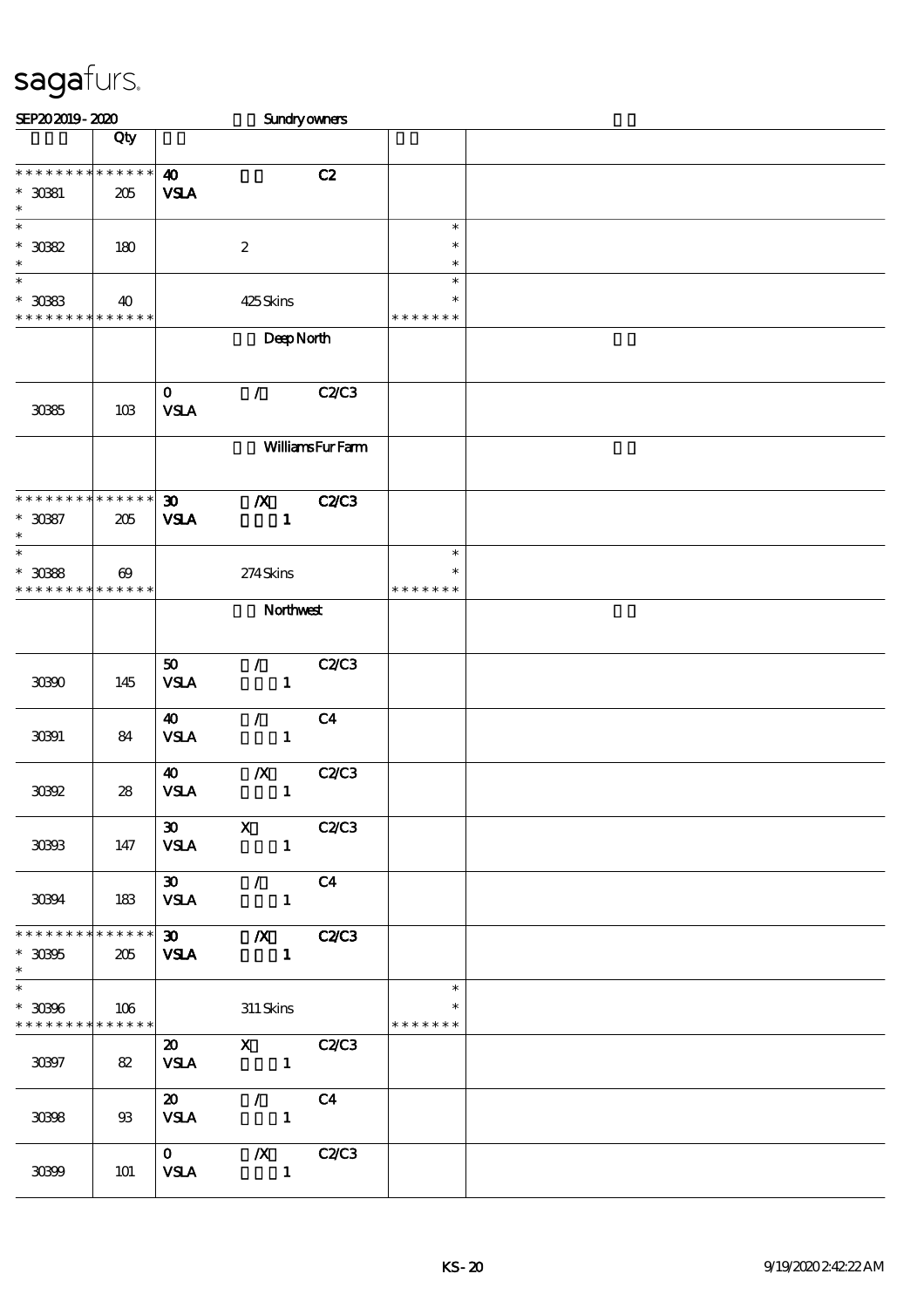| SEP202019-2020                                                        |                    |                                             |                                                     | Laborte Springbrook |                                   |  |
|-----------------------------------------------------------------------|--------------------|---------------------------------------------|-----------------------------------------------------|---------------------|-----------------------------------|--|
|                                                                       | Qty                |                                             |                                                     |                     |                                   |  |
| * * * * * * * * * * * * * * *<br>$*$ 30401<br>$\ast$                  | 205                | $\boldsymbol{\mathfrak{D}}$<br><b>VSLA</b>  | $\mathbf{1}$                                        | <b>C2/C3</b>        |                                   |  |
| $\overline{\phantom{0}}$<br>$*3002$<br>* * * * * * * * * * * * * *    | 57                 |                                             | 262Skins                                            |                     | $\ast$<br>$\ast$<br>* * * * * * * |  |
| 30403                                                                 | 201                | $\mathbf{O}$<br>$\ensuremath{\mathsf{VSA}}$ | $\mathcal{T} = \mathcal{I}$<br>$\mathbf{1}$         | C2C3                |                                   |  |
| 30404                                                                 | 195                | $\mathbf{0}$<br>${\bf VSA}$                 | $\boldsymbol{X}$<br>$\mathbf{1}$                    | <b>C2/C3</b>        |                                   |  |
|                                                                       |                    | <b>Maple Ridge</b>                          |                                                     |                     |                                   |  |
| 30406                                                                 | 75                 | 50<br><b>VSLA</b>                           | $\mathcal{F}$ and $\mathcal{F}$<br>$\boldsymbol{z}$ | C2C3                |                                   |  |
| 30407                                                                 | 82                 | $\boldsymbol{\omega}$<br><b>VSLA</b>        | $\mathbf x$<br>$\boldsymbol{z}$                     | C2C3                |                                   |  |
| 30408                                                                 | 153                | $\boldsymbol{\omega}$<br><b>VSLA</b>        | $\boldsymbol{2}$                                    | C2C3                |                                   |  |
| 30409                                                                 | 136                | 40<br><b>VSLA</b>                           | $\boldsymbol{X}$<br>$\boldsymbol{z}$                | C <sub>4</sub>      |                                   |  |
| 30410                                                                 | 78                 | $\boldsymbol{\mathfrak{D}}$<br><b>VSLA</b>  | $\mathcal{L}$<br>$\boldsymbol{z}$                   | C <sub>4</sub>      |                                   |  |
| 30411                                                                 | 163                | $\boldsymbol{\mathfrak{D}}$<br><b>VSLA</b>  | $\boldsymbol{X}$<br>$\boldsymbol{z}$                | C2C3                |                                   |  |
|                                                                       |                    |                                             | Unicom                                              |                     |                                   |  |
| 30413                                                                 | 117                | 50<br><b>VSLA</b>                           | $\mathbf{1}$                                        | C2                  |                                   |  |
| 30414                                                                 | 71                 | $\boldsymbol{\mathfrak{D}}$<br><b>VSLA</b>  | $\mathbf{1}$                                        | C2                  |                                   |  |
| 30415                                                                 | 100                | 50<br><b>VSLA</b>                           | $\mathbf{1}$                                        | C2                  |                                   |  |
| * * * * * * * * * * * * * *<br>$^*$ 30416 $\,$<br>$\ast$              | 205                | $\boldsymbol{\Phi}$<br><b>VSLA</b>          | $\boldsymbol{X}$<br>$\mathbf{1}$                    | C2                  |                                   |  |
| $\ast$<br>$* 30417$<br>$\ast$                                         | 160                |                                             | $\boldsymbol{2}$                                    |                     | $\ast$<br>$\ast$<br>$\ast$        |  |
| $\overline{\phantom{0}}$<br>$^*$ 30418<br>* * * * * * * * * * * * * * | 39                 |                                             | 404Skins                                            |                     | $\ast$<br>$\ast$<br>* * * * * * * |  |
| * * * * * * * *<br>$*$ 30419<br>$\ast$                                | * * * * * *<br>225 | $\boldsymbol{\mathfrak{D}}$<br><b>VSLA</b>  |                                                     | C2                  |                                   |  |
| $\ast$<br>$*30420$<br>* * * * * * * *                                 | 87<br>* * * * * *  |                                             | 312Skins                                            |                     | $\ast$<br>$\ast$<br>* * * * * * * |  |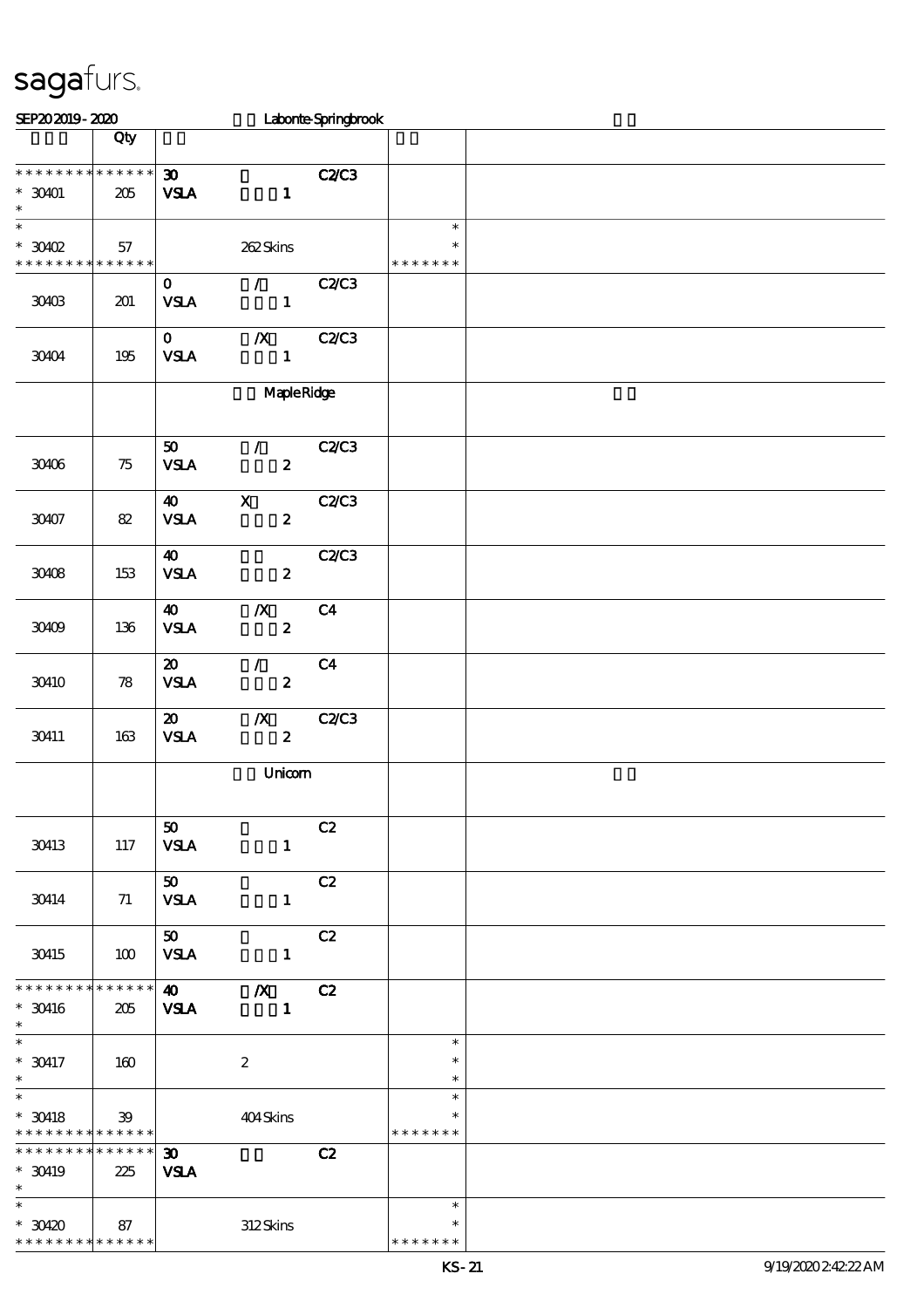| SEP202019-2020                           |     |                             |                  | Unicom           |              |                  |  |
|------------------------------------------|-----|-----------------------------|------------------|------------------|--------------|------------------|--|
|                                          | Qty |                             |                  |                  |              |                  |  |
|                                          |     |                             |                  |                  |              |                  |  |
| * * * * * * * * * * * * * *              |     | 30 <sub>o</sub>             |                  |                  | C2           |                  |  |
| $* 30421$<br>$\ast$                      | 225 | <b>VSLA</b>                 |                  | $\mathbf{1}$     |              |                  |  |
| $\ast$                                   |     |                             |                  |                  |              | $\ast$           |  |
| $*30422$                                 | 114 |                             | 339Skins         |                  |              | *                |  |
| * * * * * * * * * * * * * *              |     |                             |                  |                  |              | * * * * * * *    |  |
|                                          |     | $\boldsymbol{\mathfrak{D}}$ |                  |                  | C2           |                  |  |
| 30423                                    | 234 | <b>VSLA</b>                 |                  | $\mathbf{1}$     |              |                  |  |
|                                          |     |                             |                  |                  |              |                  |  |
|                                          |     | $\boldsymbol{\mathfrak{D}}$ | $\mathbf X$      |                  | C2           |                  |  |
| 30424                                    | 228 | <b>VSLA</b>                 |                  | $\mathbf{1}$     |              |                  |  |
|                                          |     |                             |                  |                  |              |                  |  |
|                                          |     | Springbrook-Laborite        |                  |                  |              |                  |  |
|                                          |     |                             |                  |                  |              |                  |  |
|                                          |     | 50                          | $\boldsymbol{X}$ |                  | <b>C2C3</b>  |                  |  |
| 30426                                    | 67  | <b>VSLA</b>                 |                  | $\boldsymbol{z}$ |              |                  |  |
|                                          |     |                             |                  |                  |              |                  |  |
|                                          |     | 50                          | $\mathcal{L}$    |                  | <b>C2/C3</b> |                  |  |
| 30427                                    | 77  | <b>VSLA</b>                 |                  | $\boldsymbol{z}$ | <b>OPEN</b>  |                  |  |
|                                          |     | $\boldsymbol{\omega}$       | $\mathcal{L}$    |                  | C2C3         |                  |  |
| 30428                                    | 75  | <b>VSLA</b>                 |                  | $\boldsymbol{z}$ | <b>OPEN</b>  |                  |  |
|                                          |     |                             |                  |                  |              |                  |  |
| * * * * * * * * * * * * * *              |     | $\boldsymbol{\mathfrak{D}}$ |                  |                  | <b>C2/C3</b> |                  |  |
| $*30429$                                 | 205 | <b>VSLA</b>                 |                  | $\boldsymbol{z}$ |              |                  |  |
| $\ast$                                   |     |                             |                  |                  |              |                  |  |
| $\ast$                                   |     |                             |                  |                  |              | $\ast$<br>$\ast$ |  |
| $^*$ 30430 $\,$<br>$\ast$                | 180 |                             | $\boldsymbol{2}$ |                  |              | $\ast$           |  |
| $\ast$                                   |     |                             |                  |                  |              | $\ast$           |  |
| $^*$ 30431                               | 180 |                             | $\,3\,$          |                  |              | $\ast$           |  |
| $\ast$                                   |     |                             |                  |                  |              | $\ast$           |  |
| $\ast$                                   |     |                             |                  |                  |              | $\ast$           |  |
| $*$ 30432                                | 153 |                             | 718Skins         |                  |              | $\ast$           |  |
| * * * * * * * * <mark>* * * * * *</mark> |     |                             |                  |                  |              | * * * * * * *    |  |
| 30433                                    |     | $\boldsymbol{\mathfrak{D}}$ | $\mathbf X$      |                  | C1/C2        |                  |  |
|                                          | 31  | <b>VSLA</b>                 |                  | $\boldsymbol{z}$ |              |                  |  |
|                                          |     | $\boldsymbol{\mathfrak{D}}$ | $\boldsymbol{X}$ |                  | <b>C2/C3</b> |                  |  |
| 30434                                    | 196 | <b>VSLA</b>                 |                  | $\boldsymbol{z}$ | <b>OPEN</b>  |                  |  |
|                                          |     |                             |                  |                  |              |                  |  |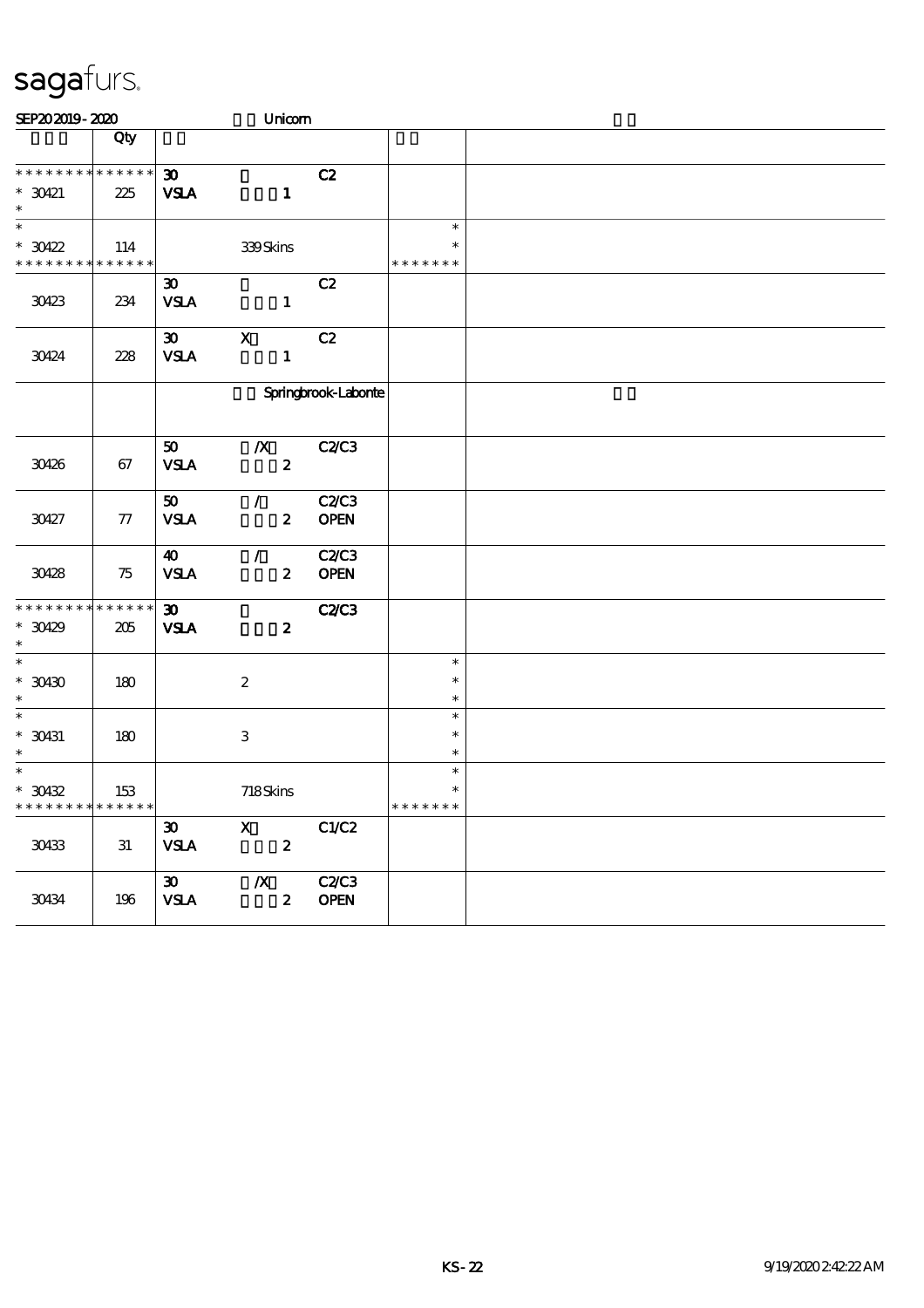| SEP202019-2020                |                 |                             | Sundryowners                    |                         |               |  |
|-------------------------------|-----------------|-----------------------------|---------------------------------|-------------------------|---------------|--|
|                               | Qty             |                             |                                 |                         |               |  |
|                               |                 |                             |                                 |                         |               |  |
|                               |                 | 40'30                       |                                 | C2                      |               |  |
| 30441                         | 154             | LG/G                        | $\pmb{2}$                       |                         |               |  |
|                               |                 |                             |                                 |                         |               |  |
|                               |                 | 40'30                       |                                 | C2                      |               |  |
| 30442                         | 84              | LG/S                        | $\pmb{2}$                       |                         |               |  |
|                               |                 |                             |                                 |                         |               |  |
|                               |                 | 200                         |                                 | C2                      |               |  |
| 30443                         | 95              | LG/S                        | $\boldsymbol{4}$                |                         |               |  |
|                               |                 |                             |                                 |                         |               |  |
|                               |                 | $\boldsymbol{z}$            |                                 | C2                      |               |  |
| 30444                         | 27              | LG/S                        | $\boldsymbol{4}$                |                         |               |  |
|                               |                 |                             |                                 |                         |               |  |
|                               |                 | $\boldsymbol{\mathfrak{D}}$ |                                 | C2                      |               |  |
| 30445                         | 83              | $\mathbf{LG}\mathbf{G}$     | $\mathbf{1}$                    | <b>WB2</b>              |               |  |
|                               |                 |                             |                                 |                         |               |  |
| * * * * * * * *               | * * * * * *     | 50                          |                                 | C2                      |               |  |
| $*3046$                       | 185             | $\mathbf{LG}$               | $\mathbf{1}$                    | $\overline{\mathbf{2}}$ |               |  |
| $\ast$                        |                 |                             |                                 |                         |               |  |
| $\overline{\ast}$             |                 |                             |                                 |                         | $\ast$        |  |
| $* 3047$                      | 26              |                             | $211$ Skins                     |                         | $\ast$        |  |
| * * * * * * * *               | $* * * * * * *$ |                             |                                 |                         | * * * * * * * |  |
| * * * * * * * * * * * * * *   |                 | $\boldsymbol{\omega}$       |                                 | C2                      |               |  |
| $*3048$                       | 205             | LG                          | $\mathbf{1}$                    | $\overline{\mathbf{2}}$ |               |  |
| $\ast$                        |                 |                             |                                 |                         |               |  |
| $\ast$                        |                 |                             |                                 |                         | $\ast$        |  |
| $* 3049$                      | 31              |                             | 236Skins                        |                         | $\ast$        |  |
| * * * * * * * * * * * * * * * |                 |                             |                                 |                         | * * * * * * * |  |
| ******** <mark>******</mark>  |                 | 30 <sub>o</sub>             | $\mathcal{F}$ and $\mathcal{F}$ | C1/C2                   |               |  |
| $*30450$                      | 205             | LG                          | $\mathbf{1}$                    | $\mathbf{1}$            |               |  |
| $\ast$                        |                 |                             |                                 |                         |               |  |
| $\ast$                        |                 |                             |                                 |                         | $\ast$        |  |
| $* 30451$                     | 163             |                             | 368Skins                        |                         | $\ast$        |  |
| * * * * * * * * * * * * * *   |                 |                             |                                 |                         | * * * * * * * |  |
| * * * * * * * * * * * * * *   |                 | $\boldsymbol{\mathfrak{D}}$ | $\mathcal{T} = \mathcal{I}$     | C1/C2                   |               |  |
| $*30452$                      | 205             | LG                          | $\mathbf{1}$                    | $\boldsymbol{z}$        |               |  |
| $*$                           |                 |                             |                                 |                         |               |  |
| $\overline{\ast}$             |                 |                             |                                 |                         | $\ast$        |  |
| $*30453$                      | 95              |                             | 300Skins                        |                         |               |  |
| * * * * * * * * * * * * * * * |                 |                             |                                 |                         | * * * * * * * |  |
| * * * * * * * * * * * * * * * |                 | $\boldsymbol{\mathsf{20}}$  | $\overline{\phantom{a}}$        | C1/C2                   |               |  |
| $*30454$                      | 245             | <b>LG/G</b>                 | $\mathbf{1}$                    | $\blacksquare$          |               |  |
| $\ast$                        |                 |                             |                                 |                         |               |  |
| $\ast$                        |                 |                             |                                 |                         | $\ast$        |  |
| $*30455$                      | 75              |                             | 320Skins                        |                         |               |  |
| * * * * * * * * * * * * * * * |                 |                             |                                 |                         | * * * * * * * |  |
|                               |                 | $\boldsymbol{\mathfrak{D}}$ | $\sqrt{C1/C2}$                  |                         |               |  |
| 30456                         | 250             | $\vert$ LG/G                |                                 | $1 \t 2$                |               |  |
|                               |                 |                             |                                 |                         |               |  |
|                               |                 | 30 <sup>20</sup>            |                                 | C2                      |               |  |
| 30457                         | 167             | LG/G                        |                                 | $1 \t 2$                |               |  |
|                               |                 |                             |                                 |                         |               |  |
| **************                |                 | $\boldsymbol{\omega}$       | $\sqrt{C1/C2}$                  |                         |               |  |
| $*30458$                      | 205             | LG/S                        |                                 | $1 \quad 1$             |               |  |
| $\ast$                        |                 |                             |                                 |                         |               |  |
| $\ast$                        |                 |                             |                                 |                         | $\ast$        |  |
| $* 30459$                     | 160             |                             | $\boldsymbol{2}$                |                         | $\ast$        |  |
|                               |                 |                             |                                 |                         | $\ast$        |  |
| $\ast$                        |                 |                             |                                 |                         | $\ast$        |  |
| $*30460$                      | 37              |                             | 402Skins                        |                         | $\ast$        |  |
| * * * * * * * * * * * * * *   |                 |                             |                                 |                         | * * * * * * * |  |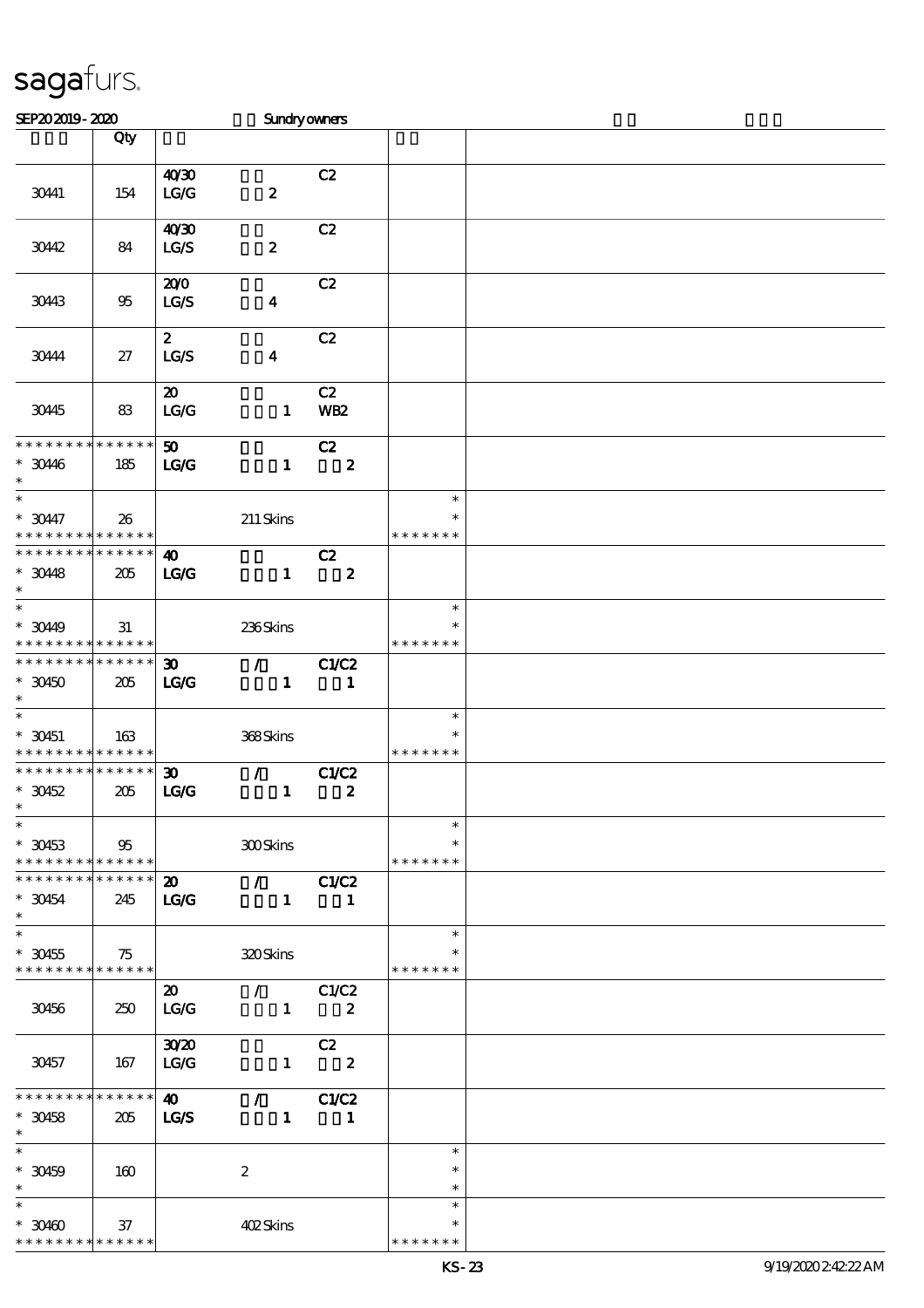| SEP202019-2020                           |     |                             |                             | Sundryowners               |               |  |
|------------------------------------------|-----|-----------------------------|-----------------------------|----------------------------|---------------|--|
|                                          | Qty |                             |                             |                            |               |  |
|                                          |     |                             |                             |                            |               |  |
| * * * * * * * * * * * * * *              |     | $\boldsymbol{\omega}$       | $\mathcal{T}^{\mathcal{A}}$ | C1/C2                      |               |  |
| $* 30461$                                | 205 | IGS                         | $\mathbf{1}$                | $\boldsymbol{z}$           |               |  |
| $\ast$                                   |     |                             |                             |                            |               |  |
| $\ast$                                   |     |                             |                             |                            | $\ast$        |  |
| $*30462$                                 | 130 |                             | 335Skins                    |                            | $\ast$        |  |
| * * * * * * * * * * * * * *              |     |                             |                             |                            | * * * * * * * |  |
| * * * * * * * * * * * * * * *            |     | 5040                        |                             | C2                         |               |  |
| $*30463$<br>$\ast$                       | 205 | <b>LG/S</b>                 | $\mathbf{1}$                | $\overline{\phantom{a}}$ 2 |               |  |
| $\ast$                                   |     |                             |                             |                            | $\ast$        |  |
| $* 30464$                                | 67  |                             | 272Skins                    |                            | $\ast$        |  |
| * * * * * * * * * * * * * *              |     |                             |                             |                            | * * * * * * * |  |
| * * * * * * * * * * * * * *              |     | $\boldsymbol{\omega}$       | $\mathcal{T}$               | <b>C1/C2</b>               |               |  |
| $*30465$                                 | 205 | <b>LG/S</b>                 | $\mathbf{1}$                | $\mathbf{3}$               |               |  |
| $\ast$                                   |     |                             |                             |                            |               |  |
| $\ast$                                   |     |                             |                             |                            | $\ast$        |  |
| $* 30466$                                | 138 |                             | 343Skins                    |                            | $\ast$        |  |
| * * * * * * * * * * * * * *              |     |                             |                             |                            | * * * * * * * |  |
| ******** <mark>******</mark>             |     | $\boldsymbol{\mathfrak{D}}$ | $\mathcal{L}$               | C1/C2                      |               |  |
| $*30467$                                 | 220 | <b>LG/S</b>                 | $\mathbf{1}$                | $\mathbf{1}$               |               |  |
| $\ast$                                   |     |                             |                             |                            |               |  |
| $\ast$                                   |     |                             |                             |                            | $\ast$        |  |
| $*30468$                                 | 65  |                             | 285Skins                    |                            |               |  |
| * * * * * * * * * * * * * * *            |     |                             |                             |                            | * * * * * * * |  |
|                                          |     | $\boldsymbol{\mathfrak{D}}$ | $\mathcal{F}$               | C1/C2                      |               |  |
| 30469                                    | 179 | LG/S                        | $\mathbf{1}$                | $\boldsymbol{z}$           |               |  |
|                                          |     |                             |                             |                            |               |  |
| * * * * * * * * * * * * * *              |     | $\boldsymbol{\mathfrak{D}}$ | $\mathcal{L}$               | CLC2                       |               |  |
| $*$ 30470                                | 225 | LGS                         | $\mathbf{1}$                | 3                          |               |  |
| $\ast$<br>$\ast$                         |     |                             |                             |                            | $\ast$        |  |
| $^*$ 30471                               |     |                             |                             |                            | $\ast$        |  |
|                                          | 200 |                             | $\boldsymbol{2}$            |                            | $\ast$        |  |
| $\ast$                                   |     |                             |                             |                            | $\ast$        |  |
| $^*$ 30472 $\,$                          | 181 |                             | 606Skins                    |                            | $\ast$        |  |
| * * * * * * * * * * * * * *              |     |                             |                             |                            | *******       |  |
|                                          |     | $30-1$                      |                             | $\sqrt{C1/C2}$             |               |  |
| 30473                                    | 189 | LG/S                        |                             | $1 \qquad \qquad 4$        |               |  |
|                                          |     |                             |                             |                            |               |  |
|                                          |     | $\boldsymbol{\mathsf{20}}$  |                             | $\sqrt{C1/C2}$             |               |  |
| 30474                                    | 206 | LG/S                        |                             | $1 \quad 1$                |               |  |
|                                          |     |                             |                             |                            |               |  |
|                                          |     | $\boldsymbol{\mathsf{20}}$  |                             | $\sqrt{C1/C2}$             |               |  |
| 30475                                    | 192 | LG/S                        |                             | $1 \t 2$                   |               |  |
|                                          |     |                             |                             |                            |               |  |
|                                          |     | 3020                        |                             | C2                         |               |  |
| 30476                                    | 125 | $\vert$ LG/S                |                             | $1 \t 2$                   |               |  |
|                                          |     |                             |                             |                            |               |  |
| * * * * * * * * * * * * * * *            |     | $\boldsymbol{\mathsf{20}}$  |                             | $\sqrt{C1/C2}$             |               |  |
| $*30477$                                 | 265 | <b>LG/S</b>                 |                             | $1 \qquad 3$               |               |  |
| $\ast$                                   |     |                             |                             |                            | $\ast$        |  |
| $* 30478$                                | 240 |                             | $\boldsymbol{2}$            |                            | $\ast$        |  |
| $\ast$                                   |     |                             |                             |                            | $\ast$        |  |
| $\ast$                                   |     |                             |                             |                            | $\ast$        |  |
| $* 30479$                                | 108 |                             | 613Skins                    |                            |               |  |
| * * * * * * * * <mark>* * * * * *</mark> |     |                             |                             |                            | * * * * * * * |  |
|                                          |     | $\boldsymbol{\mathfrak{D}}$ |                             | $\sqrt{C1/C2}$             |               |  |
| 30480                                    | 178 | LG/S                        | $\blacksquare$              | $\overline{\mathbf{4}}$    |               |  |
|                                          |     |                             |                             |                            |               |  |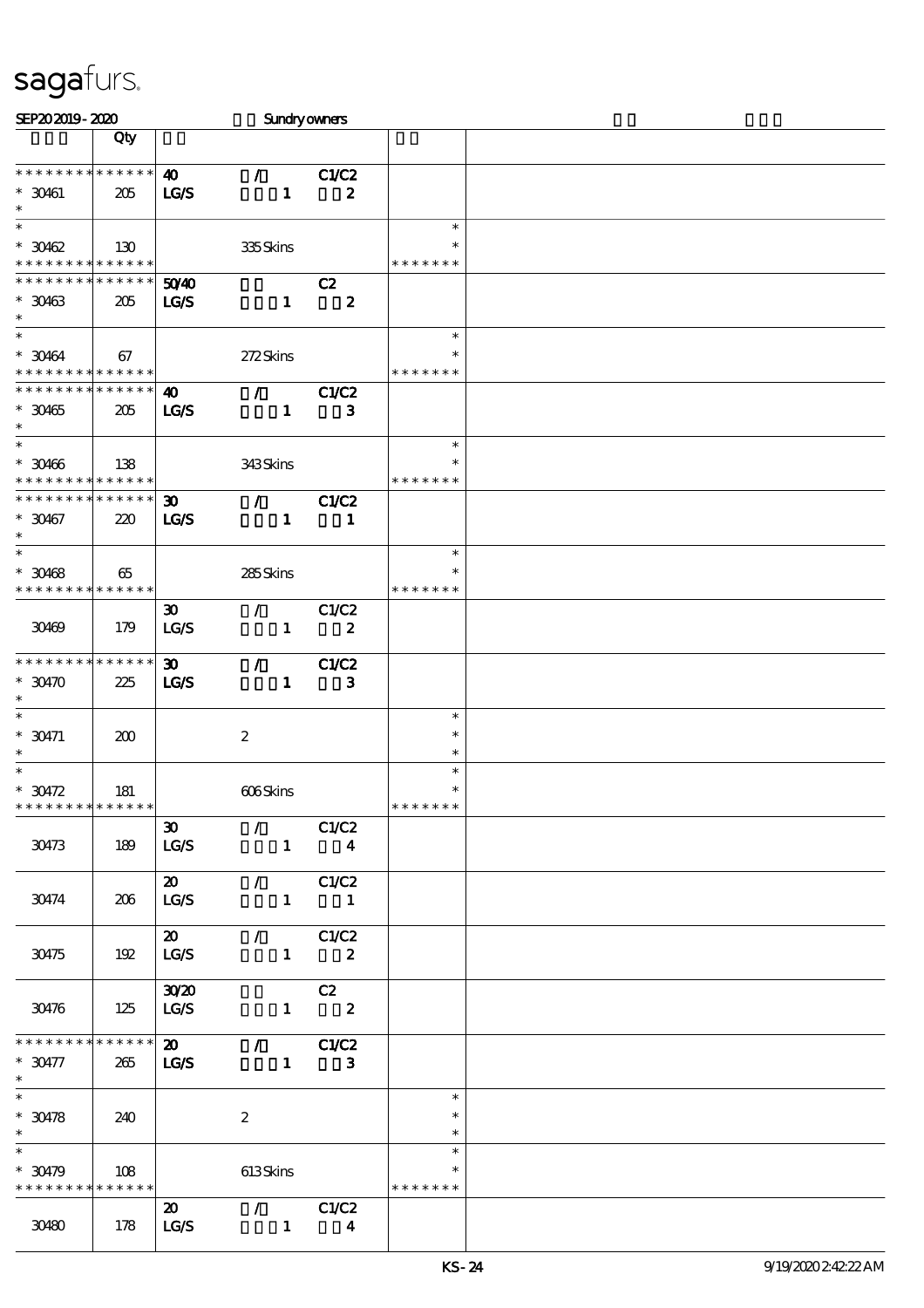| SEP202019-2020 |        |              |               |              | <b>Sundryowners</b> |  |  |  |  |
|----------------|--------|--------------|---------------|--------------|---------------------|--|--|--|--|
|                | Qty    |              |               |              |                     |  |  |  |  |
|                |        | $\mathbf 0$  | $\mathcal{L}$ |              | C1/C2               |  |  |  |  |
| 30481          | 297    | LG/S         |               | $\mathbf{1}$ | 1                   |  |  |  |  |
|                |        | $\mathbf 0$  |               |              | C1/C2               |  |  |  |  |
| 30482          | 236    | LG/S         |               | $\mathbf{1}$ | $\boldsymbol{z}$    |  |  |  |  |
|                |        | $\mathbf{O}$ |               |              | C2                  |  |  |  |  |
| 30483          | 124    | LG/S         |               | $\mathbf{1}$ | $\boldsymbol{2}$    |  |  |  |  |
|                |        | $\mathbf 0$  |               |              | C1/C2               |  |  |  |  |
| 30484          | 259    | LCS          |               | 1            | $\mathbf{3}$        |  |  |  |  |
|                |        | 1            |               |              | C1/C2               |  |  |  |  |
| 30485          | 243    | LG/S         |               | $\mathbf{1}$ | $\boldsymbol{z}$    |  |  |  |  |
|                |        | $\mathbf{1}$ | $\mathcal{L}$ |              | C1/C2               |  |  |  |  |
| 30486          | 275    | LG/S         |               | $\mathbf{1}$ | $\boldsymbol{4}$    |  |  |  |  |
|                |        | 1/2          |               |              | C2                  |  |  |  |  |
| 30487          | $67\,$ | LCS          |               | $\mathbf{1}$ | $\boldsymbol{2}$    |  |  |  |  |
|                |        |              |               |              |                     |  |  |  |  |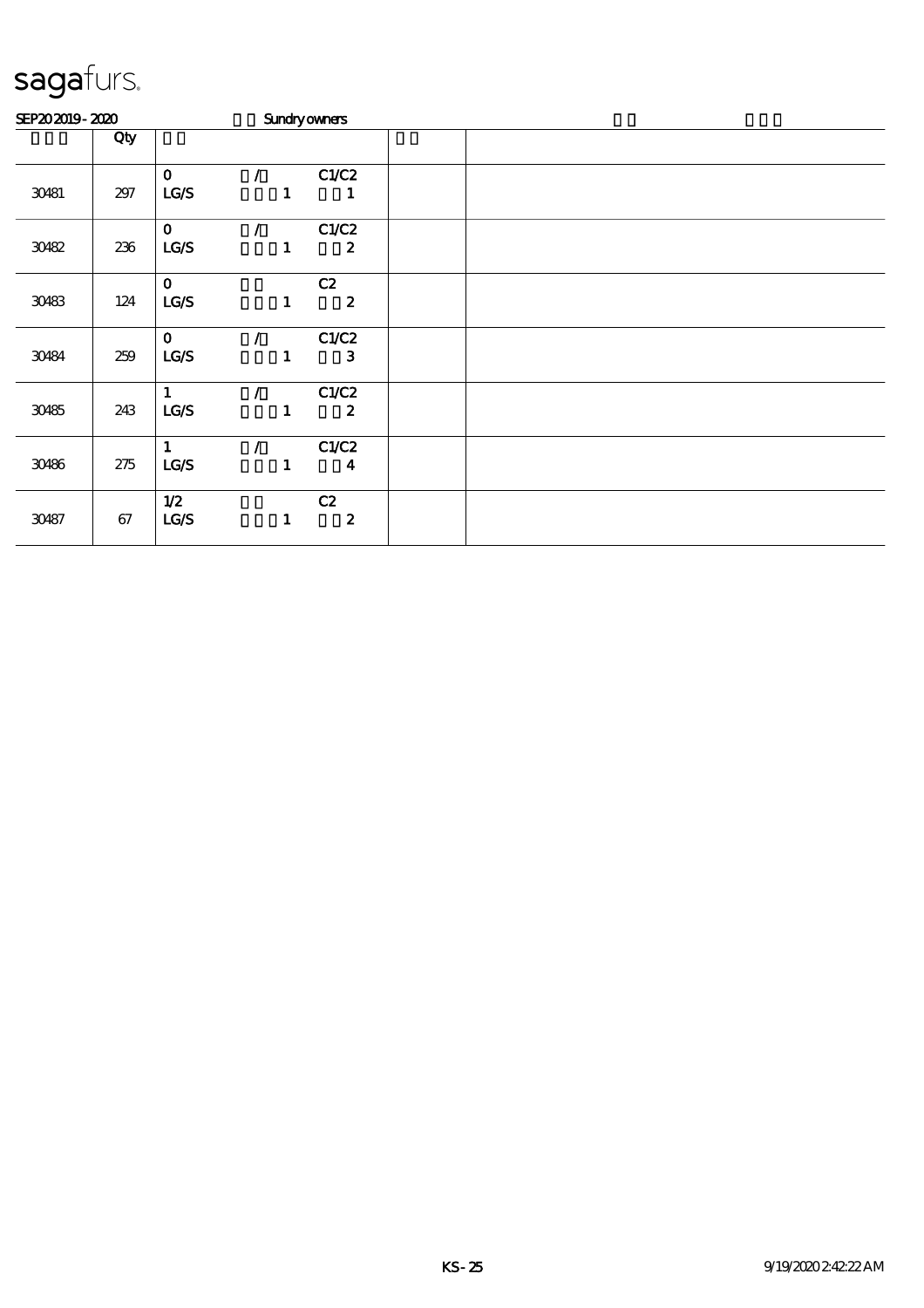| SEP202019-2020                                        |                        |                                            | Sundryowners                      |             |                                   |  |
|-------------------------------------------------------|------------------------|--------------------------------------------|-----------------------------------|-------------|-----------------------------------|--|
|                                                       | Qty                    |                                            |                                   |             |                                   |  |
|                                                       |                        | 5040                                       | $\mathcal{L}$                     | C2          |                                   |  |
| 30501<br>* * * * * * * *                              | 115<br>$* * * * * * *$ | <b>BR/G</b><br>$\boldsymbol{\mathfrak{D}}$ |                                   | C2          |                                   |  |
| $*3002$<br>$\ast$                                     | 205                    | <b>BR/G</b>                                |                                   |             |                                   |  |
| $\overline{\ast}$<br>$^\ast$ 30503<br>* * * * * * * * | 166<br>* * * * * *     |                                            | 371 Skins                         |             | $\ast$<br>$\ast$<br>* * * * * * * |  |
| 30504                                                 | 118                    | $\boldsymbol{\mathfrak{D}}$<br><b>BR/G</b> | $\boldsymbol{X}$                  | C2          |                                   |  |
| 30505                                                 | 179                    | 40'30<br><b>BR/G</b>                       | WB1                               | C2          |                                   |  |
| * * * * * * * *<br>$*30506$<br>$\ast$                 | * * * * * *<br>245     | $\boldsymbol{\mathfrak{D}}$<br><b>BR/G</b> |                                   | C2          |                                   |  |
| $\overline{\ast}$<br>$^\ast$ 30507<br>* * * * * * * * | 200<br>* * * * * *     |                                            | 445Skins                          |             | $\ast$<br>$\ast$<br>* * * * * * * |  |
| 30508                                                 | 114                    | $\boldsymbol{\mathfrak{D}}$<br><b>BR/G</b> | $\pmb{X}$                         | C2          |                                   |  |
| 30509                                                 | 10B                    | $\boldsymbol{\mathbf{z}}$<br><b>BR/G</b>   | WB1                               | C2          |                                   |  |
| 30510                                                 | 96                     | $\mathbf 0$<br><b>BR/G</b>                 |                                   | C2          |                                   |  |
| 30511                                                 | 107                    | 40'30<br><b>BR/S</b>                       | $\mathcal{L}$                     | C2          |                                   |  |
| 30512                                                 | 68                     | 3020<br><b>BR/S</b>                        | WB1                               | C2          |                                   |  |
| 30513                                                 | 64                     | 200<br><b>BR/S</b>                         |                                   | C2          |                                   |  |
| 30514                                                 | 201                    | 5040<br><b>BR/G</b>                        | $\mathbf{1}$                      | C2          |                                   |  |
| * * * * * * * * * * * * * *<br>$*30515$<br>$\ast$     | 185                    | 5040<br><b>BR/G</b>                        | $\boldsymbol{X}$<br>$\mathbf{1}$  | C2          |                                   |  |
| $\ast$<br>$*$ 30516<br>******** <mark>******</mark>   | 104                    |                                            | 289Skins                          |             | $\ast$<br>∗<br>* * * * * * *      |  |
| 30517                                                 | 100                    | 5040<br><b>BR/G</b>                        |                                   | C2<br>1 WB1 |                                   |  |
| 30518                                                 | 144                    | $\boldsymbol{\omega}$<br><b>BR/G</b>       | $\mathcal{L}$<br>$\boldsymbol{z}$ | C1/C2       |                                   |  |
| * * * * * * * *<br>$*30519$<br>$\ast$                 | * * * * * *<br>205     | $\boldsymbol{\mathfrak{D}}$<br><b>BR/G</b> | $\mathbf{1}$                      | C2          |                                   |  |
| $\ast$<br>$*30520$<br>$\ast$                          | 180                    |                                            | $\boldsymbol{z}$                  |             | $\ast$<br>$\ast$<br>$\ast$        |  |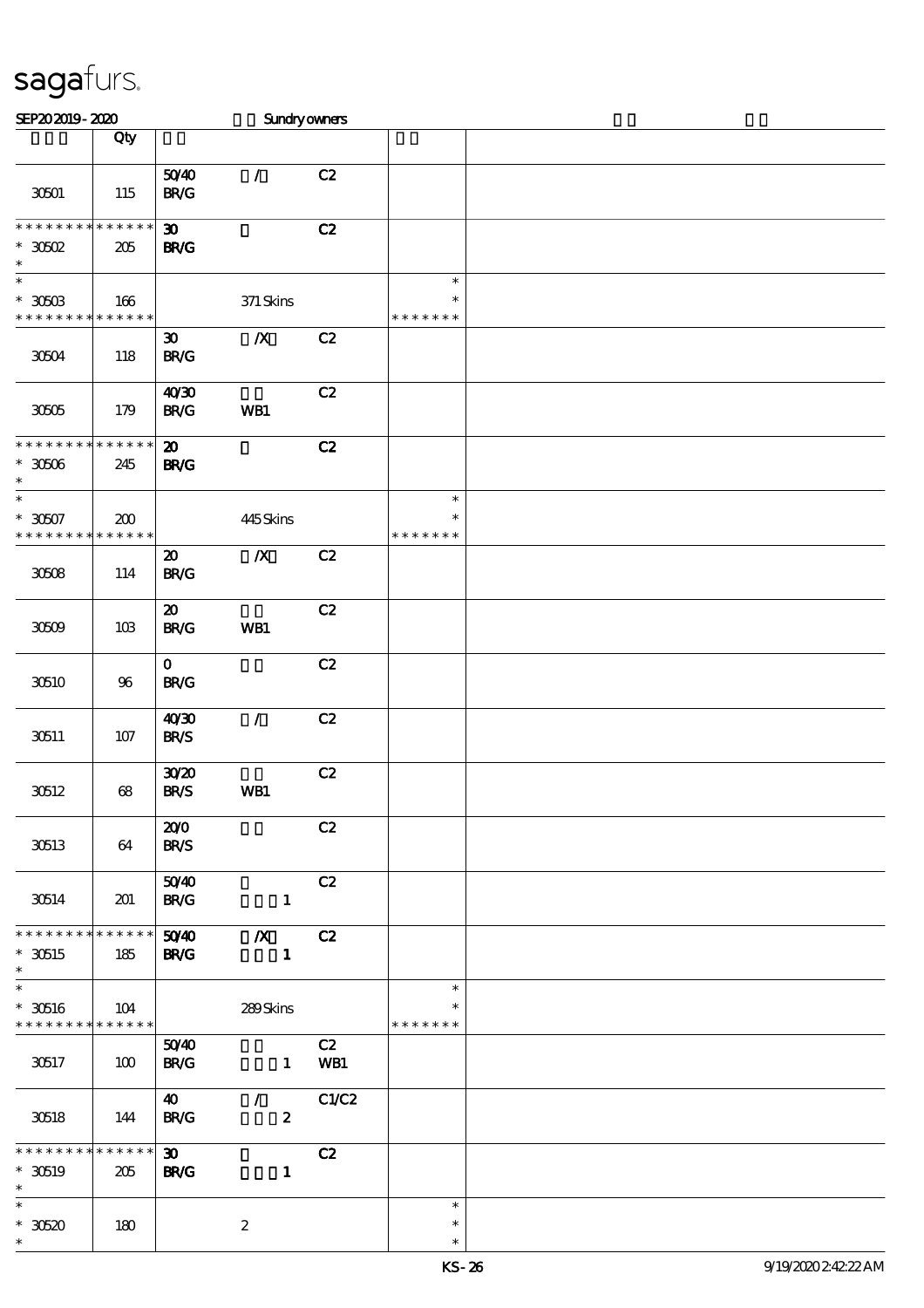| SEP202019-2020                             |                 |                             | <b>Sundryowners</b>              |       |                         |  |
|--------------------------------------------|-----------------|-----------------------------|----------------------------------|-------|-------------------------|--|
|                                            | Qty             |                             |                                  |       |                         |  |
|                                            |                 |                             |                                  |       |                         |  |
| $\ast$                                     |                 | $\boldsymbol{\mathfrak{D}}$ |                                  | C2    | $\ast$                  |  |
| $*30521$                                   | 155             | <b>BR/G</b>                 | $\mathbf{1}$                     |       | $\ast$                  |  |
| * * * * * * * * * * * * * *                |                 |                             |                                  |       | * * * * * * *           |  |
| * * * * * * * * * * * * * *                |                 | $\boldsymbol{\mathfrak{D}}$ |                                  | C2    |                         |  |
| $*30522$                                   | 205             | <b>BR/G</b>                 | $\mathbf{1}$                     |       |                         |  |
| $\ast$                                     |                 |                             |                                  |       |                         |  |
| $\ast$                                     |                 |                             |                                  |       | $\ast$                  |  |
|                                            |                 |                             |                                  |       |                         |  |
| $*30523$                                   | 229             |                             | 434Skins                         |       | $\ast$                  |  |
| * * * * * * * * * * * * * *                |                 |                             |                                  |       | * * * * * * *           |  |
| * * * * * * * * * * * * * *                |                 | $\boldsymbol{\mathfrak{D}}$ | $\boldsymbol{\mathrm{X}}$        | C2    |                         |  |
| $*30524$                                   | 205             | <b>BR/G</b>                 | $\mathbf{1}$                     |       |                         |  |
| $\ast$                                     |                 |                             |                                  |       |                         |  |
| $\ast$                                     |                 |                             |                                  |       | $\ast$                  |  |
| $^\ast$ 30525                              | $39$            |                             | 244Skins                         |       | $\ast$                  |  |
| * * * * * * * * * * * * * *                |                 |                             |                                  |       | * * * * * * *           |  |
| * * * * * * * * * * * * * *                |                 | $\boldsymbol{\mathfrak{D}}$ |                                  | C2    |                         |  |
| $*30526$                                   | 205             | <b>BR/G</b>                 | $\mathbf{1}$                     | WB1   |                         |  |
| $\ast$                                     |                 |                             |                                  |       |                         |  |
| $\ast$                                     |                 |                             |                                  |       | $\ast$                  |  |
|                                            |                 |                             |                                  |       | $\ast$                  |  |
| $*30527$                                   | $\tau$          |                             | 282Skins                         |       |                         |  |
| * * * * * * * * * * * * * *                |                 |                             |                                  |       | * * * * * * *           |  |
| * * * * * * * * * * * * * *                |                 | $\boldsymbol{\mathfrak{D}}$ | $\mathcal{T}$                    | C1/C2 |                         |  |
| $*30528$                                   | 205             | <b>BR/G</b>                 | $\boldsymbol{z}$                 |       |                         |  |
| $\ast$                                     |                 |                             |                                  |       |                         |  |
| $\ast$                                     |                 |                             |                                  |       | $\ast$                  |  |
| $*30529$                                   | 180             |                             | $\boldsymbol{2}$                 |       | $\ast$                  |  |
| $\ast$                                     |                 |                             |                                  |       | $\ast$                  |  |
| $\ast$                                     |                 |                             |                                  |       | $\ast$                  |  |
| $*$ 30530                                  | 125             |                             | 510Skins                         |       | $\ast$                  |  |
| * * * * * * * * * * * * * *                |                 |                             |                                  |       | * * * * * * *           |  |
| * * * * * * * * * * * * * *                |                 | $\boldsymbol{\mathfrak{D}}$ | $\mathcal{L}$                    | C1/C2 |                         |  |
|                                            |                 |                             |                                  |       |                         |  |
| $*$ 30531<br>$\ast$                        | 205             | <b>BR/G</b>                 | $\boldsymbol{z}$                 | WB1   |                         |  |
| $\overline{\ast}$                          |                 |                             |                                  |       | $\ast$                  |  |
|                                            |                 |                             |                                  |       |                         |  |
| $^\ast$ 30532                              | 46              |                             | 251 Skins                        |       | $\ast$<br>* * * * * * * |  |
| * * * * * * * * * * * * * *                |                 |                             |                                  |       |                         |  |
| **************                             |                 | $\boldsymbol{\mathfrak{D}}$ |                                  | C2    |                         |  |
| $^\ast$ 30533                              | 245             | <b>BR/G</b>                 | $\mathbf{1}$                     |       |                         |  |
| $\ast$                                     |                 |                             |                                  |       |                         |  |
| $\ast$                                     |                 |                             |                                  |       | $\ast$                  |  |
| $^\ast$ 30534                              | 220             |                             | $\boldsymbol{z}$                 |       | $\ast$                  |  |
| $\ast$                                     |                 |                             |                                  |       | $\ast$                  |  |
| $\ast$                                     |                 |                             |                                  |       | $\ast$                  |  |
| $^\ast$ 30535                              | 220             |                             | 3                                |       | $\ast$                  |  |
| $\ast$                                     |                 |                             |                                  |       | $\ast$                  |  |
| $\ast$                                     |                 |                             |                                  |       | $\ast$                  |  |
|                                            |                 |                             |                                  |       | *                       |  |
| $* 30536$                                  | 43              |                             | 728Skins                         |       |                         |  |
| * * * * * * * * <mark>* * * * * * *</mark> |                 |                             |                                  |       | * * * * * * *           |  |
| * * * * * * * *                            | $* * * * * * *$ | $\boldsymbol{\mathsf{20}}$  |                                  | C2    |                         |  |
| $* 30537$                                  | 245             | <b>BR/G</b>                 | $\mathbf{1}$                     |       |                         |  |
| $*$                                        |                 |                             |                                  |       |                         |  |
| $\ast$                                     |                 |                             |                                  |       | $\ast$                  |  |
| $*30538$                                   | 176             |                             | 421 Skins                        |       | ∗                       |  |
| * * * * * * * * * * * * * *                |                 |                             |                                  |       | * * * * * * *           |  |
|                                            |                 | $\boldsymbol{\mathfrak{D}}$ |                                  | C2    |                         |  |
| 30539                                      | 190             | <b>BR/G</b>                 | $\overline{X}$<br>$\blacksquare$ |       |                         |  |
|                                            |                 |                             |                                  |       |                         |  |
|                                            |                 |                             |                                  |       |                         |  |
|                                            |                 | $\boldsymbol{\mathfrak{D}}$ |                                  | C2    |                         |  |
| 30540                                      | 215             | <b>BR/G</b>                 |                                  | 1 WB1 |                         |  |
|                                            |                 |                             |                                  |       |                         |  |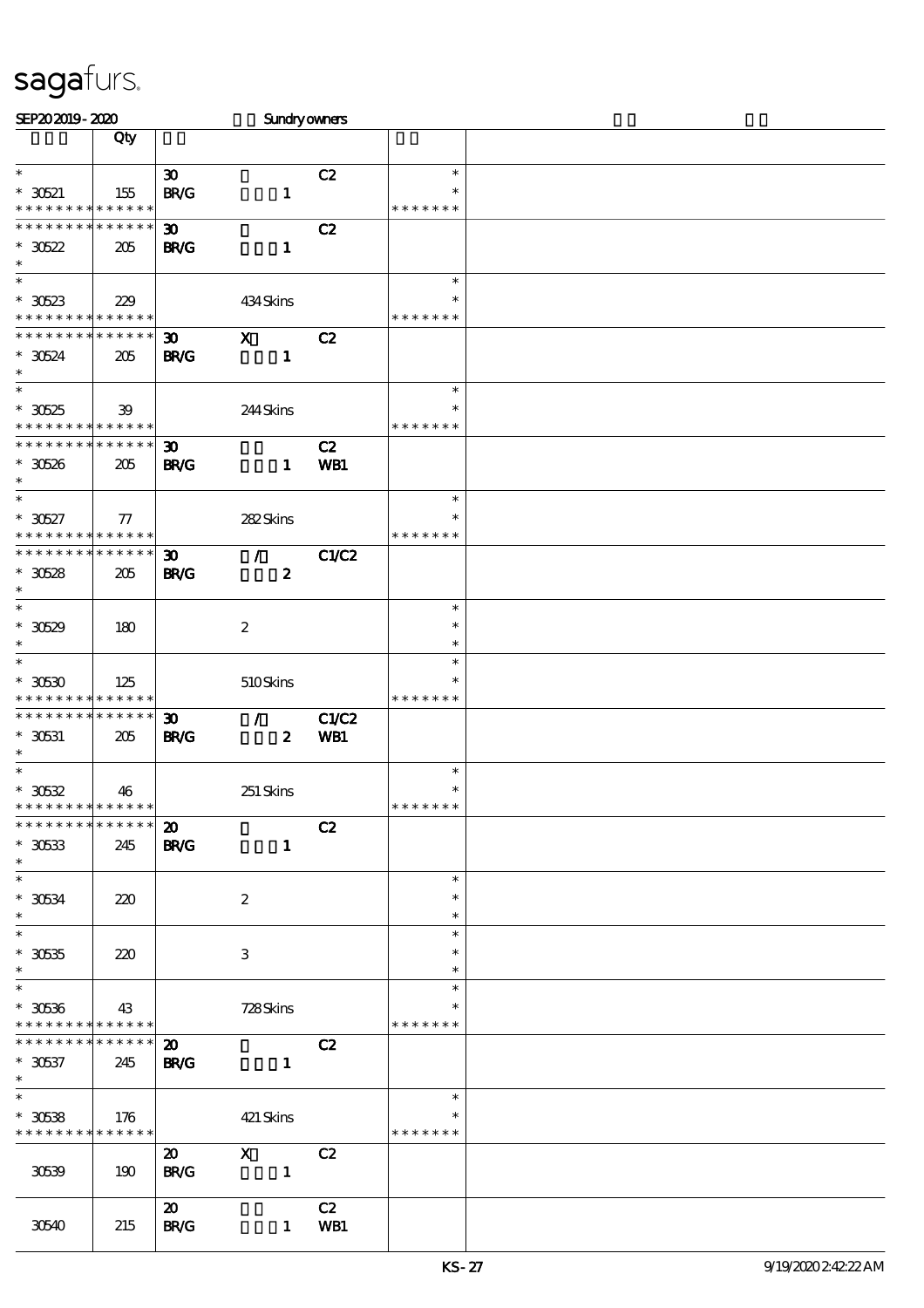| SEP202019-2020                                                         |                    |                                            |                                                   | <b>Sundryowners</b> |                                   |  |
|------------------------------------------------------------------------|--------------------|--------------------------------------------|---------------------------------------------------|---------------------|-----------------------------------|--|
|                                                                        | Qty                |                                            |                                                   |                     |                                   |  |
| * * * * * * * *<br>$*30541$<br>$\ast$                                  | * * * * * *<br>245 | $\boldsymbol{\mathfrak{D}}$<br><b>BR/G</b> | $\mathcal{L}$<br>$\boldsymbol{z}$                 | C1/C2               |                                   |  |
| $\ast$<br>$^*$ 30542 $\,$<br>* * * * * * * * * * * * * *               | 110                |                                            | 355Skins                                          |                     | $\ast$<br>$\ast$<br>* * * * * * * |  |
| * * * * * * * * * * * * * *<br>$*30543$<br>$\ast$<br>$\overline{\ast}$ | 245                | $\boldsymbol{\mathfrak{D}}$<br><b>BR/G</b> | $\mathcal{T}^{\mathcal{A}}$<br>$\boldsymbol{z}$   | C1/C2<br>WB1        |                                   |  |
| $*30544$<br>* * * * * * * *                                            | 118<br>* * * * * * |                                            | 363Skins                                          |                     | $\ast$<br>$\ast$<br>* * * * * * * |  |
| 30545                                                                  | 163                | $\mathbf 0$<br><b>BR/G</b>                 | $\mathbf{1}$                                      | C2                  |                                   |  |
| 30546                                                                  | 114                | $\mathbf{O}$<br><b>BR/G</b>                | $\boldsymbol{X}$<br>$\mathbf{1}$                  | C2                  |                                   |  |
| 30547                                                                  | 135                | $\mathbf{O}$<br><b>BR/G</b>                | $\mathcal{L}$<br>$\boldsymbol{z}$                 | C1/C2<br>WB1        |                                   |  |
| 30548                                                                  | 54                 | O(1)<br><b>BR/G</b>                        | $\mathbf{1}$                                      | C2<br>WB1           |                                   |  |
| 30549                                                                  | 94                 | 1/2<br><b>BR/G</b>                         | $\mathbf{1}$                                      | C2                  |                                   |  |
| 3050                                                                   | 112                | 5040<br><b>BR/S</b>                        | $\mathbf{1}$                                      | C2                  |                                   |  |
| 30551                                                                  | 207                | 40<br><b>BR/S</b>                          | $\mathcal{L}$<br>$\mathbf{1}$                     | C1/C2<br>WB1        |                                   |  |
| 3052                                                                   | 107                | 40'30<br><b>BR/S</b>                       | $\mathbf{1}$                                      | C2<br>WB1           |                                   |  |
| * * * * * * * * * * * * * * *<br>$*3053$<br>$\ast$                     | 225                | $\boldsymbol{\mathfrak{D}}$<br><b>BR/S</b> | $\mathcal{L}$<br>$\mathbf{1}$                     | <b>C1/C2</b>        |                                   |  |
| $\ast$<br>$^\ast$ 3054<br>* * * * * * * * * * * * * * *                | 66                 |                                            | 291 Skins                                         |                     | $\ast$<br>$\ast$<br>* * * * * * * |  |
| 30555                                                                  | 197                | $\boldsymbol{\mathfrak{D}}$<br><b>BR/S</b> | $\mathbf{1}$                                      | C2                  |                                   |  |
| * * * * * * * * * * * * * *<br>$^\ast$ 30566<br>$\ast$                 | 225                | $\boldsymbol{\mathfrak{D}}$<br><b>BR/S</b> | $\mathcal{L}$ and $\mathcal{L}$<br>$\mathbf{1}$   | C1/C2<br>WB1        |                                   |  |
| $\ast$<br>$*3057$<br>* * * * * * * * * * * * * *                       | 40                 |                                            | 265Skins                                          |                     | $\ast$<br>∗<br>* * * * * * *      |  |
| * * * * * * * *<br>$*3058$<br>$\ast$                                   | * * * * * *<br>265 | $\boldsymbol{\mathfrak{D}}$<br><b>BR/S</b> | $\mathcal{T}$ and $\mathcal{T}$<br>$\blacksquare$ | C1/C2               |                                   |  |
| $\overline{\phantom{1}}$<br>$*3050$<br>* * * * * * * * * * * * * *     | 40                 |                                            | 305Skins                                          |                     | $\ast$<br>∗<br>* * * * * * *      |  |
| 30560                                                                  | 188                | $\boldsymbol{\mathfrak{D}}$<br><b>BR/S</b> | $\mathbf{1}$                                      | C2                  |                                   |  |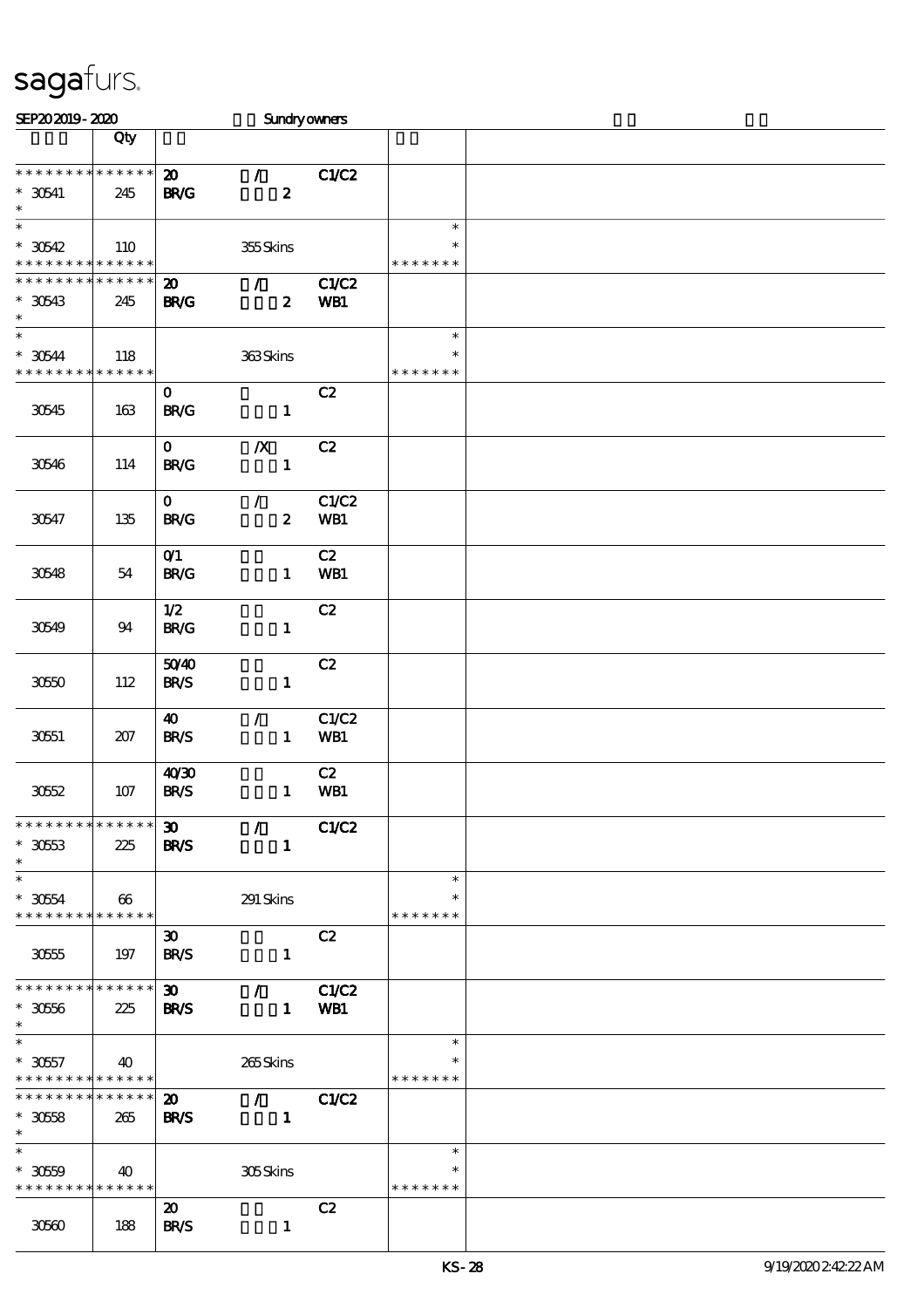| SEP202019-2020                                         |         |                                                    | <b>Sundryowners</b>                             |               |                                   |  |
|--------------------------------------------------------|---------|----------------------------------------------------|-------------------------------------------------|---------------|-----------------------------------|--|
|                                                        | Qty     |                                                    |                                                 |               |                                   |  |
| 30561                                                  | 252     | $\boldsymbol{\mathfrak{D}}$<br><b>BR/S</b>         | $\mathcal{L}$<br>$\mathbf{1}$                   | C1/C2<br>WB1  |                                   |  |
| 30562                                                  | 145     | $\mathbf{O}$<br><b>BR/S</b>                        | $\mathcal{L}$<br>$\mathbf{1}$                   | C1/C2<br>WB1  |                                   |  |
| ***************<br>$^\ast$ 30563<br>$\ast$             | 205     | $\boldsymbol{\mathfrak{D}}$<br><b>BR/V</b>         | $\mathcal{L}$<br>$\mathbf{1}$                   | C1/C2<br>WB1  |                                   |  |
| $\ast$<br>$^\ast$ 30564<br>* * * * * * * * * * * * * * | 50      |                                                    | 255Skins                                        |               | $\ast$<br>$\ast$<br>* * * * * * * |  |
| 30565                                                  | 161     | $\boldsymbol{\mathfrak{D}}$<br><b>BR/V</b>         | $\mathcal{T}_{\mathcal{A}}$<br>$\boldsymbol{z}$ | C1/C2         |                                   |  |
| 30566                                                  | $233\,$ | $\boldsymbol{\mathbf{z}}$<br>BRV                   | $\mathcal{L}$<br>$\mathbf{1}$                   | C1/C2<br>WB1  |                                   |  |
| 30567                                                  | 117     | $\boldsymbol{\mathfrak{D}}$<br>$\text{BR}\text{V}$ | $\mathcal{L}$<br>$\boldsymbol{z}$               | C1/C2         |                                   |  |
| 30568                                                  | 157     | $\boldsymbol{\mathfrak{D}}$<br>BRV                 | $\mathcal{L}$<br>$\boldsymbol{z}$               | C1/C2<br>WB1  |                                   |  |
| 30609                                                  | 118     | $\mathbf{O}$<br><b>BR/V</b>                        | $\mathcal{L}$<br>$\mathbf{1}$                   | C1/C2<br>WB1  |                                   |  |
|                                                        |         |                                                    | <b>Sundryowners</b>                             |               |                                   |  |
| 30571                                                  | $99$    | $\boldsymbol{\mathfrak{D}}$<br>BLG                 | $\boldsymbol{z}$                                | C2            |                                   |  |
| $30572$                                                | 142     | $\boldsymbol{\mathfrak{D}}$<br>BLG                 | $\boldsymbol{z}$                                | C2            |                                   |  |
| 30573                                                  | 10B     | $\mathbf{O}$<br>BLG                                | $\boldsymbol{2}$                                | $\mathbf{C2}$ |                                   |  |
| 30574                                                  | 71      | 1/2<br>BLG                                         | $\boldsymbol{z}$                                | C2            |                                   |  |
| 30575                                                  | 28      | 3 <sup>1</sup><br><b>BL/G</b>                      | $\boldsymbol{z}$                                | $\mathbf{C2}$ |                                   |  |
| $305\%$                                                | 100     | 40'30<br><b>BL/S</b>                               | $\boldsymbol{4}$                                | C2            |                                   |  |
| 30577                                                  | 88      | 40'30<br><b>BLS</b>                                | $5\phantom{.0}$                                 | C2            |                                   |  |
| $305\%$                                                | 75      | 3020<br><b>BLS</b>                                 | $\boldsymbol{z}$                                | C2            |                                   |  |
| 30579                                                  | 91      | 200<br><b>BL/S</b>                                 | $\boldsymbol{4}$                                | C2            |                                   |  |
| 30580                                                  | $90\,$  | 200<br>BLS                                         | ${\bf 5}$                                       | C2            |                                   |  |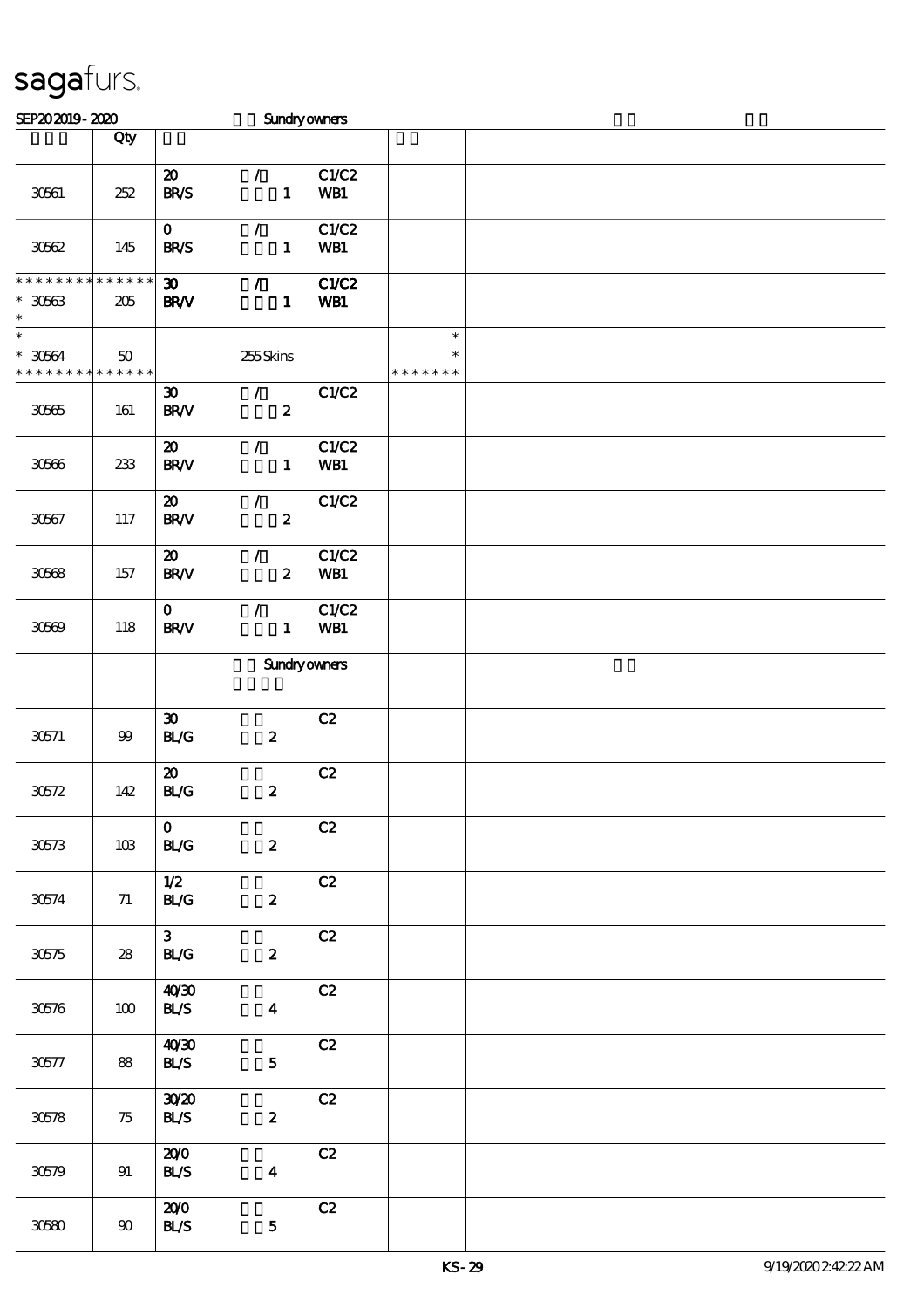| SEP202019-2020                                                           |     |                                            | Sundryowners     |                                  |                                   |  |
|--------------------------------------------------------------------------|-----|--------------------------------------------|------------------|----------------------------------|-----------------------------------|--|
|                                                                          | Qty |                                            |                  |                                  |                                   |  |
| 30581                                                                    | 12  | 200<br>BLS                                 | $\bf{6}$         | C2                               |                                   |  |
| 30582                                                                    | 42  | 1/2<br><b>BL/S</b>                         | ${\bf 5}$        | C2                               |                                   |  |
| 30583                                                                    | 83  | $\boldsymbol{\mathfrak{D}}$<br>BLG         | SHE <sub>2</sub> | C2                               |                                   |  |
| 30584                                                                    | 143 | 200<br>BLG                                 | SHE <sub>2</sub> | C2                               |                                   |  |
| $30585\,$                                                                | 118 | 40'30<br>BLG                               | $\mathbf{1}$     | C2<br>WB <sub>2</sub>            |                                   |  |
| 30586                                                                    | 200 | 5040<br><b>BL/G</b>                        | $\mathbf{1}$     | C2<br>$\overline{\phantom{a}}$ 2 |                                   |  |
| $30587\,$                                                                | 106 | 40 <sup>30</sup><br>BLG                    | $\mathbf{1}$     | C2<br>$\mathbf{3}$               |                                   |  |
| * * * * * * * * * * * * * *<br>$^\ast$ 30588<br>$\ast$                   | 205 | 30 <sub>1</sub><br><b>BL/G</b>             | $\mathbf{1}$     | C2<br>$\boldsymbol{z}$           |                                   |  |
| $\overline{\phantom{0}}$<br>$^\ast$ 30589<br>* * * * * * * * * * * * * * | 146 |                                            | $351$ Skins      |                                  | $\ast$<br>$\ast$<br>* * * * * * * |  |
| * * * * * * * * * * * * * *<br>$^\ast$ 30590<br>$\ast$                   | 245 | $\boldsymbol{\mathfrak{D}}$<br><b>BL/G</b> | $\mathbf{1}$     | C2<br>$\overline{\mathbf{2}}$    |                                   |  |
| $\ast$<br>$* 30591$<br>* * * * * * * * * * * * * *                       | 239 |                                            | 484Skins         |                                  | $\ast$<br>$\ast$<br>* * * * * * * |  |
| 30692                                                                    | 236 | $\mathbf{O}$<br>BLG                        | $\mathbf{1}$     | C2<br>$\boldsymbol{z}$           |                                   |  |
| 30603                                                                    | 119 | 200<br>BLG                                 | $\mathbf{1}$     | C2<br>$\overline{\phantom{a}}$ 3 |                                   |  |
| 30594                                                                    | 135 | 40'30<br><b>BL/S</b>                       |                  | C2<br>$1 \t 2$                   |                                   |  |
| 30595                                                                    | 10B | 200<br><b>BLS</b>                          |                  | C2<br>$1 \t 2$                   |                                   |  |
| 30596                                                                    | 120 | 5040<br>BLG                                | $1 -$            | C2<br>SHE <sub>2</sub>           |                                   |  |
| $30597\,$                                                                | 155 | $\boldsymbol{\mathfrak{D}}$<br><b>BL/G</b> |                  | C2<br>$1$ SHE2                   |                                   |  |
| 30598                                                                    | 270 | $\boldsymbol{\mathfrak{D}}$<br><b>BL/G</b> |                  | C2<br>$1$ SHE2                   |                                   |  |
| 30699                                                                    | 183 | $\mathbf{O}$<br><b>BL/G</b>                |                  | C2<br>$1$ SHE2                   |                                   |  |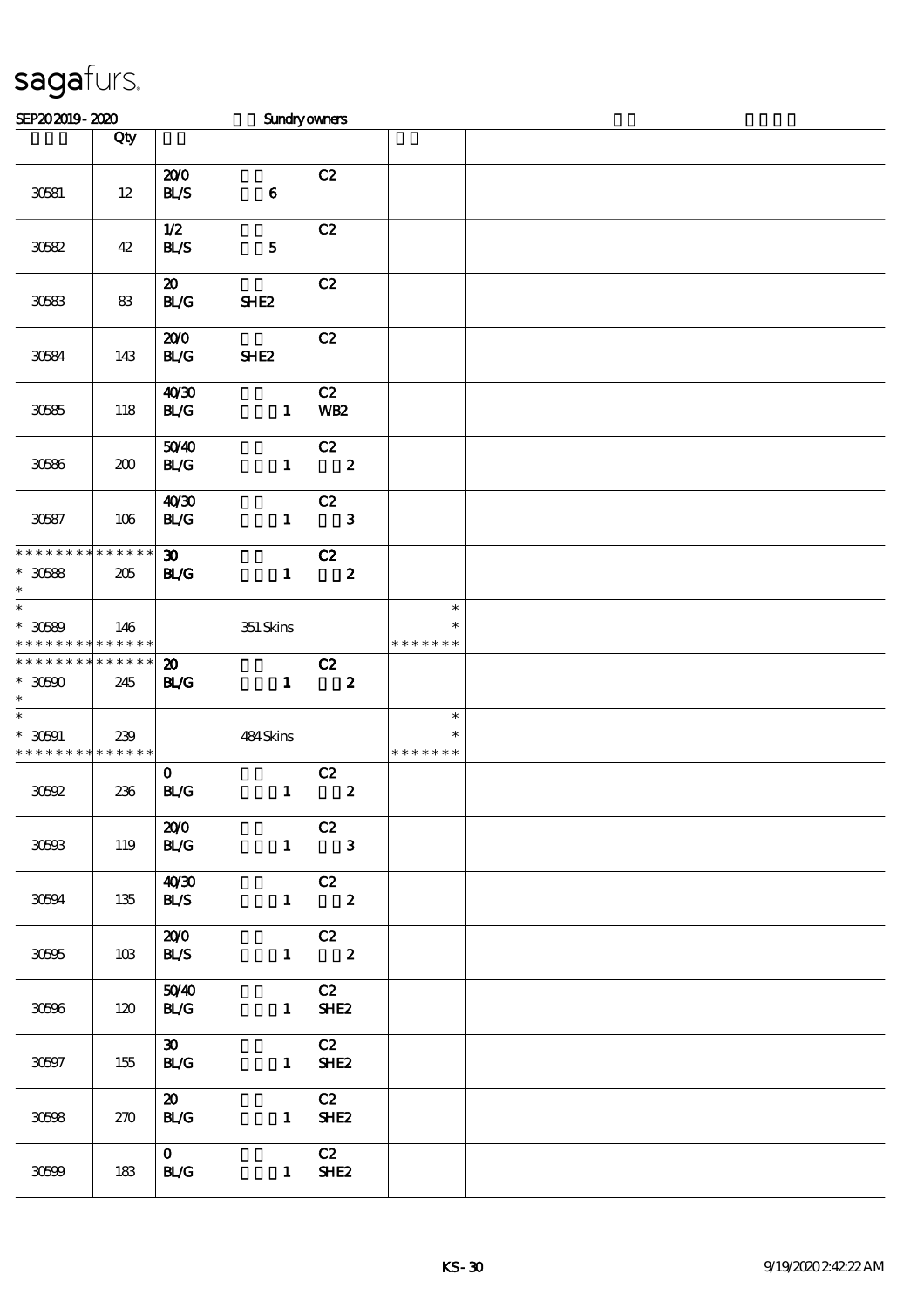| SEP202019-2020 |         |                                                         |                                                | <b>Sundryowners</b> |  |  |  |
|----------------|---------|---------------------------------------------------------|------------------------------------------------|---------------------|--|--|--|
|                | Qty     |                                                         |                                                |                     |  |  |  |
| 32561          | 198     | $\boldsymbol{\mathfrak{D}}$<br>$\mathbf{S}\mathbf{\Pi}$ | $\mathcal{L}$                                  | C1/C2               |  |  |  |
| 32562          | $127\,$ | $\pmb{\mathfrak{D}}$                                    | $\mathcal{L}$<br>$\boldsymbol{4}$              | C1/C2               |  |  |  |
| 32563          | $166\,$ | $\boldsymbol{\mathsf{20}}$<br>$\mathbf{S}\mathbf{\Pi}$  | $\mathcal{L}$                                  | C1/C2               |  |  |  |
| 32564          | 113     | $\pmb{\mathcal{Z}}$                                     | $\mathcal{L}$<br>$\boldsymbol{4}$              | C1/C2               |  |  |  |
| 32565          | 211     | $\mathbf{o}$<br>$\mathbf{S}/\mathbf{I}$                 | $\mathcal{L}$                                  | C1/C2               |  |  |  |
| 32566          | $230\,$ | 200<br>$\mathbf{S}/\mathbf{I}$                          |                                                | C2                  |  |  |  |
| 32567          | 183     | 200                                                     | $\boldsymbol{2}$                               | $\mathbf{C2}$       |  |  |  |
| 32568          | $135\,$ | $\mathbf O$                                             | $\mathcal{L}_{\mathbb{R}}$<br>$\boldsymbol{4}$ | C1/C2               |  |  |  |
| 32569          | 219     | 200                                                     | ${\bf 5}$                                      | C2                  |  |  |  |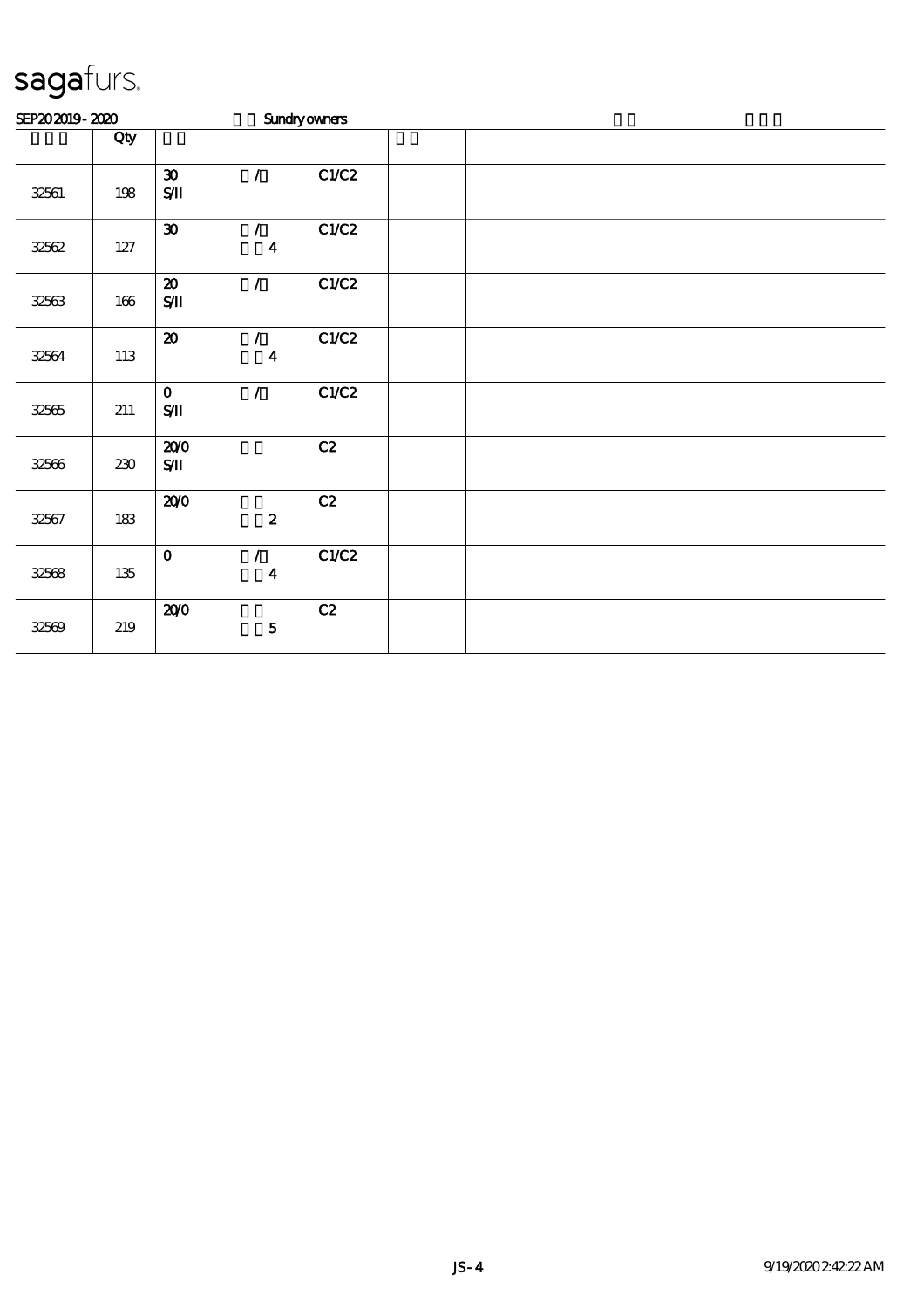| SEP202019-2020                                            |     |                                       | Northwest                            |                      |                                   | Female |
|-----------------------------------------------------------|-----|---------------------------------------|--------------------------------------|----------------------|-----------------------------------|--------|
|                                                           | Qty |                                       |                                      |                      |                                   |        |
| 40001                                                     | 106 | $\mathbf{1}$<br><b>GOLD</b>           | $\mathbf{x}$<br>$\mathbf{1}$         | C2/C3                |                                   |        |
|                                                           |     |                                       |                                      | Laborite Springbrook |                                   | Female |
| 40003                                                     | 249 | 1<br>$\mathop{\mathrm{GOD}}$          | $\mathbf{1}$                         | C1/C2                |                                   |        |
| $4004$                                                    | 71  | $1 \quad \blacksquare$<br><b>GOLD</b> | $\boldsymbol{X}$<br>$\mathbf{1}$     | C3                   |                                   |        |
| $4005$                                                    | 256 | $\mathbf{2}$<br>$\mathop{\rm GOD}$    | $\mathbf{1}$                         | C2C3                 |                                   |        |
| 40006                                                     | 344 | $\mathbf{2}$<br>GOLD                  | $\boldsymbol{X}$<br>$\mathbf{1}$     | C3                   |                                   |        |
|                                                           |     |                                       | MapleRidge                           |                      |                                   | Female |
| * * * * * * * * * * * * * * *<br>$*$ 40008 $\,$<br>$\ast$ | 445 | $\mathbf{2}$<br><b>GOLD</b>           | $\boldsymbol{X}$<br>$\boldsymbol{z}$ | <b>C2/C3</b>         |                                   |        |
| $\ast$<br>$*$ 40009<br>* * * * * * * * * * * * * *        | 43  |                                       | 488Skins                             |                      | $\ast$<br>$\ast$<br>* * * * * * * |        |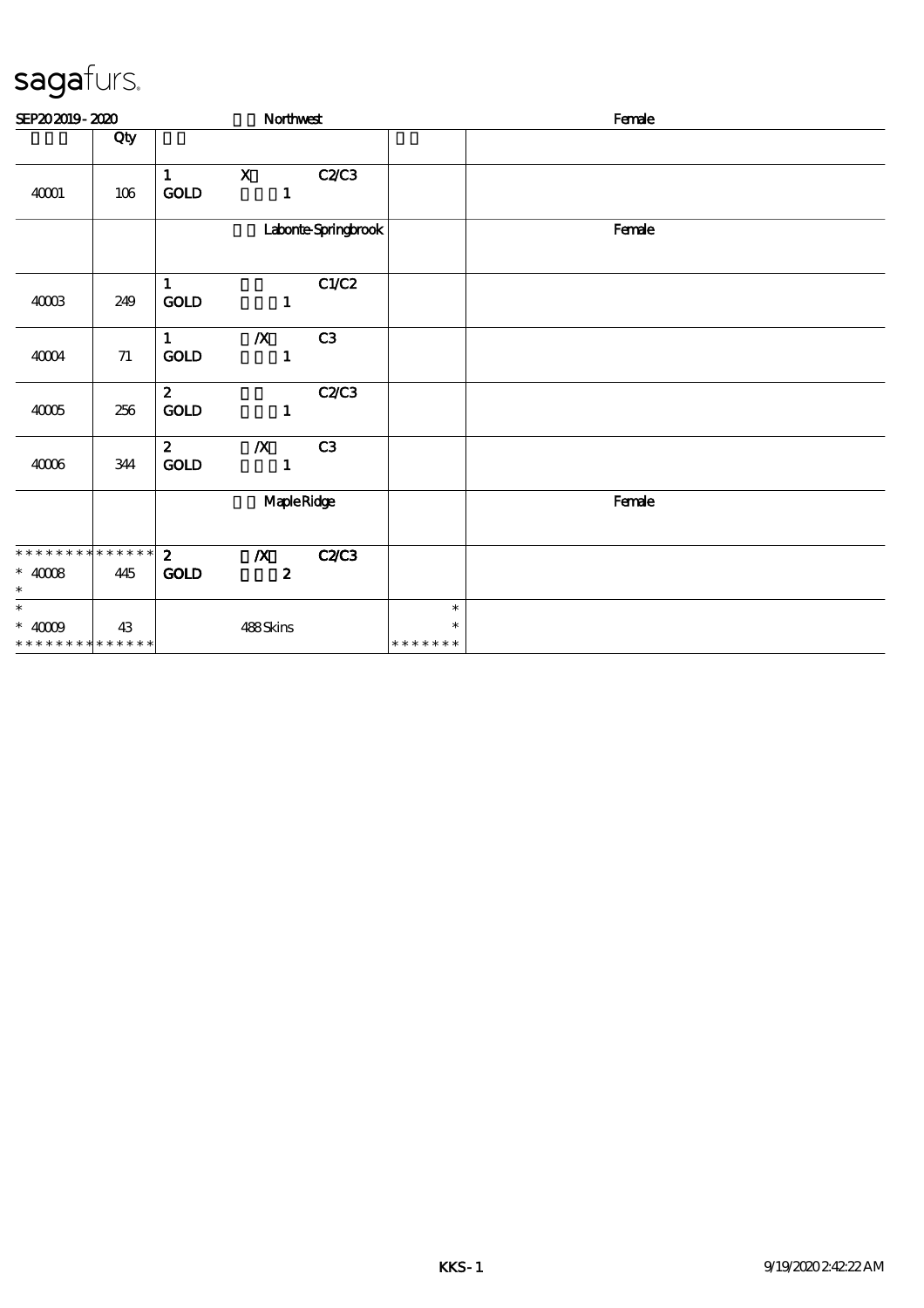| SEP202019-2020                                                       |                    |                                            |                                      | Springbrook-Laborie |                                   | Female |
|----------------------------------------------------------------------|--------------------|--------------------------------------------|--------------------------------------|---------------------|-----------------------------------|--------|
|                                                                      | Qty                |                                            |                                      |                     |                                   |        |
| 40021                                                                | 128                | $\boldsymbol{\mathfrak{D}}$<br><b>GOLD</b> | $\boldsymbol{z}$                     | C2/C3               |                                   |        |
| 40022                                                                | 325                | $\boldsymbol{\omega}$<br><b>GOLD</b>       | $\boldsymbol{X}$<br>$\boldsymbol{z}$ | <b>C2/C3</b>        |                                   |        |
| * * * * * * * *<br>$*$ 40023<br>$\ast$                               | * * * * * *<br>264 | $\mathbf{O}$<br><b>GOLD</b>                | $\mathcal{L}$<br>$\boldsymbol{z}$    | C3                  |                                   |        |
| $\overline{\phantom{0}}$<br>$*$ 40024<br>* * * * * * * * * * * * * * | 44                 |                                            | 308Skins                             |                     | $\ast$<br>$\ast$<br>* * * * * * * |        |
| * * * * * * * * * * * * * * *<br>$*$ 40025<br>$\ast$                 | 425                | $\mathbf{O}$<br><b>GOLD</b>                | $\boldsymbol{z}$                     | C1/C2               |                                   |        |
| $\ast$<br>$* 40086$<br>* * * * * * * * * * * * * *                   | 301                |                                            | 726Skins                             |                     | $\ast$<br>$\ast$<br>* * * * * * * |        |
| * * * * * * * * * * * * * *<br>$* 40027$<br>$\ast$                   | 400                | $\mathbf{O}$<br><b>GOLD</b>                | $\boldsymbol{z}$                     | C1/C2               |                                   |        |
| $_{*}^{-}$<br>$*$ 40028<br>$\ast$                                    | 400                |                                            | $\boldsymbol{2}$                     |                     | $\ast$<br>$\ast$<br>$\ast$        |        |
| $\overline{\phantom{0}}$<br>$* 4009$<br>$\ast$                       | 400                |                                            | $\,3$                                |                     | $\ast$<br>$\ast$<br>$\ast$        |        |
| $\overline{\ast}$<br>$*$ 40080<br>$\ast$                             | 400                |                                            | $\boldsymbol{4}$                     |                     | $\ast$<br>$\ast$<br>$\ast$        |        |
| $\ast$<br>$*$ 40031<br>* * * * * * * * * * * * * *                   | 55                 |                                            | $1655$ Skins                         |                     | $\ast$<br>$\ast$<br>* * * * * * * |        |
| * * * * * * * * * * * * * *<br>$*$ 40032<br>$\ast$                   | 425                | $\mathbf 0$<br><b>GOLD</b>                 | $\mathbf{x}$<br>$\boldsymbol{z}$     | C1/C2               |                                   |        |
| $\ast$<br>$*$ 40033<br>* * * * * * * * * * * * * *                   | 179                |                                            | 604Skins                             |                     | $\ast$<br>$\ast$<br>* * * * * * * |        |
| 40034                                                                | 110                | $\mathbf{O}$<br><b>GOLD</b>                | $\mathbf{3}$                         | <b>C2/C3</b>        |                                   |        |
| 40035                                                                | 171                | $\mathbf{O}$<br>GOLD                       | $\boldsymbol{X}$<br>$\mathbf{3}$     | C2C3                |                                   |        |
| **************<br>$* 4006$<br>$\ast$                                 | 465                | $1 -$<br><b>GOLD</b>                       | $\boldsymbol{z}$                     | C1/C2               |                                   |        |
| $\ast$<br>$\hspace{0.1cm}^*$ 40037<br>$\ast$                         | 440                |                                            | $\boldsymbol{2}$                     |                     | $\ast$<br>$\ast$<br>$\ast$        |        |
| $\overline{\ast}$<br>$* 4008$<br>$\ast$                              | 339                |                                            | $\,3$                                |                     | $\ast$<br>$\ast$<br>$\ast$        |        |
| $\overline{\ast}$<br>$* 4009$<br>$\ast$                              | 440                |                                            | $\bf{4}$                             |                     | $\ast$<br>$\ast$<br>$\ast$        |        |
| $\ast$<br>$* 4000$<br>* * * * * * * *                                | 263<br>* * * * * * |                                            | 1947 Skins                           |                     | $\ast$<br>$\ast$<br>* * * * * * * |        |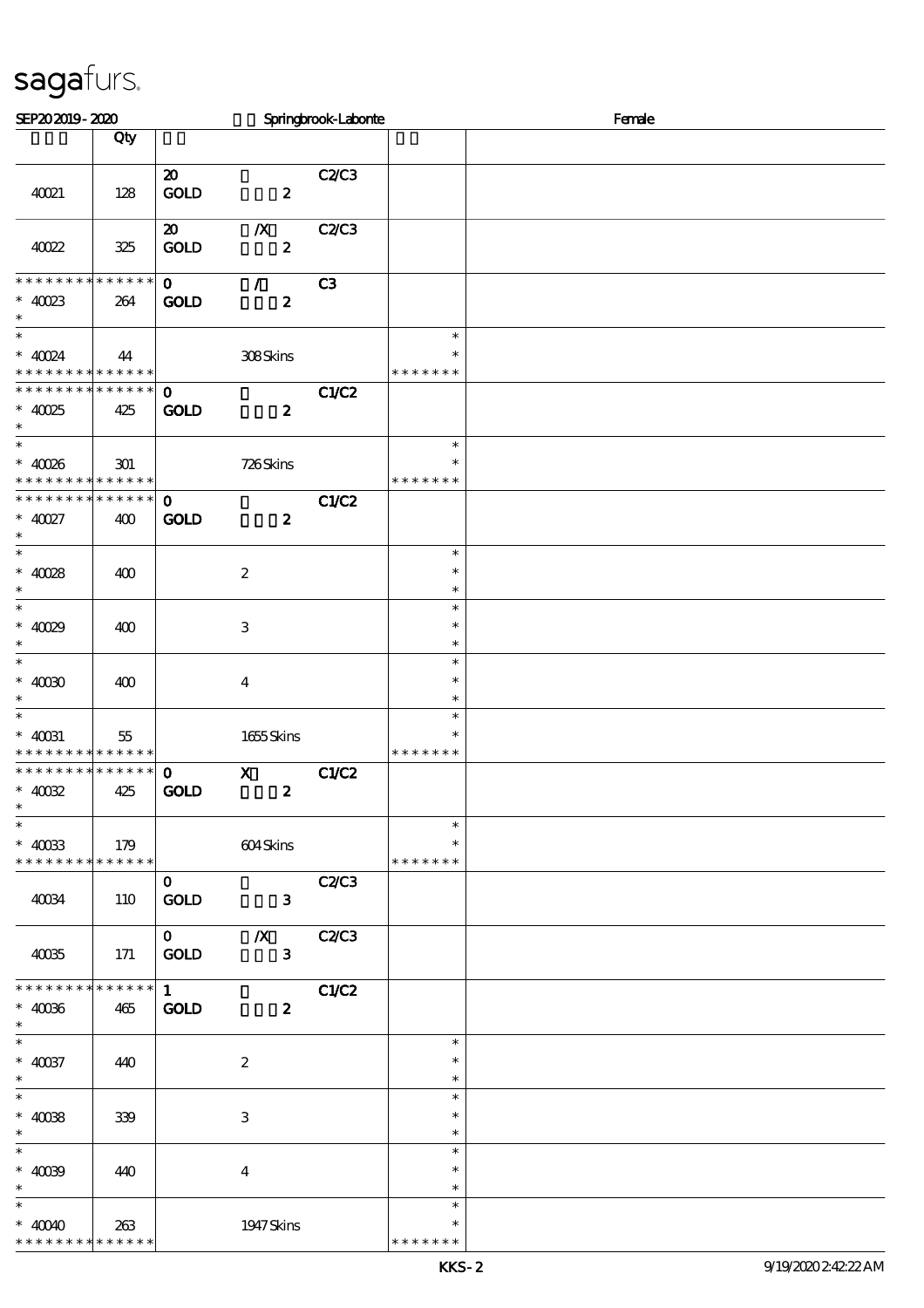| SEP202019-2020                                                                         |                    |                                                                    | Springbrook-Laborie |                                   | Female |
|----------------------------------------------------------------------------------------|--------------------|--------------------------------------------------------------------|---------------------|-----------------------------------|--------|
|                                                                                        | Qty                |                                                                    |                     |                                   |        |
| * * * * * * * *<br>$*$ 40041<br>$\ast$                                                 | $******$<br>440    | $\mathbf{1}$<br><b>GOLD</b><br>$\boldsymbol{z}$                    | C1/C2               |                                   |        |
| $\ast$<br>$* 40042$<br>$\ast$                                                          | 440                | $\boldsymbol{z}$                                                   |                     | $\ast$<br>$\ast$<br>$\ast$        |        |
| $\overline{\phantom{0}}$<br>$* 40043$<br>$\ast$                                        | 440                | $\ensuremath{\mathbf{3}}$                                          |                     | $\ast$<br>$\ast$<br>$\ast$        |        |
| $\overline{\ast}$<br>$\hspace{0.1cm}^*$ 40044<br>$\ast$                                | 440                | $\boldsymbol{4}$                                                   |                     | $\ast$<br>$\ast$<br>$\ast$        |        |
| $\ast$<br>$* 40045$<br>$\ast$                                                          | 440                | $\mathbf 5$                                                        |                     | $\ast$<br>$\ast$<br>$\ast$        |        |
| $\overline{\phantom{0}}$<br>$* 40046$<br>$\ast$                                        | 440                | $\bf 6$                                                            |                     | $\ast$<br>$\ast$<br>$\ast$        |        |
| $\overline{\ast}$<br>$* 40047$<br>$\ast$                                               | 440                | $\boldsymbol{\tau}$                                                |                     | $\ast$<br>$\ast$<br>$\ast$        |        |
| $\overline{\phantom{0}}$<br>$* 40048$<br>$\ast$                                        | 440                | $\bf8$                                                             |                     | $\ast$<br>$\ast$<br>$\ast$        |        |
| $\overline{\phantom{0}}$<br>* $40049$<br>$\ast$                                        | 440                | $\boldsymbol{9}$                                                   |                     | $\ast$<br>$\ast$<br>$\ast$        |        |
| $\overline{\phantom{0}}$<br>$\hspace{0.1cm}^*$ 40050<br>$\ast$                         | 440                | $10\,$                                                             |                     | $\ast$<br>$\ast$<br>$\ast$        |        |
| $\overline{\phantom{1}}$<br>$* 40051$<br>* * * * * * * * * * * * * * *                 | 61                 | 4461 Skins                                                         |                     | $\ast$<br>$\ast$<br>* * * * * * * |        |
| * * * * * * * * * * * * * *<br>$\hspace{0.1cm}^*$ 40052<br>$\ast$<br>$\overline{\ast}$ | 465                | $\mathbb{X}$<br>$\mathbf{1}$<br><b>GOLD</b><br>$\boldsymbol{z}$    | C3                  |                                   |        |
| $* 40033$<br>* * * * * * * * * * * * * *                                               | 364                | 829Skins                                                           |                     | $\ast$<br>$\ast$<br>* * * * * * * |        |
| 40054                                                                                  | 146                | $\mathbf{1}$<br>GOLD<br>$\mathbf{3}$                               | C2C3                |                                   |        |
| 40055                                                                                  | 314                | $\boldsymbol{X}$<br>$1 \quad \blacksquare$<br>GOLD<br>$\mathbf{3}$ | <b>C2/C3</b>        |                                   |        |
| * * * * * * * * * * * * * *<br>$* 40066$<br>$\ast$                                     | 465                | $\mathbf{2}$<br><b>GOLD</b><br>$\boldsymbol{z}$                    | C1/C2               |                                   |        |
| $\ast$<br>$* 40057$<br>$\ast$                                                          | 440                | $\boldsymbol{z}$                                                   |                     | $\ast$<br>$\ast$<br>$\ast$        |        |
| $\ast$<br>$* 40058$<br>* * * * * * * *                                                 | 213<br>$******$    | 1118Skins                                                          |                     | $\ast$<br>$\ast$<br>* * * * * * * |        |
| * * * * * * * *<br>$* 40009$<br>$\ast$                                                 | * * * * * *<br>465 | $\mathbf{2}$<br><b>GOLD</b><br>$\boldsymbol{z}$                    | C1/C2               |                                   |        |
| $\ast$<br>$*$ 40000<br>$\ast$                                                          | 467                | $\boldsymbol{z}$                                                   |                     | $\ast$<br>$\ast$<br>$\ast$        |        |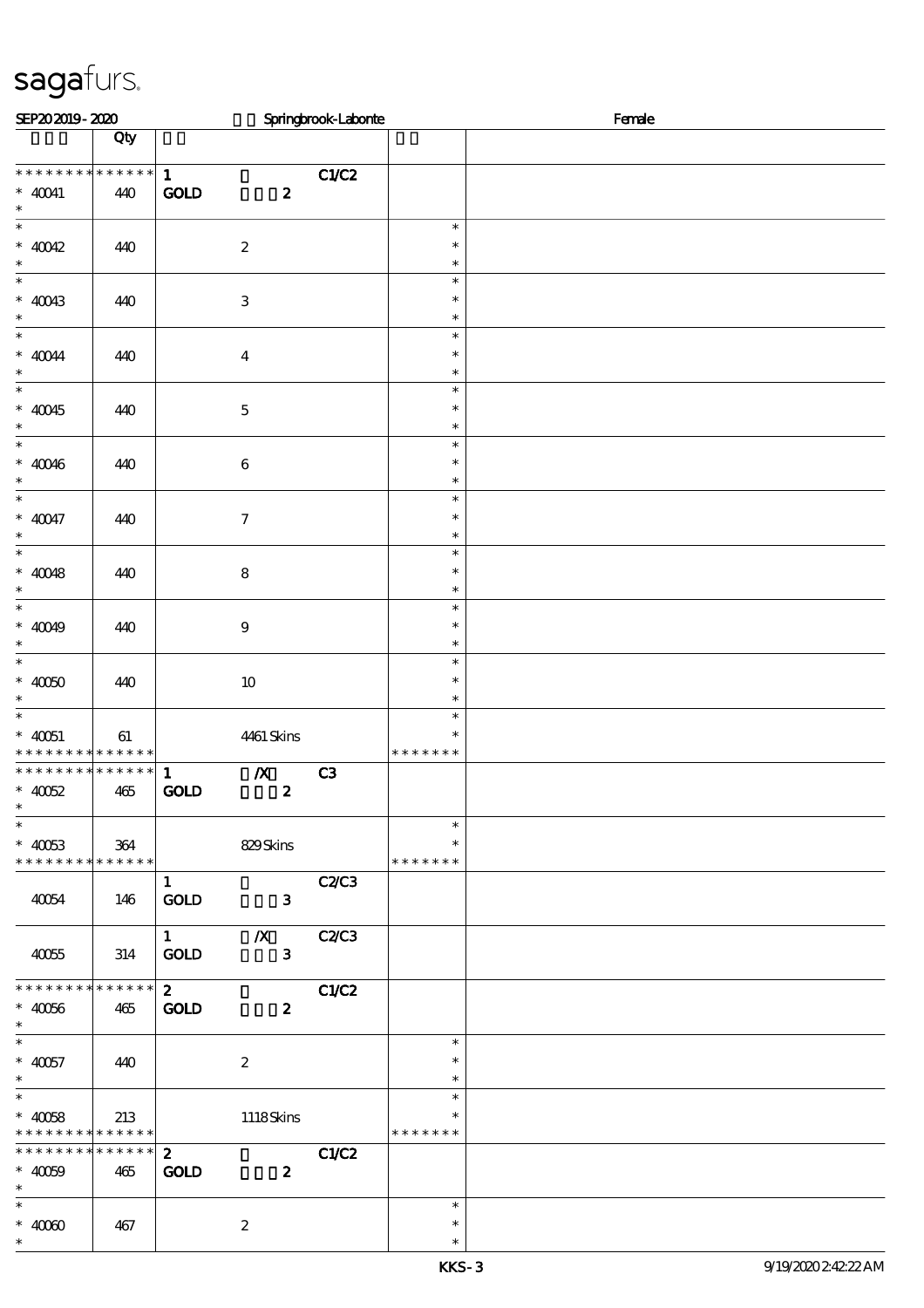| SEP202019-2020                             |     |                 |                  | Springbrook-Laborite |                         | Female |
|--------------------------------------------|-----|-----------------|------------------|----------------------|-------------------------|--------|
|                                            | Qty |                 |                  |                      |                         |        |
| $\ast$                                     |     | $\mathbf{z}$    |                  | C1/C2                | $\ast$                  |        |
| $*$ 40061                                  | 440 | <b>GOLD</b>     | $\boldsymbol{z}$ |                      | $\ast$                  |        |
| $\ast$                                     |     |                 |                  |                      | $\ast$                  |        |
| $\overline{\ast}$                          |     |                 |                  |                      | $\ast$                  |        |
| $* 4002$                                   | 440 |                 | $\boldsymbol{4}$ |                      | $\ast$                  |        |
| $\ast$<br>$\overline{\phantom{0}}$         |     |                 |                  |                      | $\ast$                  |        |
|                                            |     |                 |                  |                      | $\ast$                  |        |
| $* 4003$<br>$\ast$                         | 440 |                 | $\bf 5$          |                      | $\ast$<br>$\ast$        |        |
| $\overline{\ast}$                          |     |                 |                  |                      | $\ast$                  |        |
| $* 40064$                                  | 440 |                 | $\bf 6$          |                      | $\ast$                  |        |
| $\ast$                                     |     |                 |                  |                      | $\ast$                  |        |
| $\overline{\ast}$                          |     |                 |                  |                      | $\ast$                  |        |
| $^*$ 40065 $\,$                            | 440 |                 | 3132Skins        |                      | $\ast$                  |        |
| * * * * * * * * * * * * * *                |     |                 |                  |                      | * * * * * * *           |        |
| * * * * * * * * * * * * * * *              |     | $\mathbf{z}$    | $\boldsymbol{X}$ | C3                   |                         |        |
| $* 4006$                                   | 465 | <b>GOLD</b>     | $\boldsymbol{z}$ |                      |                         |        |
| $\ast$                                     |     |                 |                  |                      |                         |        |
| $\ast$                                     |     |                 |                  |                      | $\ast$                  |        |
| $* 40067$<br>* * * * * * * * * * * * * * * | 240 |                 | <b>705Skins</b>  |                      | $\ast$<br>* * * * * * * |        |
| * * * * * * * * * * * * * * *              |     | $\mathbf{2}$    | $\mathbf{X}$     | C1/C2                |                         |        |
| $* 4008$                                   | 465 | <b>GOLD</b>     | $\boldsymbol{z}$ |                      |                         |        |
| $\ast$                                     |     |                 |                  |                      |                         |        |
| $\ast$                                     |     |                 |                  |                      | $\ast$                  |        |
| $* 4000$                                   | 72  |                 | 537 Skins        |                      | $\ast$                  |        |
| * * * * * * * * * * * * * * *              |     |                 |                  |                      | * * * * * * *           |        |
|                                            |     | $\mathbf{z}$    | $\mathcal{T}$    | C2/C3                |                         |        |
| 4000                                       | 142 | $\mathbf{GOLD}$ | $\mathbf{3}$     |                      |                         |        |
|                                            |     |                 |                  |                      |                         |        |
|                                            |     | $\mathbf{2}$    | $\boldsymbol{X}$ | <b>C2/C3</b>         |                         |        |
| 40071                                      | 43  | <b>GOLD</b>     | $\mathbf{3}$     |                      |                         |        |
|                                            |     |                 |                  |                      |                         |        |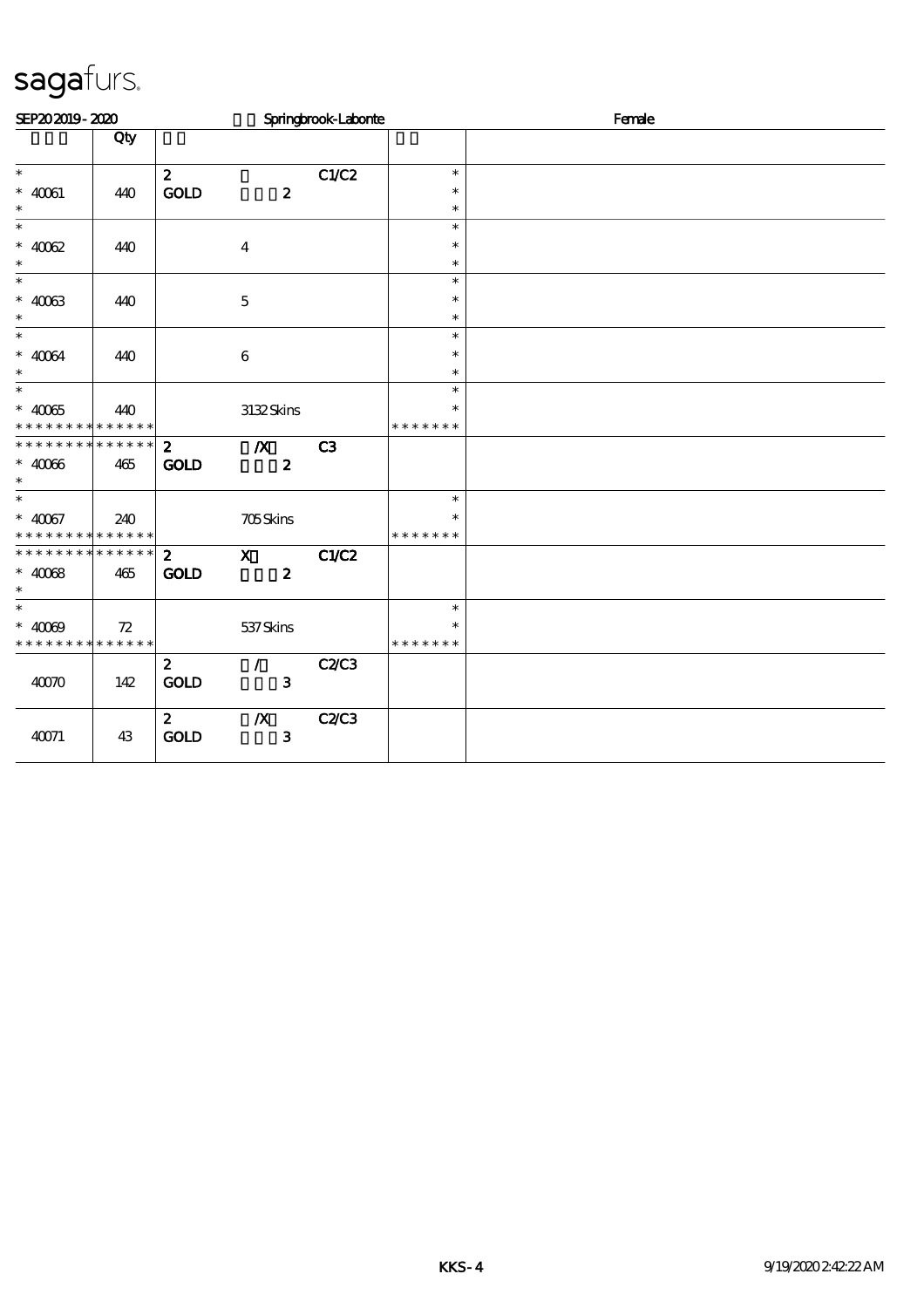| SEP202019-2020 |         |                                                                               | <b>Sundryowners</b>  | Female |
|----------------|---------|-------------------------------------------------------------------------------|----------------------|--------|
|                | Qty     |                                                                               |                      |        |
| 40081          | 79      | $\mathbf{o}$<br>${\bf S\!L}\!{\bf V\!R}$                                      | C2                   |        |
| $4002$         | $106\,$ | $\mathbf{o}$<br>${\bf S\!L}\!{\bf V\!R}$                                      | C1/C2                |        |
| 40083          | $365\,$ | $\mathbf{1}$<br>${\bf S\!L}\!{\bf V\!R}$                                      | C2                   |        |
|                |         | Northwest                                                                     |                      | Female |
| 40085          | $372\,$ | $\mathbf{1}$<br>$\mathcal{L}_{\mathbb{R}}$<br>$\mathbf{1}$<br>$S\!L\!V\!R$    | <b>C2/C3</b>         |        |
| 40086          | $9\!4$  | $\mathbf{1}$<br>$\mathcal{L}$<br>$\mathbf 1$<br>${\bf S\!L}\!{\bf V\!R}$      | C <sub>4</sub>       |        |
| $40087$        | 124     | $\mathbf{z}$<br>$\boldsymbol{X}$<br>$\mathbf{1}$<br>${\bf S\!L}\!{\bf V\!R}$  | C2C3                 |        |
|                |         |                                                                               | Laborite Springbrook | Female |
| 40089          | 256     | $\mathbf{1}$<br>${\bf S\!L}\!{\bf V\!R}$<br>$\mathbf{1}$                      | <b>C2/C3</b>         |        |
| $4000$         | 149     | $\boldsymbol{z}$<br>${\bf S\!L}\!{\bf V\!R}$<br>$\mathbf{1}$                  | C2/C3                |        |
|                |         | <b>Maple Ridge</b>                                                            |                      | Female |
| 40002          | 153     | $\mathbf{1}$<br>$\mathcal{L}$<br>${\bf S\!L}\!{\bf V\!R}$<br>$\pmb{2}$        | C <sub>4</sub>       |        |
| $40003$        | 217     | $\mathbf{z}$<br>$\mathcal{L}$<br>$\boldsymbol{2}$<br>${\bf S\!L}\!{\bf V\!R}$ | C2C3                 |        |
| 40094          | $177$   | $\mathbf{z}$<br>$\mathcal{L}$<br>$S\!L\!V\!R$<br>$\boldsymbol{z}$             | C <sub>4</sub>       |        |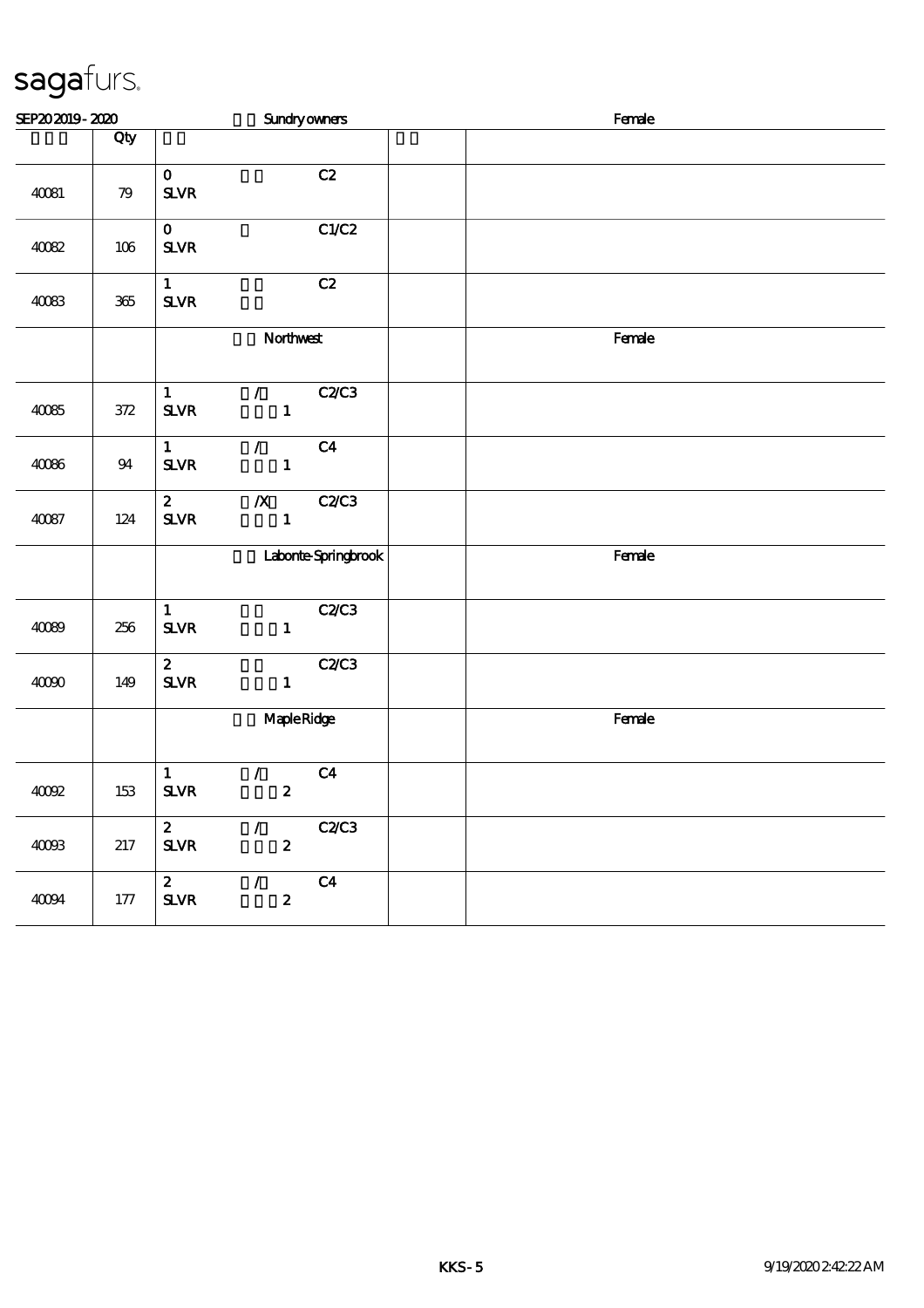| SEP202019-2020                                                |                                      |                                          | DeepNorth                                       |                             |                                   | Female |
|---------------------------------------------------------------|--------------------------------------|------------------------------------------|-------------------------------------------------|-----------------------------|-----------------------------------|--------|
|                                                               | Qty                                  |                                          |                                                 |                             |                                   |        |
| 40101                                                         | 241                                  | $\boldsymbol{z}$<br><b>VSLA</b>          | $\boldsymbol{X}$                                | <b>C2/C3</b>                |                                   |        |
|                                                               |                                      |                                          |                                                 | Laborite Springbrook        |                                   | Female |
| 40103                                                         | 141                                  | $\boldsymbol{z}$<br><b>VSLA</b>          | $\mathbf{1}$                                    | C2C3                        |                                   |        |
| 40104                                                         | 353                                  | $\mathbf{z}$<br>${\bf VSA}$              | $\mathbf{1}$                                    | C2C3                        |                                   |        |
|                                                               |                                      | MapleRidge                               |                                                 |                             |                                   | Female |
| 40106                                                         | 136                                  | $\boldsymbol{\mathbf{z}}$<br><b>VSLA</b> | $\mathcal{F}^{\mathcal{F}}$<br>$\boldsymbol{z}$ | C2C3                        |                                   |        |
| 40107                                                         | $215\,$                              | $\mathbf{1}$<br><b>VSLA</b>              | $\mathcal{L}$<br>$\boldsymbol{z}$               | C <sub>4</sub>              |                                   |        |
|                                                               |                                      |                                          |                                                 | Springbrook-Laborite        |                                   | Female |
| 40109                                                         | $202\,$                              | $\pmb{\mathcal{Z}}$<br>${\bf VSA}$       | $\mathcal{F}^{\mathbb{R}}$<br>$\boldsymbol{z}$  | C2C3                        |                                   |        |
| 40110                                                         | $337\,$                              | $\mathbf{O}$<br>${\bf VSA}$              | $\boldsymbol{z}$                                | <b>C2/C3</b>                |                                   |        |
| * * * * * * * * * * * * * *<br>$*$ 40111<br>$\ast$            | 425                                  | $\mathbf{o}$<br><b>VSLA</b>              | $\boldsymbol{z}$                                | <b>C2/C3</b>                |                                   |        |
| $\overline{\ast}$<br>$* 40112$<br>* * * * * * * * * * * * * * | 151                                  |                                          | 576Skins                                        |                             | $\ast$<br>$\ast$<br>* * * * * * * |        |
| 40113                                                         | 77                                   | $\mathbf{O}$<br><b>VSLA</b>              | $\mathcal{F}$<br>$\boldsymbol{z}$               | <b>C2/C3</b><br><b>OPEN</b> |                                   |        |
| 40114                                                         | 128                                  | $\mathbf{O}$<br><b>VSLA</b>              | $\boldsymbol{X}$<br>$\boldsymbol{2}$            | C2C3<br><b>OPEN</b>         |                                   |        |
| * * * * * * * * * * * * * * *<br>$* 40115$<br>$\ast$          | 465                                  | 1<br><b>VSLA</b>                         | $\boldsymbol{z}$                                | <b>C2/C3</b>                |                                   |        |
| $\ast$<br>$* 40116$<br>* * * * * * * * * * * * * *            | 125                                  |                                          | 590Skins                                        |                             | $\ast$<br>$\ast$<br>* * * * * * * |        |
| * * * * * * * * * * * * * *<br>$* 40117$<br>$\ast$            | 465                                  | $\mathbf{1}$<br><b>VSLA</b>              | $\boldsymbol{z}$                                | <b>C2/C3</b>                |                                   |        |
| $\ast$<br>$*$ 40118<br>$\ast$                                 | 440                                  |                                          | $\boldsymbol{2}$                                |                             | $\ast$<br>$\ast$<br>$\ast$        |        |
| $\ast$<br>$* 40119$<br>$\ast$                                 | 420                                  |                                          | 3                                               |                             | $\ast$<br>$\ast$<br>$\ast$        |        |
| $\ast$<br>$* 40120$<br>* * * * * * * *                        | $\boldsymbol{\omega}$<br>* * * * * * |                                          | 1394Skins                                       |                             | $\ast$<br>$\ast$<br>* * * * * * * |        |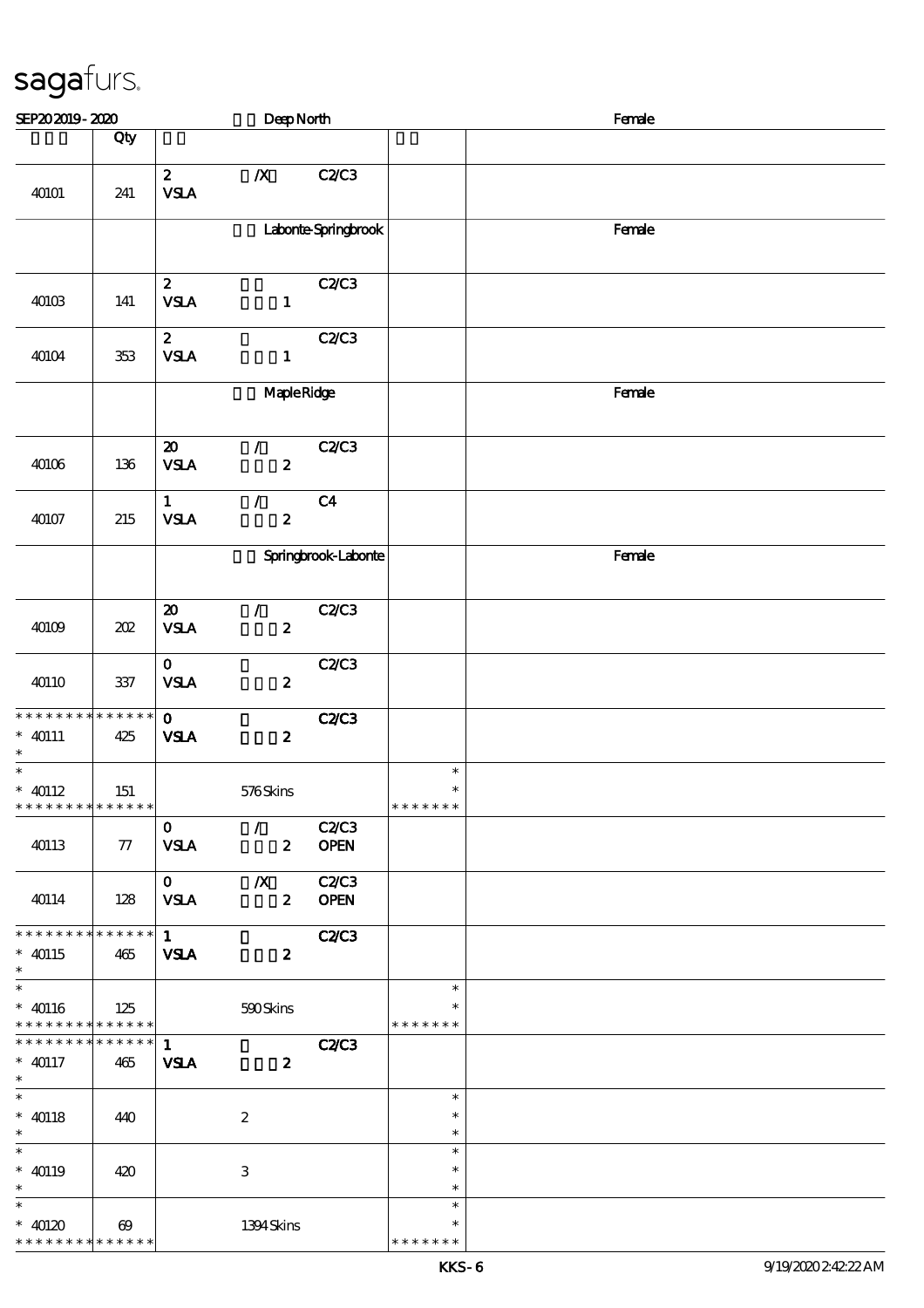| SEP202019-2020                             |         |                             |                                      | Springbrook-Laborie         |                         | Female |
|--------------------------------------------|---------|-----------------------------|--------------------------------------|-----------------------------|-------------------------|--------|
|                                            | Qty     |                             |                                      |                             |                         |        |
| 40121                                      | 426     | $\mathbf{1}$<br><b>VSLA</b> | $\mathbf X$<br>$\boldsymbol{z}$      | C2C3                        |                         |        |
| 40122                                      | $163\,$ | $\mathbf{1}$<br><b>VSLA</b> | $\prime$<br>$\boldsymbol{z}$         | C2/C3<br><b>OPEN</b>        |                         |        |
| 40123                                      | 214     | $\mathbf{1}$<br><b>VSLA</b> | $\boldsymbol{X}$<br>$\boldsymbol{z}$ | C2C3<br><b>OPEN</b>         |                         |        |
| ******** <mark>*******</mark><br>$*$ 40124 | 465     | $\mathbf{z}$<br><b>VSLA</b> | $\boldsymbol{z}$                     | <b>C2/C3</b>                |                         |        |
| $\ast$<br>$\ast$                           |         |                             |                                      |                             | $\ast$                  |        |
| $* 40125$<br>* * * * * * * * * * * * * *   | 186     |                             | 651 Skins                            |                             | $\ast$<br>* * * * * * * |        |
| 40126                                      | 191     | $\mathbf{2}$<br><b>VSLA</b> | $\mathbf{x}$<br>$\boldsymbol{z}$     | <b>C2/C3</b>                |                         |        |
| 40127                                      | $397$   | $\mathbf{z}$<br><b>VSLA</b> | $\boldsymbol{z}$                     | C2/C3<br><b>OPEN</b>        |                         |        |
| 40128                                      | 145     | $\mathbf{z}$<br><b>VSLA</b> | $\mathcal{L}$<br>$\boldsymbol{z}$    | <b>C2/C3</b><br><b>OPEN</b> |                         |        |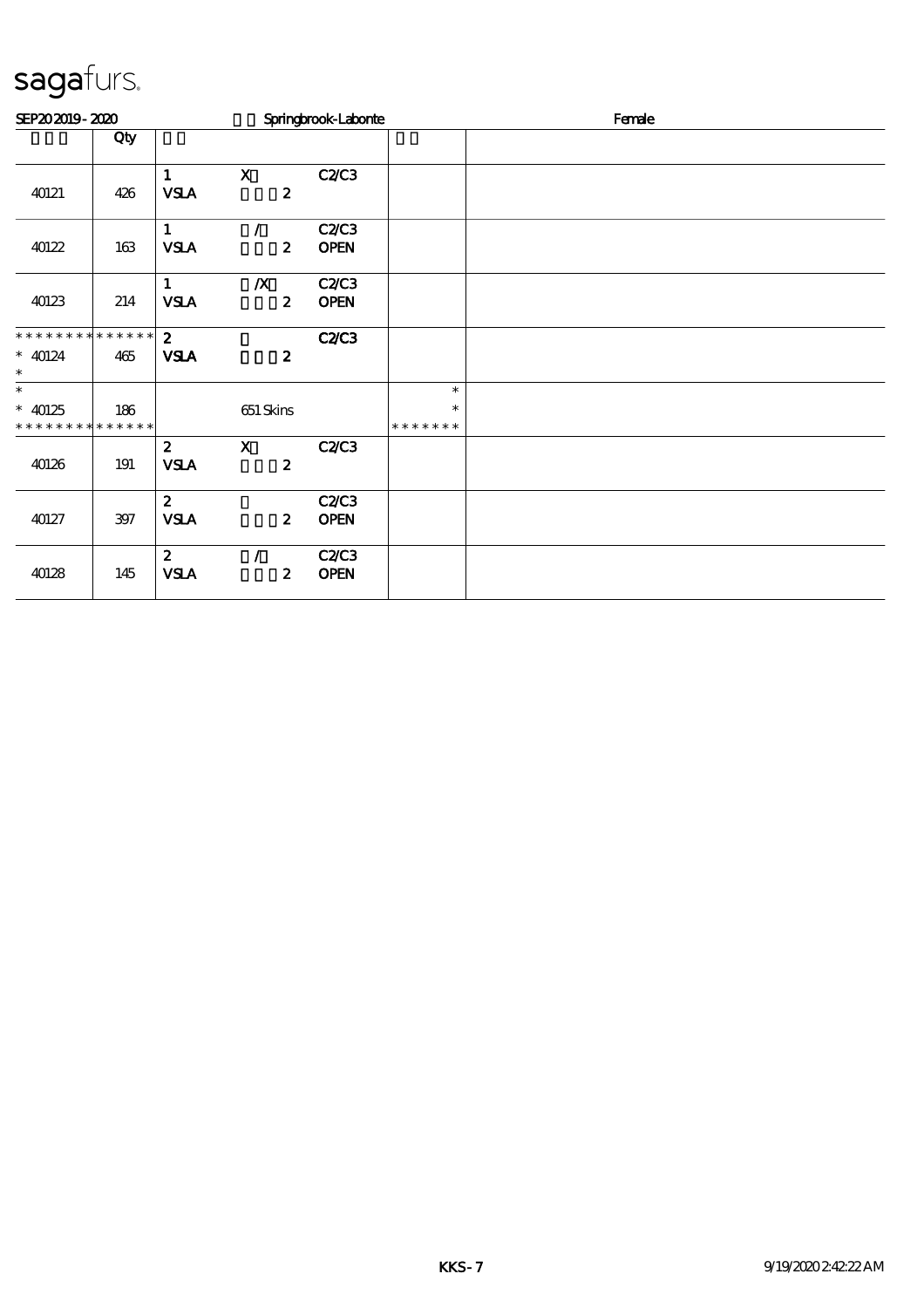| SEP202019-2020                                                               |                        |                      | <b>Sundryowners</b>                                 |                                |                                   | Female |  |  |  |
|------------------------------------------------------------------------------|------------------------|----------------------|-----------------------------------------------------|--------------------------------|-----------------------------------|--------|--|--|--|
|                                                                              | Qty                    |                      |                                                     |                                |                                   |        |  |  |  |
| 40141                                                                        | 125                    | O(1)<br>LG/S         | $\boldsymbol{z}$                                    | C2                             |                                   |        |  |  |  |
| 40142                                                                        | 96                     | O(1)<br>LG/S         | $\boldsymbol{4}$                                    | C2                             |                                   |        |  |  |  |
| 40143                                                                        | 95                     | 1/2<br>LG/B          | $\bf 6$                                             | C2                             |                                   |        |  |  |  |
| 40144                                                                        | 412                    | $\mathbf{O}$<br>LG/G | $\mathbf{1}$                                        | C2<br>$\overline{\phantom{a}}$ |                                   |        |  |  |  |
| * * * * * * * * * * * * * *<br>$* 40145$<br>$\ast$                           | 425                    | $\mathbf{O}$<br>LG   | $\mathcal{L}$<br>$\boldsymbol{z}$                   | C1/C2<br>$\mathbf{1}$          |                                   |        |  |  |  |
| $\overline{\ast}$<br>$* 40146$<br>* * * * * * * * <mark>* * * * * * *</mark> | 78                     |                      | 503Skins                                            |                                | $\ast$<br>$\ast$<br>* * * * * * * |        |  |  |  |
| 40147                                                                        | 229                    | $\mathbf{O}$<br>LG/G | $\mathbf{1}$                                        | C2<br>$\overline{\mathbf{2}}$  |                                   |        |  |  |  |
| 40148                                                                        | 174                    | $\mathbf{1}$<br>LG/G | $\mathbf{1}$                                        | C2<br>$\overline{\phantom{a}}$ |                                   |        |  |  |  |
| **************<br>$* 40149$<br>$\ast$                                        | 465                    | $\mathbf{1}$<br>LG   | $\mathcal{T}^{\pm}$<br>$\boldsymbol{z}$             | C1/C2<br>$\blacksquare$        |                                   |        |  |  |  |
| $\ast$<br>$* 40150$<br>* * * * * * * *                                       | 215<br>* * * * * *     |                      | 680Skins                                            |                                | $\ast$<br>$\ast$<br>* * * * * * * |        |  |  |  |
| 40151                                                                        | 104                    | $\mathbf{1}$<br>LG/G | $\mathbf{1}$                                        | C2<br>$\overline{\mathbf{2}}$  |                                   |        |  |  |  |
| 40152                                                                        | 395                    | $\mathbf{1}$<br>LG/G | $\mathcal{F}$<br>$\boldsymbol{z}$                   | C1/C2<br>$\boldsymbol{z}$      |                                   |        |  |  |  |
| * * * * * * * * * * * * * * *<br>$*$ 40153<br>$\ast$                         | 465                    | $\mathbf{2}$<br>LCC  | $\mathcal{F}$ and $\mathcal{F}$<br>$\boldsymbol{z}$ | C1/C2<br>1                     |                                   |        |  |  |  |
| $\ast$<br>$* 40154$<br>* * * * * * * *                                       | 247<br>$* * * * * * *$ |                      | 712Skins                                            |                                | $\ast$<br>$\ast$<br>* * * * * * * |        |  |  |  |
| 40155                                                                        | 213                    | $\mathbf{0}$<br>LG/S | $\mathcal{L}$ and $\mathcal{L}$<br>$\mathbf{1}$     | C1/C2<br>$\blacksquare$        |                                   |        |  |  |  |
| 40156                                                                        | 388                    | $\mathbf{0}$<br>LG/S | $\mathcal{T}^{\pm}$<br>$\mathbf{1}$                 | C1/C2<br>$\boldsymbol{z}$      |                                   |        |  |  |  |
| 40157                                                                        | 168                    | $\mathbf{O}$<br>LG/S | $\mathcal{L}$<br>$\mathbf{1}$                       | C1/C2<br>$\mathbf{3}$          |                                   |        |  |  |  |
| ************** 1<br>$* 40158$<br>$\ast$                                      | 485                    | <b>LG/S</b>          | $\mathcal{T}$ and $\mathcal{T}$<br>$\mathbf{1}$     | C1/C2<br>$\mathbf{1}$          |                                   |        |  |  |  |
| $\ast$<br>$* 40159$<br>* * * * * * * * * * * * * *                           | 94                     |                      | 579Skins                                            |                                | $\ast$<br>* * * * * * *           |        |  |  |  |
| 40160                                                                        | 478                    | $\mathbf{1}$<br>LG/S | $\mathcal{L}$ and $\mathcal{L}$<br>$\mathbf{1}$     | C1/C2<br>$\boldsymbol{z}$      |                                   |        |  |  |  |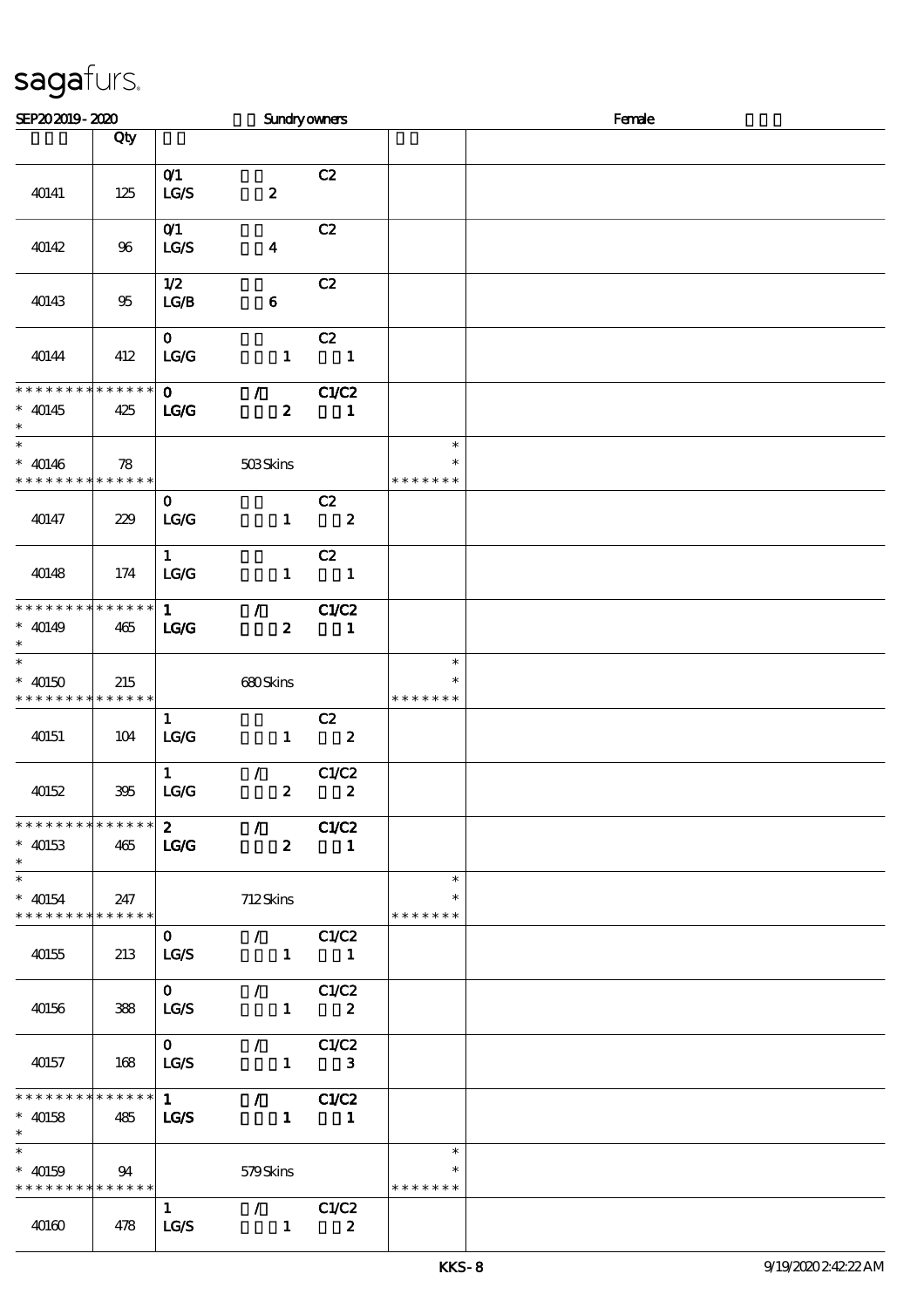| SEP202019-2020                                                               |     |                                 |                                 | <b>Sundryowners</b>                                       |                         |                                   | Female |
|------------------------------------------------------------------------------|-----|---------------------------------|---------------------------------|-----------------------------------------------------------|-------------------------|-----------------------------------|--------|
|                                                                              | Qty |                                 |                                 |                                                           |                         |                                   |        |
| 40161                                                                        | 260 | O(1)<br>LG/S                    |                                 | C2<br>$\mathbf{1}$<br>$\overline{\mathbf{z}}$             |                         |                                   |        |
| * * * * * * * * * * * * * *<br>$* 40162$<br>$\ast$                           | 485 | $\mathbf{1}$<br><b>LG/S</b>     | $\mathcal{L}$ and $\mathcal{L}$ | C1/C2<br>$\mathbf{1}$                                     | $\mathbf{3}$            |                                   |        |
| $\ast$<br>$* 40163$<br>* * * * * * * * <mark>* * * * * * *</mark>            | 96  |                                 | 581 Skins                       |                                                           |                         | $\ast$<br>* * * * * * *           |        |
| 40164                                                                        | 243 | O(1)<br>LCS                     |                                 | C2<br>$\mathbf{1}$                                        | 3                       |                                   |        |
| 40165                                                                        | 200 | $\mathbf{1}$<br><b>LG/S</b>     | $\mathcal{L}$                   | C1/C2<br>$\mathbf{1}$                                     | $\overline{\mathbf{4}}$ |                                   |        |
| * * * * * * * * * * * * * *<br>$* 40166$<br>$\ast$                           | 485 | $\mathbf{2}$<br>LGS             | $\mathcal{F}$                   | C1/C2<br>$\mathbf{1}$                                     | $\mathbf{1}$            |                                   |        |
| $\ast$<br>$* 40167$<br>* * * * * * * * * * * * * *                           | 86  |                                 | 571 Skins                       |                                                           |                         | $\ast$<br>$\ast$<br>* * * * * * * |        |
| * * * * * * * * * * * * * *<br>$* 40168$<br>$\ast$                           | 485 | $\mathbf{2}$<br><b>LG/S</b>     | $\mathcal{T}=\mathcal{F}$       | C1/C2<br>$\mathbf{1}$                                     | $\boldsymbol{z}$        |                                   |        |
| $\overline{\ast}$<br>$* 40169$<br>* * * * * * * * <mark>* * * * * * *</mark> | 82  |                                 | 567Skins                        |                                                           |                         | $\ast$<br>$\ast$<br>* * * * * * * |        |
| 40170                                                                        | 508 | $\boldsymbol{2}$<br>LCS         | $\mathcal{L}$                   | C1/C2<br>$\mathbf{1}$                                     | 3                       |                                   |        |
| 40171                                                                        | 166 | $\mathbf{z}$<br>LG/S            | $\mathcal{L}$                   | C1/C2<br>$\mathbf{1}$                                     | $\overline{\mathbf{4}}$ |                                   |        |
| 40172                                                                        | 415 | 3 <sup>1</sup><br>LG/S          | $\mathcal{L}$                   | C1/C2<br>$\mathbf{1}$                                     | $\mathbf{1}$            |                                   |        |
| 40173                                                                        | 253 | 3 <sup>1</sup><br>LCS           |                                 | $\sqrt{C1/C2}$<br>$\mathbf{1}$<br>$\overline{\mathbf{2}}$ |                         |                                   |        |
| 40174                                                                        | 366 | 3 <sup>7</sup><br>LG/S          | $\mathcal{L}$ and $\mathcal{L}$ | C1/C2<br>$1 -$                                            | $\mathbf{3}$            |                                   |        |
| 40175                                                                        | 166 | 3 <sup>1</sup><br>LG/S          |                                 | $\sqrt{C1/C2}$<br>$1 \qquad \qquad 4$                     |                         |                                   |        |
| 40176                                                                        | 350 | $4\overline{ }$<br>LG/S         |                                 | $\sqrt{C1/C2}$<br>$1 \t2$                                 |                         |                                   |        |
| 40177                                                                        | 130 | $\overline{\mathbf{4}}$<br>LG/S |                                 | $\sqrt{C1/C2}$<br>$1 \qquad \qquad$                       | $\boldsymbol{4}$        |                                   |        |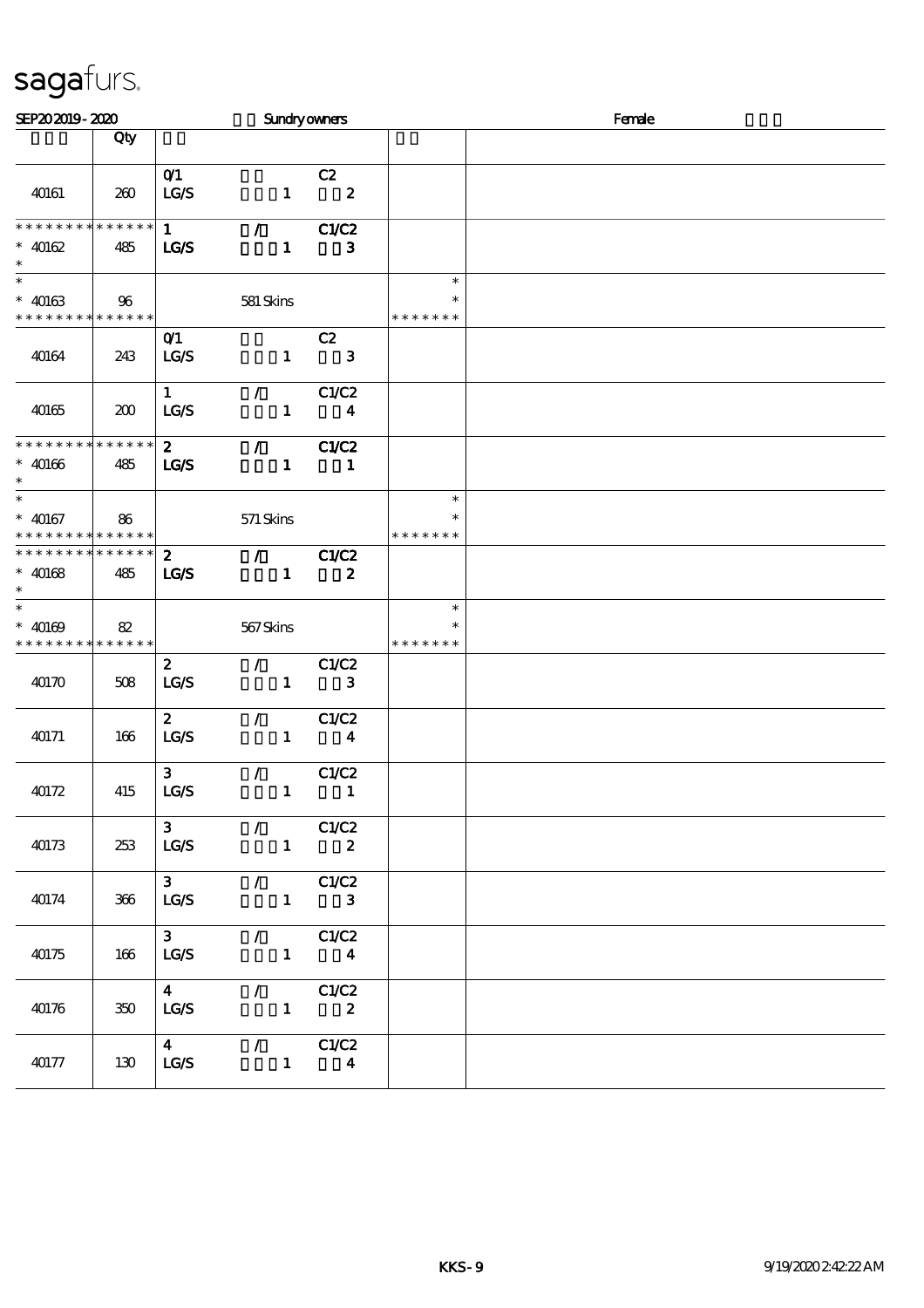| SEP202019-2020 |                             |                                                            | <b>Sundryowners</b>          | Female |  |
|----------------|-----------------------------|------------------------------------------------------------|------------------------------|--------|--|
|                | Qty                         |                                                            |                              |        |  |
| 40181          | 194                         | 200<br>$\mathbf{B}\mathbf{R}/\mathbf{G}$                   | C2                           |        |  |
| 40182          | 187                         | $1 -$<br><b>BR/G</b>                                       | C2                           |        |  |
| 40183          | 147                         | 2/3<br>B R/G                                               | C2                           |        |  |
| 40184          | $37\!\!3$                   | 200<br>BRC                                                 | C2<br>$\mathbf{1}$           |        |  |
| 40185          | $290\,$                     | $\boldsymbol{X}$<br>200<br><b>BR/G</b>                     | C2<br>$\mathbf{1}$           |        |  |
| 40186          | 140                         | $\mathbf{X}$ /<br>O(1)<br>B R / G                          | C2<br>$\mathbf{1}$           |        |  |
| 40187          | $3\hskip-2pt 3\hskip-2pt 2$ | $\mathbf{1}$<br><b>BR/G</b>                                | C2<br>$\mathbf{1}$           |        |  |
| 40188          | $194$                       | $\boldsymbol{X}$<br>$\mathbf{1}$<br><b>BR/G</b>            | C2<br>$\mathbf{1}$           |        |  |
| 40189          | 214                         | $\mathbf{z}$<br>B R / G                                    | C2<br>$\mathbf{1}$           |        |  |
| 40190          | 359                         | $\mathcal{L}$<br>$\mathbf{1}$<br><b>BR/S</b>               | C1/C2<br>$\mathbf{1}$        |        |  |
| 40191          | 122                         | $\mathcal{L}$<br>$\mathbf{1}$<br><b>BR/S</b>               | C1/C2<br>$\mathbf{1}$<br>WB1 |        |  |
| 40192          | 156                         | $\mathbf{z}$<br>$\mathcal{F}^{\mathcal{F}}$<br><b>BR/S</b> | C1/C2<br>$\mathbf{1}$        |        |  |
| 40193          | 128                         | $\boldsymbol{z}$<br>$\mathcal{L}$<br><b>BR/S</b>           | C1/C2<br>WB1<br>$1 -$        |        |  |
| 40194          | $125\,$                     | $1 -$<br>$\mathcal{L}$<br><b>BR/V</b>                      | CLC2<br>$\mathbf{1}$<br>WB1  |        |  |
| 40195          | 125                         | $2^{\circ}$<br>$\mathcal{L}$<br><b>BR/V</b>                | C1/C2<br>$1 -$<br>WB1        |        |  |
|                |                             |                                                            | <b>Sundry owners</b>         | Female |  |
| 40197          | 155                         | 200<br>BLG<br>$\boldsymbol{2}$                             | C2                           |        |  |
| 40198          | 163                         | $\mathbf{1}$<br><b>BL/G</b><br>$\pmb{2}$                   | C2                           |        |  |
| 40199          | 147                         | 2 <sup>1</sup><br>BLG<br>$\boldsymbol{z}$                  | C2                           |        |  |
| 40200          | 214                         | 3 <sup>1</sup><br>BLG<br>$\pmb{2}$                         | C2                           |        |  |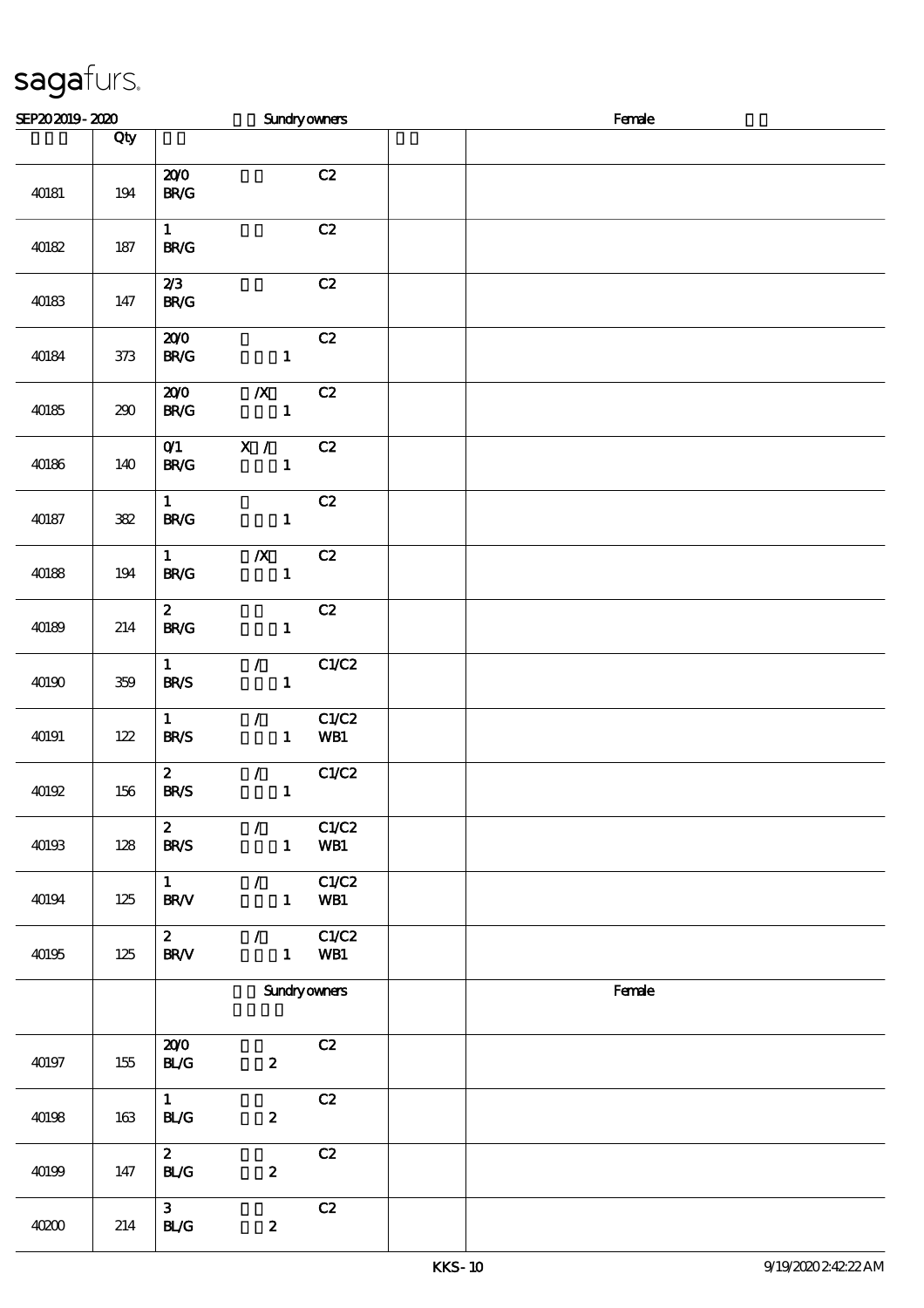| SEP202019-2020 |         |                                       |                  | <b>Sundryowners</b>            | Female |  |  |  |  |
|----------------|---------|---------------------------------------|------------------|--------------------------------|--------|--|--|--|--|
|                | Qty     |                                       |                  |                                |        |  |  |  |  |
| 40201          | 156     | 200<br>BLS                            | $\boldsymbol{4}$ | C2                             |        |  |  |  |  |
| 40002          | 89      | $1 -$<br><b>BL/S</b>                  | $\boldsymbol{4}$ | C2                             |        |  |  |  |  |
| 40203          | $93$    | 2/3<br>BLS                            | $\boldsymbol{4}$ | C2                             |        |  |  |  |  |
| 40204          | 268     | O(1)<br><b>BL/G</b>                   | SHE1             | C2                             |        |  |  |  |  |
| 40205          | 176     | 1/2<br>BLG                            | SHE3             | C2                             |        |  |  |  |  |
| 40206          | 101     | 2/3<br><b>BL/G</b>                    | SHE1             | C2                             |        |  |  |  |  |
| 40207          | 112     | 1/2<br>BLS                            | SHE <sub>2</sub> | $\mathbf{C2}$                  |        |  |  |  |  |
| 4008           | 40      | 1/2<br>BLS                            | SHE5             | C2                             |        |  |  |  |  |
| 40209          | 281     | 200<br>BLG                            | $\mathbf{1}$     | C2<br>$\overline{\phantom{a}}$ |        |  |  |  |  |
| <b>40210</b>   | $10B$   | 200<br>BLG                            |                  | C2<br>$1 \t 2$                 |        |  |  |  |  |
| 40211          | $309\,$ | 1<br><b>BL/G</b>                      | $\mathbf{1}$     | C2<br>$\overline{\mathbf{1}}$  |        |  |  |  |  |
| 40212          | 129     | $\mathbf{1}$<br>BLG                   | $\mathbf{1}$     | C2<br>$\overline{\mathbf{2}}$  |        |  |  |  |  |
| <b>40213</b>   | 191     | O(1)<br><b>BL/G</b>                   |                  | C2<br>$1 \qquad 3$             |        |  |  |  |  |
| 40214          | 245     | $\mathbf{2}$<br><b>BL/G</b>           |                  | $\overline{C}$<br>$1 \quad 1$  |        |  |  |  |  |
| <b>40215</b>   | 99      | $\mathbf{2}$<br><b>BL/G</b>           |                  | C2<br>$1 \t 2$                 |        |  |  |  |  |
| <b>40216</b>   | 92      | 2/3<br><b>BL/G</b>                    |                  | C2<br>$1 \qquad 3$             |        |  |  |  |  |
| 40217          | 260     | 200<br><b>BL/G</b>                    |                  | C2<br>$1$ SHE1                 |        |  |  |  |  |
| <b>40218</b>   | 89      | 200<br><b>BL/G</b>                    |                  | C2<br>$1$ SHE3                 |        |  |  |  |  |
| 40219          | 319     | $1 \quad$<br><b>BL/G</b>              |                  | C2<br>1 <b>SHE1</b>            |        |  |  |  |  |
| 4020           | 146     | $1 \quad \blacksquare$<br><b>BL/G</b> |                  | C2<br>1 SHE3                   |        |  |  |  |  |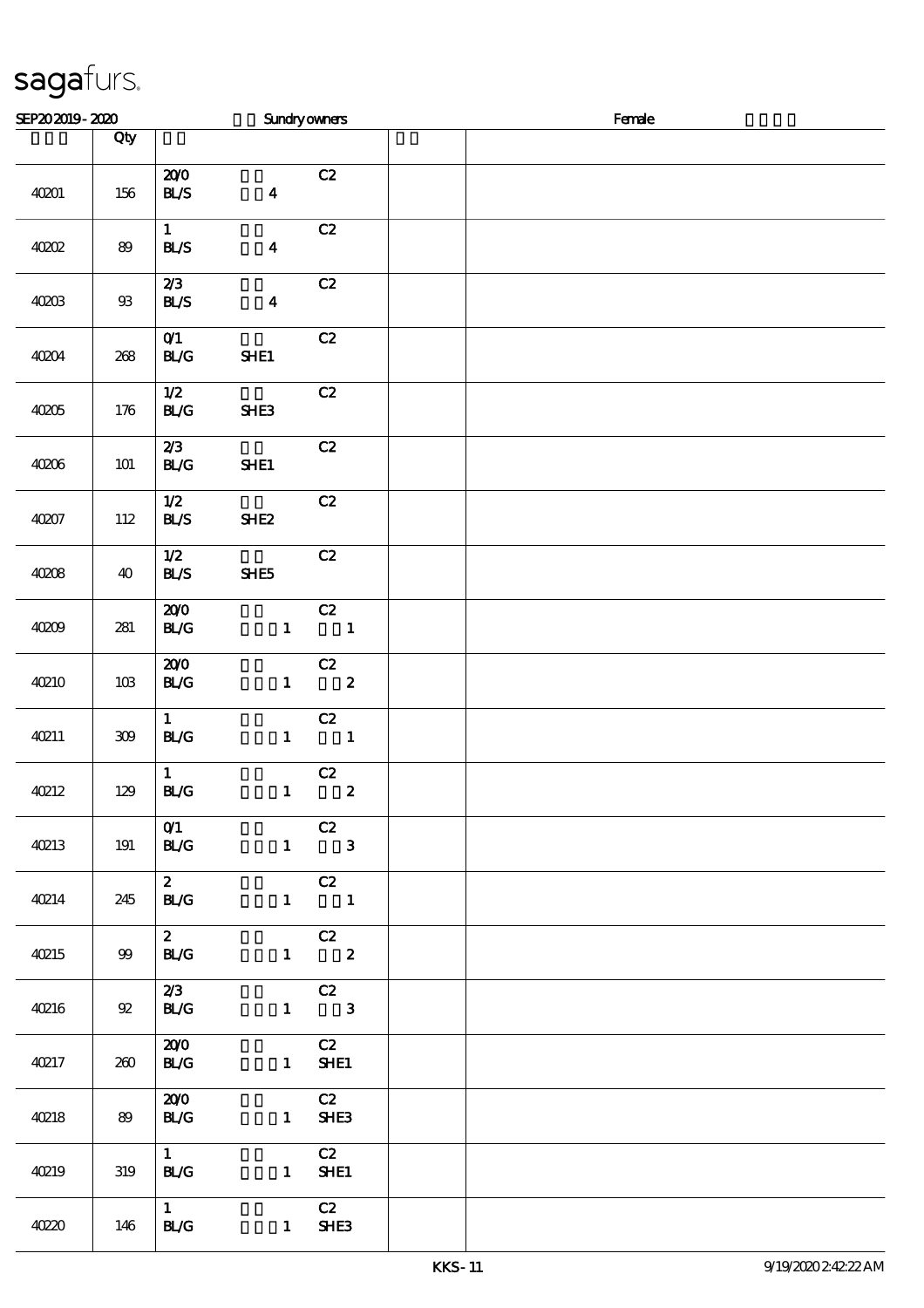| SEP202019-2020 |     |          | <b>Sundryowners</b> |                        | Female |
|----------------|-----|----------|---------------------|------------------------|--------|
|                | Qty |          |                     |                        |        |
| 40221          | 219 | 2<br>BLG |                     | C2<br>SHE1             |        |
| 40222          | 133 | 2<br>BLG |                     | C2<br>SHE <sub>3</sub> |        |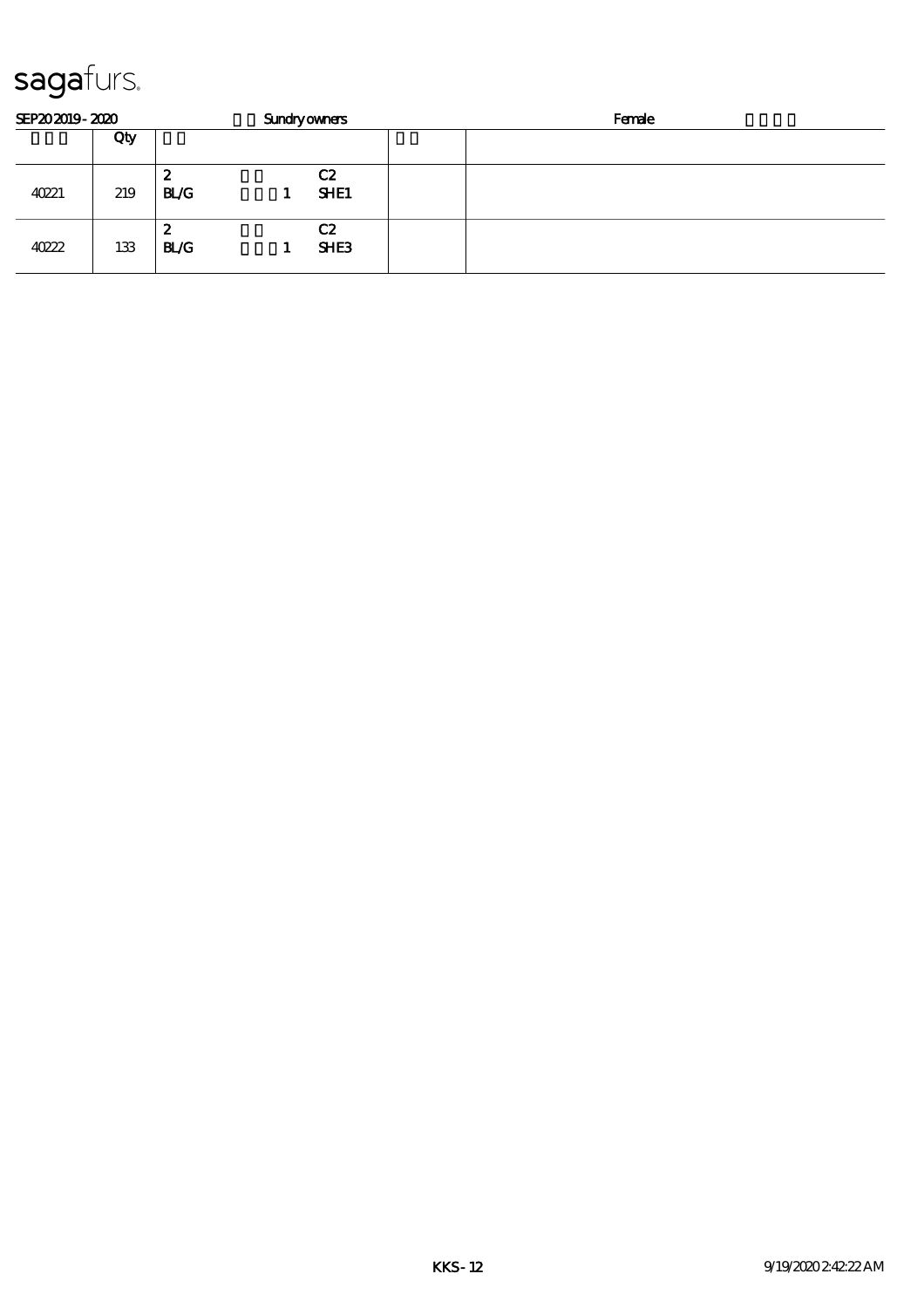| SEP202019-2020                                                                      |     |                                   | <b>Sundryowners</b>               |       |                                   | Female |  |  |  |  |
|-------------------------------------------------------------------------------------|-----|-----------------------------------|-----------------------------------|-------|-----------------------------------|--------|--|--|--|--|
|                                                                                     | Qty |                                   |                                   |       |                                   |        |  |  |  |  |
| 42541                                                                               | 336 | $\mathbf{1}$<br>$S/\mathbf{I}$    | $\mathcal{L}$                     | C1/C2 |                                   |        |  |  |  |  |
| 42542                                                                               | 169 | O(1)<br>SЛ                        |                                   | C2    |                                   |        |  |  |  |  |
| 42543                                                                               | 201 | $O$ <sup><math>1</math></sup>     | $\pmb{2}$                         | C2    |                                   |        |  |  |  |  |
| *************** 1<br>$* 42544$<br>$\ast$                                            | 505 |                                   | $\mathcal{L}$<br>$\mathbf{3}$     | C1/C2 |                                   |        |  |  |  |  |
| $\overline{\phantom{0}}$<br>$* 42545$<br>* * * * * * * * <mark>* * * * * * *</mark> | 269 |                                   | 774Skins                          |       | $\ast$<br>$\ast$<br>* * * * * * * |        |  |  |  |  |
| 42546                                                                               | 322 | $\mathbf{z}$<br>${\bf S} {\bf I}$ | $\mathcal{L}$                     | C1/C2 |                                   |        |  |  |  |  |
| 42547                                                                               | 126 | $1/2$                             | $\boldsymbol{4}$                  | C2    |                                   |        |  |  |  |  |
| * * * * * * * * * * * * * *<br>$* 42548$<br>$\ast$                                  | 505 | $\boldsymbol{z}$                  | $\mathcal{L}$<br>$\mathbf{5}$     | C1/C2 |                                   |        |  |  |  |  |
| $_{\ast}^{-}$<br>$* 42549$<br>* * * * * * * * <mark>* * * * * * *</mark>            | 202 |                                   | 707Skins                          |       | $\ast$<br>$\ast$<br>* * * * * * * |        |  |  |  |  |
| 42550                                                                               | 122 | 1/2                               | ${\bf 5}$                         | C2    |                                   |        |  |  |  |  |
| 42551                                                                               | 87  | 2/3<br>$S/\!\!\!M$                |                                   | C2    |                                   |        |  |  |  |  |
| 42552                                                                               | 78  | 2/3                               | $\pmb{2}$                         | C2    |                                   |        |  |  |  |  |
| 42553                                                                               | 242 | 3/4<br>$\mathbf{S}/\mathbf{I}$    | $\mathcal{L}$                     | C1/C2 |                                   |        |  |  |  |  |
| 42554                                                                               | 392 | 3/4                               | $\mathcal{L}$<br>$\boldsymbol{4}$ | C1/C2 |                                   |        |  |  |  |  |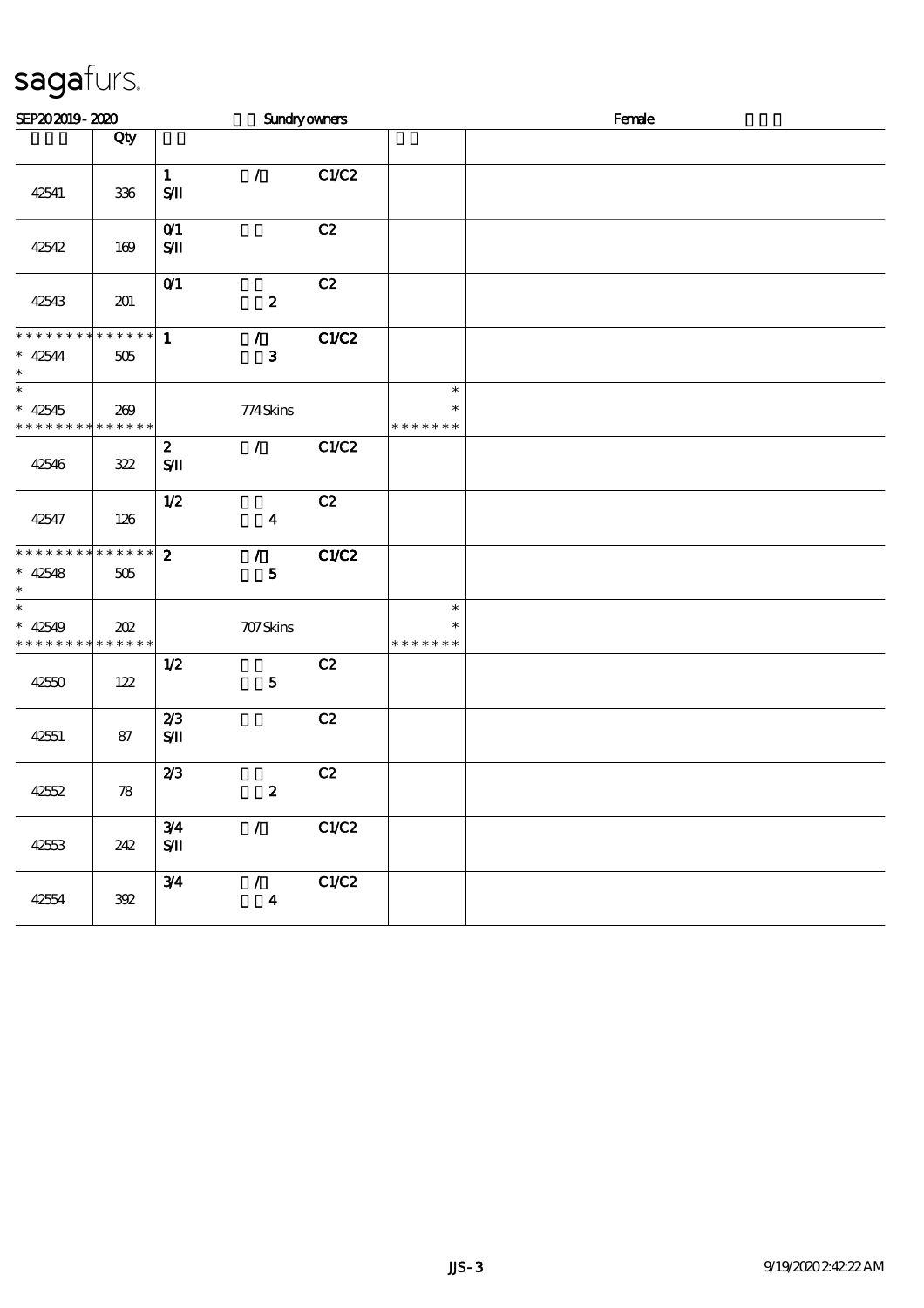#### SEP202019-2020

|                                                                    | Qty<br>$Cert\%$                          |                                                          |                                          |    |                                   |  |
|--------------------------------------------------------------------|------------------------------------------|----------------------------------------------------------|------------------------------------------|----|-----------------------------------|--|
| 366501                                                             | 214<br>(O <sub>0</sub> )                 | $\boldsymbol{\mathbf{z}}$<br>${\bf s}$                   | <b>INAP</b>                              | C2 |                                   |  |
| 36602                                                              | 295<br>(0%                               | $\boldsymbol{\mathfrak{D}}$<br>${\bf s}$                 | <b>LNAP</b>                              | C2 |                                   |  |
| 366503                                                             | 102<br>(0%)                              | $\boldsymbol{\mathbf{z}}$<br>${\bf s}$                   | $\boldsymbol{X}$<br><b>INAP</b>          | C2 |                                   |  |
| 366504                                                             | 180<br>(O <sub>0</sub> )                 | $\boldsymbol{\mathfrak{D}}$<br><b>SAGA</b>               | <b>INAP</b>                              | C2 |                                   |  |
| 36605                                                              | 267<br>$(O\%)$                           | $\boldsymbol{\mathfrak{D}}$<br><b>SAGA</b>               | <b>LNAP</b>                              | C2 |                                   |  |
| 366506                                                             | 117<br>$(O\%)$                           | $\mathbf O$<br>${\bf s}$                                 | $\boldsymbol{\mathrm{X}}$<br><b>INAP</b> | C2 |                                   |  |
| * * * * * * * *<br>$* 36607$<br>$\ast$                             | * * * * * *<br>305<br>(O <sub>0</sub> )  | $\mathbf 0$<br>${\bf s}$                                 | <b>INAP</b>                              | C2 |                                   |  |
| $\ast$<br>$* 36608$<br>* * * * * * * *                             | 125<br>$(O\!/\!\!\delta)$<br>* * * * * * |                                                          | 430Skins                                 |    | $\ast$<br>$\ast$<br>* * * * * * * |  |
| * * * * * * * *<br>$* 36609$<br>$\ast$                             | * * * * * *<br>305<br>$(O\!/\!\!\delta)$ | $\mathbf 0$<br>${\bf s}$                                 | <b>INAP</b>                              | C2 |                                   |  |
| $\ast$<br>$*366510$<br>$\ast$                                      | 260<br>$(O\%)$                           |                                                          | $\boldsymbol{2}$                         |    | $\ast$<br>$\ast$<br>$\ast$        |  |
| $\ast$<br>$* 366511$<br>* * * * * * * * <mark>* * * * * * *</mark> | 48<br>$(0\%)$                            |                                                          | 613Skins                                 |    | $\ast$<br>$\ast$<br>* * * * * * * |  |
| 366512                                                             | 140<br>$(0\%)$                           | $\mathbf 0$<br>${\bf s}$                                 | $\boldsymbol{X}$<br><b>INAP</b>          | C2 |                                   |  |
| 366513                                                             | 206<br>$(0\%)$                           | $\mathbf{O}$<br><b>SAGA</b>                              | <b>LNAP</b>                              | C2 |                                   |  |
| 366514                                                             | 276<br>$(0\%)$                           | $\mathbf{O}$<br><b>SAGA</b>                              | <b>INAP</b>                              | C2 |                                   |  |
| 366515                                                             | 141<br>$(0\%)$                           | $1 \quad \blacksquare$<br>${\bf s}$                      | $\mathbf{X}$ /<br><b>INAP</b>            | C2 |                                   |  |
| 366516                                                             | 238<br>$(0\%)$                           | $\mathbf{1}$<br>$S_{\mathbf{I}}$                         | $\overline{\phantom{a}}$<br><b>LNAP</b>  | C2 |                                   |  |
| 366517                                                             | 114<br>(0%)                              | $1 \quad \blacksquare$<br>$\operatorname{\mathsf{SAGA}}$ | X /<br>$\ensuremath{\mathbf{INAP}}$      | C2 |                                   |  |
| 366518                                                             | 117<br>$(O\%)$                           | 1<br>$\ensuremath{\mathsf{SAGA}}$                        | $\overline{1}$<br><b>INAP</b>            | C2 |                                   |  |
| 366519                                                             | 51<br>$(O\%)$                            | $\mathbf{z}$<br>${\bf s}$                                | <b>INAP</b>                              | C2 |                                   |  |

**NELFUR**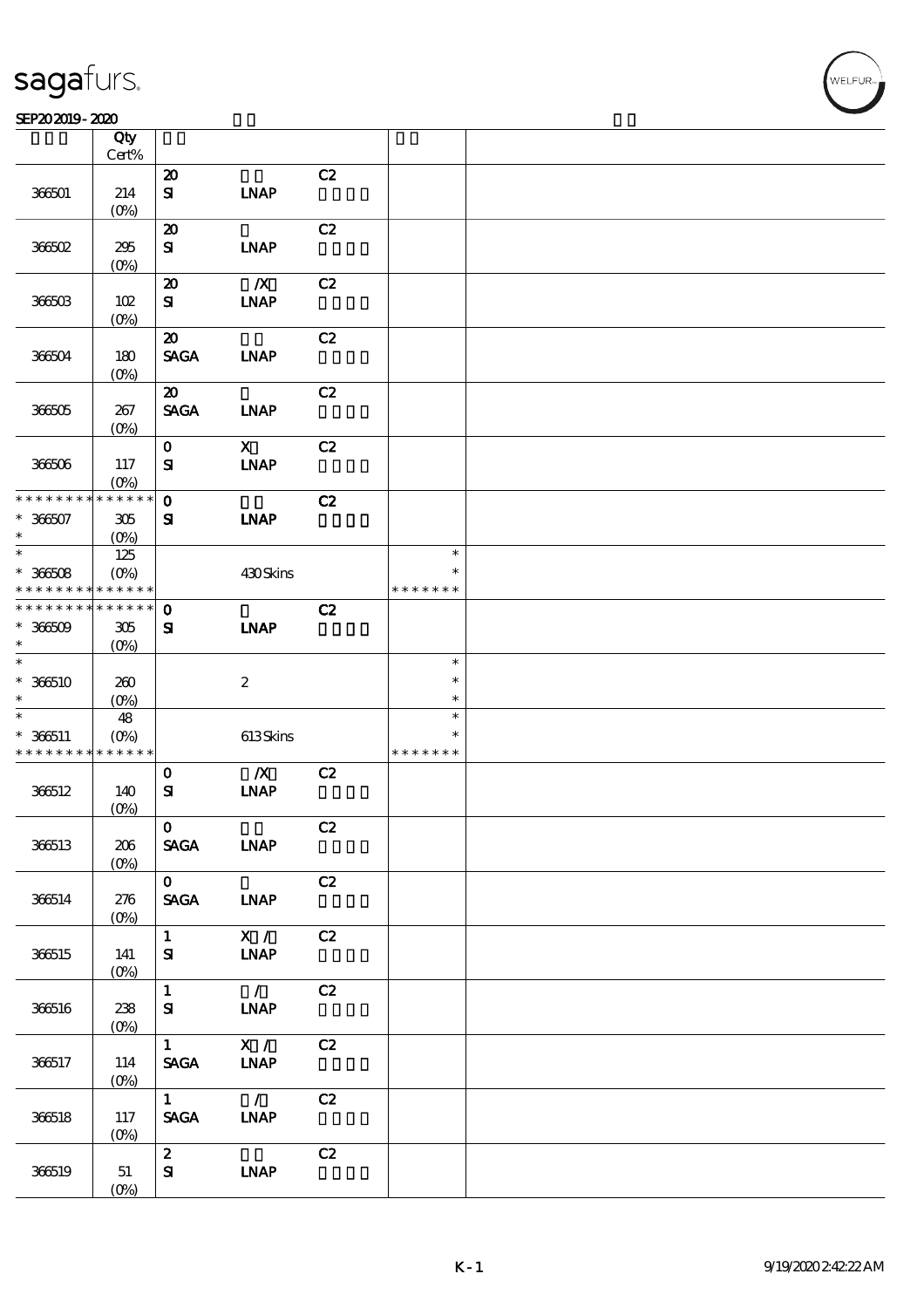#### SEP202019-2020

| .      | ________       |                                   |                  |                   |  |
|--------|----------------|-----------------------------------|------------------|-------------------|--|
|        | Qty<br>Cert%   |                                   |                  |                   |  |
| 36621  | 101<br>$(O\%)$ | $\boldsymbol{\mathbf{z}}$<br>(SI) | 1                | C2<br><b>LNAP</b> |  |
| 366522 | 161<br>$(O\%)$ | $\mathbf 0$<br>(SI)               | 1                | C2<br><b>LNAP</b> |  |
| 366523 | 109<br>$(0\%)$ | 200<br>(SI)                       | $\boldsymbol{z}$ | C2<br><b>LNAP</b> |  |
| 366524 | 105<br>(0%)    | (SI)                              | 1                | C2<br><b>LNAP</b> |  |

WELFUR<sub>T</sub>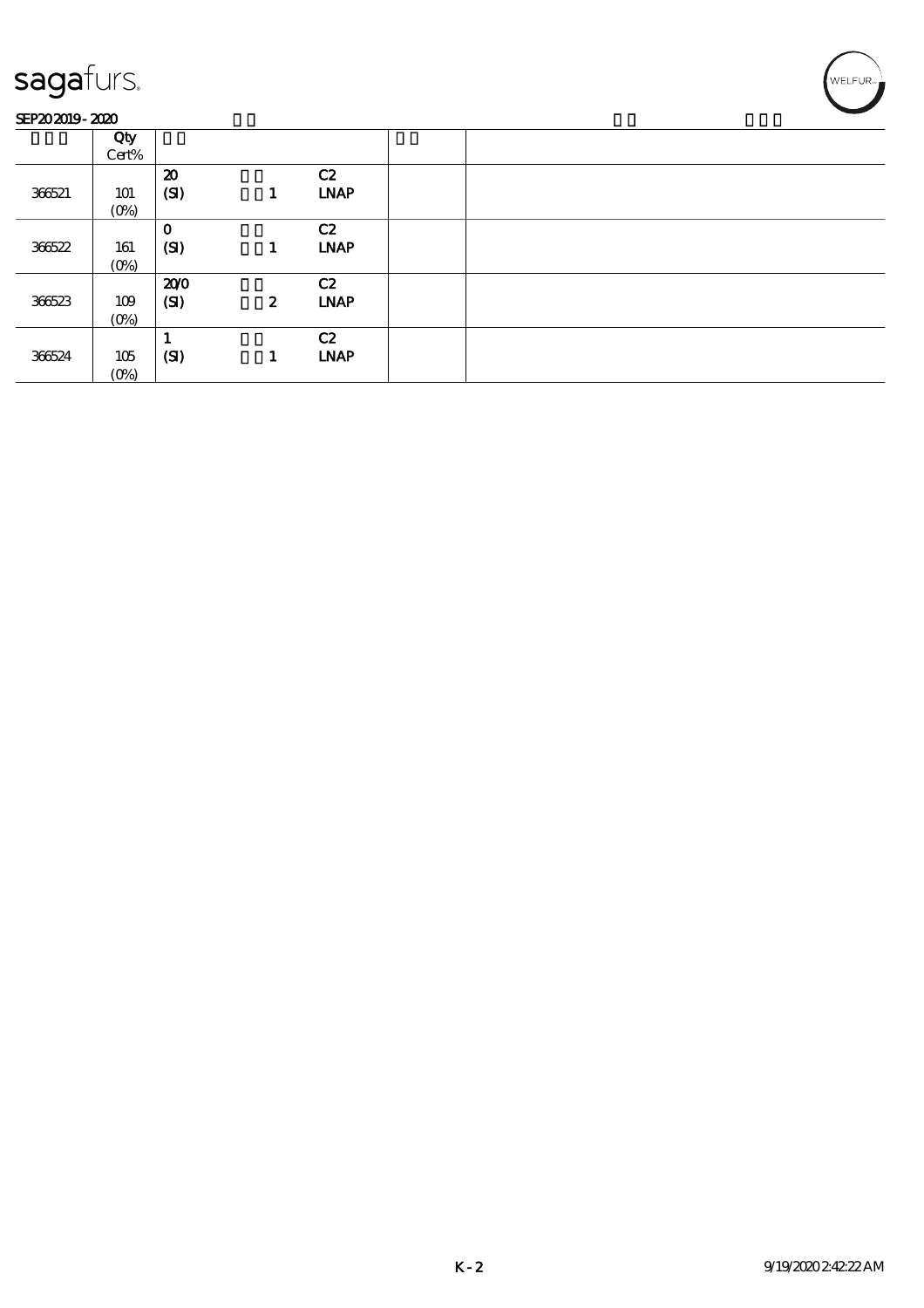| sagafurs.                                           |                                         |                                  |                                                                                                                                                                                                                                                                                                                                              |    |                                      |        |  |
|-----------------------------------------------------|-----------------------------------------|----------------------------------|----------------------------------------------------------------------------------------------------------------------------------------------------------------------------------------------------------------------------------------------------------------------------------------------------------------------------------------------|----|--------------------------------------|--------|--|
| SEP202019-2020                                      |                                         |                                  |                                                                                                                                                                                                                                                                                                                                              |    |                                      | Female |  |
|                                                     | Qty<br>Cert%                            |                                  |                                                                                                                                                                                                                                                                                                                                              |    |                                      |        |  |
| 466501                                              | 135<br>$(0\%)$                          | $\mathbf{1}$<br>${\bf s}$        | X /<br><b>INAP</b>                                                                                                                                                                                                                                                                                                                           | C2 |                                      |        |  |
| 466502                                              | 215<br>(O <sub>0</sub> )                | $\mathbf{1}$<br>${\bf s}$        | <b>LNAP</b>                                                                                                                                                                                                                                                                                                                                  | C2 |                                      |        |  |
| $466603$                                            | 165<br>(O <sub>0</sub> )                | $\mathbf{1}$<br><b>SAGA</b>      | X /<br><b>INAP</b>                                                                                                                                                                                                                                                                                                                           | C2 |                                      |        |  |
| 466504                                              | 129<br>$(O\!/\!\!\delta)$               | $\boldsymbol{z}$<br>${\bf S\!I}$ | $\mathbf x$<br><b>INAP</b>                                                                                                                                                                                                                                                                                                                   | C2 |                                      |        |  |
| * * * * * * * *<br>$* 466005$<br>$\ast$             | * * * * * *<br>505<br>(O <sub>0</sub> ) | $\boldsymbol{z}$<br>$\mathbf{S}$ | <b>LNAP</b>                                                                                                                                                                                                                                                                                                                                  | C2 |                                      |        |  |
| $\ast$<br>$* 466506$<br>$\ast$<br>$\ast$            | 480<br>$(O\%)$                          |                                  | $\boldsymbol{2}$                                                                                                                                                                                                                                                                                                                             |    | $\ast$<br>$\ast$<br>$\ast$<br>$\ast$ |        |  |
| $* 466507$                                          | 490<br>$(O\%)$<br>* * * * * * * * * * * |                                  | 1475Skins                                                                                                                                                                                                                                                                                                                                    |    | $\ast$<br>* * * * * * *              |        |  |
| * * * * * * * *<br>$* 466508$<br>$\ast$             | * * * * * *<br>505<br>(O <sub>0</sub> ) | $\boldsymbol{2}$<br>${\bf s}$    | <b>INAP</b>                                                                                                                                                                                                                                                                                                                                  | C2 |                                      |        |  |
| $\ast$<br>$* 466509$                                | 480<br>$(O\%)$                          |                                  | $\boldsymbol{2}$                                                                                                                                                                                                                                                                                                                             |    | $\ast$<br>$\ast$<br>$\ast$           |        |  |
| $\ast$<br>$* 466510$<br>* * * * * * * * * * * * *   | 470<br>$(O\%)$                          |                                  | 1455Skins                                                                                                                                                                                                                                                                                                                                    |    | $\ast$<br>$\ast$<br>* * * * * * *    |        |  |
| 466511                                              | 296<br>$(0\%)$                          | $\boldsymbol{2}$<br>${\bf S}$    | $\boldsymbol{X}$<br><b>INAP</b>                                                                                                                                                                                                                                                                                                              | C2 |                                      |        |  |
| * * * * * * * * * * * * * *<br>$* 466512$<br>$\ast$ | 445<br>(0%)                             | $\overline{\mathbf{z}}$          | $\mathbf x$ and $\mathbf x$ and $\mathbf x$ and $\mathbf x$ and $\mathbf x$ and $\mathbf x$ and $\mathbf x$ and $\mathbf x$ and $\mathbf x$ and $\mathbf x$ and $\mathbf x$ and $\mathbf x$ and $\mathbf x$ and $\mathbf x$ and $\mathbf x$ and $\mathbf x$ and $\mathbf x$ and $\mathbf x$ and $\mathbf x$ and $\mathbf x$ and<br>SAGA LNAP | C2 |                                      |        |  |
| $\ast$<br>$* 466513$<br>* * * * * * * * * * * * * * | 93<br>$(O\!\!\!\!\!\!\!/\,\!o)$         |                                  | 538Skins                                                                                                                                                                                                                                                                                                                                     |    | $\ast$<br>* * * * * * *              |        |  |
| 466514                                              | 407<br>$(O\%)$                          | $2^{\circ}$<br><b>SAGA</b>       | <b>LNAP</b>                                                                                                                                                                                                                                                                                                                                  | C2 |                                      |        |  |
| 466515                                              | 451<br>$(0\%)$                          | $\mathbf{2}$<br><b>SAGA</b>      | <b>INAP</b>                                                                                                                                                                                                                                                                                                                                  | C2 |                                      |        |  |
| 466516                                              | 126<br>$(O\%)$                          | $\mathbf{2}$<br><b>SAGA</b>      | $\mathbf{X}$<br><b>INAP</b>                                                                                                                                                                                                                                                                                                                  | C2 |                                      |        |  |
| 466517                                              | 460<br>$(O_0)$                          | 3 <sub>1</sub><br>${\bf s}$      | $\mathbf{X}$<br><b>INAP</b>                                                                                                                                                                                                                                                                                                                  | C2 |                                      |        |  |
| * * * * * * * *<br>$* 466518$<br>$\ast$             | $******$<br>525<br>$(O\%)$              | $\mathbf{3}$<br>${\bf s}$        | <b>INAP</b>                                                                                                                                                                                                                                                                                                                                  | C2 |                                      |        |  |
| $\ast$<br>$* 466519$<br>$\ast$                      | 500<br>$(O\%)$                          |                                  | $\boldsymbol{2}$                                                                                                                                                                                                                                                                                                                             |    | $\ast$<br>$\ast$<br>$\ast$           |        |  |
| $\ast$<br>$* 466520$                                | 251<br>$(O\%)$                          |                                  | 1276Skins                                                                                                                                                                                                                                                                                                                                    |    | $\ast$<br>$\ast$                     |        |  |

\* \* \* \* \* \*

\*\* <sup>466520</sup> \* \* \* \* \* \*

\* \* \* \* \* \* \*

(0%) 1276 Skins